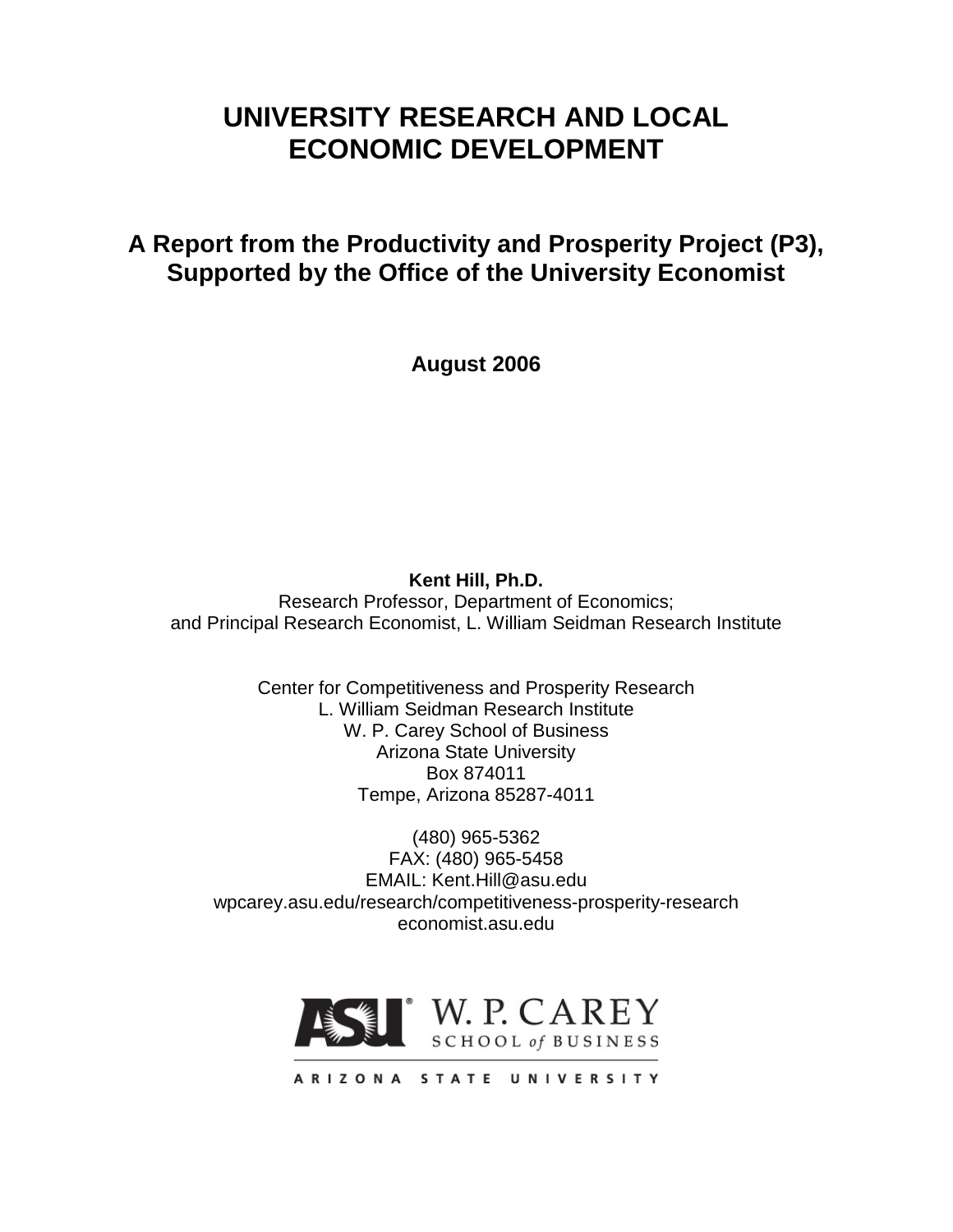## **TABLE OF CONTENTS**

| Summary                                                                | 1              |
|------------------------------------------------------------------------|----------------|
| University Research and Local Economic Development                     | 6              |
| Science, University Research and Economic Progress                     | $\overline{7}$ |
| Why Would University Research Have Local Economic Development Impacts? | 10             |
| <b>Evidence of Local Effects</b>                                       | 14             |
| <b>Conditioning Factors</b>                                            | 22             |
| How Does the Phoenix Metropolitan Area Rate?                           | 29             |
| <b>Concluding Remarks</b>                                              | 33             |
| References                                                             | 35             |

## **LIST OF TABLES**

| 15 |
|----|
| 18 |
| 30 |
| 31 |
|    |
| 32 |
| 33 |
|    |

## **LIST OF CHARTS**

| 1. Graduate Degree Educational Attainment and Degrees Awarded Adjusted for Weather |  |
|------------------------------------------------------------------------------------|--|
| 2. Patent Productivity and City Size                                               |  |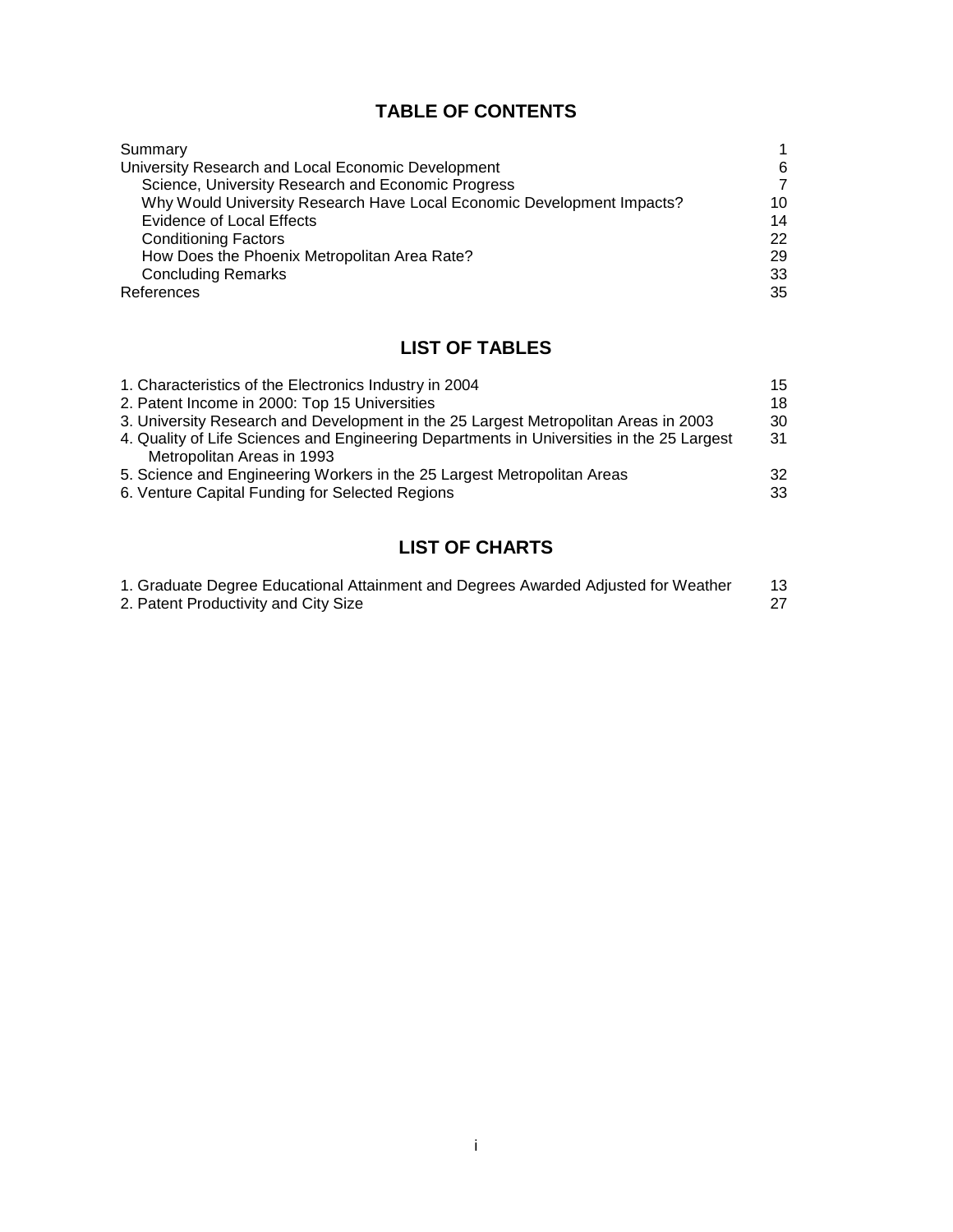#### **SUMMARY**

This paper provides a review of studies that examine the extent to which university research promotes local economic growth and development. The primary focus of the paper is on economic impacts that derive from the innovative outputs of faculty. These impacts include the attraction of industrial laboratories to the local area, the start-up of new high-tech businesses, and any competitive advantages enjoyed by local businesses when their technology is advanced by university research. Because it is difficult to separate research from education, especially graduate education, contributions that research universities make to the local economy through their graduate programs also are considered. Students who graduate with advanced degrees may remain in the local area to work in industrial labs or they may start new science-based businesses. The paper does not specifically deal with economic impacts that derive from university spending. The focus is on the jobs and incomes created by the research findings of faculty rather than impacts generated by the research budgets themselves.

One reason why university research generates local economic impacts has to do with impediments in the transfer of tacit knowledge. Research findings that can be codified, and expressed through formulas or text, can be made available to anyone anywhere. There is no compelling reason for this kind of knowledge to be commercially developed close to the original source. But in many cases of scientific discoveries with revolutionary commercial potential, including integrated circuits, recombinant DNA, and nanotechnology, knowledge is tacit and difficult to communicate without frequent face-to-face contact. The knowledge is embodied in the intellectual capital of the discovering scientist and can only be transferred to industry through active working relationships with the scientist. If the pioneering scientist has a university appointment that he wishes to maintain, he will serve as a fixed factor determining the location of new firms entering the market to develop the technology.

Research universities also generate local economic impacts through their graduate programs. Availability of scientific labor is an important concern for managers of industrial laboratories, and they may choose to site a lab in an area if local universities can provide a steady supply of highly qualified science and engineering graduates. Because of a variety of local attachments people develop while in school, young professionals often prefer to remain in the vicinity of their graduate school, especially if that school is located in a large urban area. The likelihood of a graduate remaining in the area depends on his field of study. When skills serve primarily a local market, as in the case of medical doctors and lawyers, many graduates will end up leaving the area if the number of new graduates exceeds what the local market can absorb. Cities can absorb large numbers of graduates, however, if they are being trained to work for firms that serve an external market.

Evidence of local economic impacts from university research comes from a variety of sources: case studies of local industries born from the ideas of university scientists, university records of income earned and new businesses formed from university research findings, and econometric evidence identifying a statistical association between the level of economic activity in an area and the presence of a research university. The evidence shows conclusively that university research programs have local economic impacts. The largest impacts are found for specific industries known to depend heavily on new scientific findings and in cities that are home to universities with faculty that are leading contributors to new scientific areas. Studies that look systematically across many research universities, multiple urban areas and all industries in the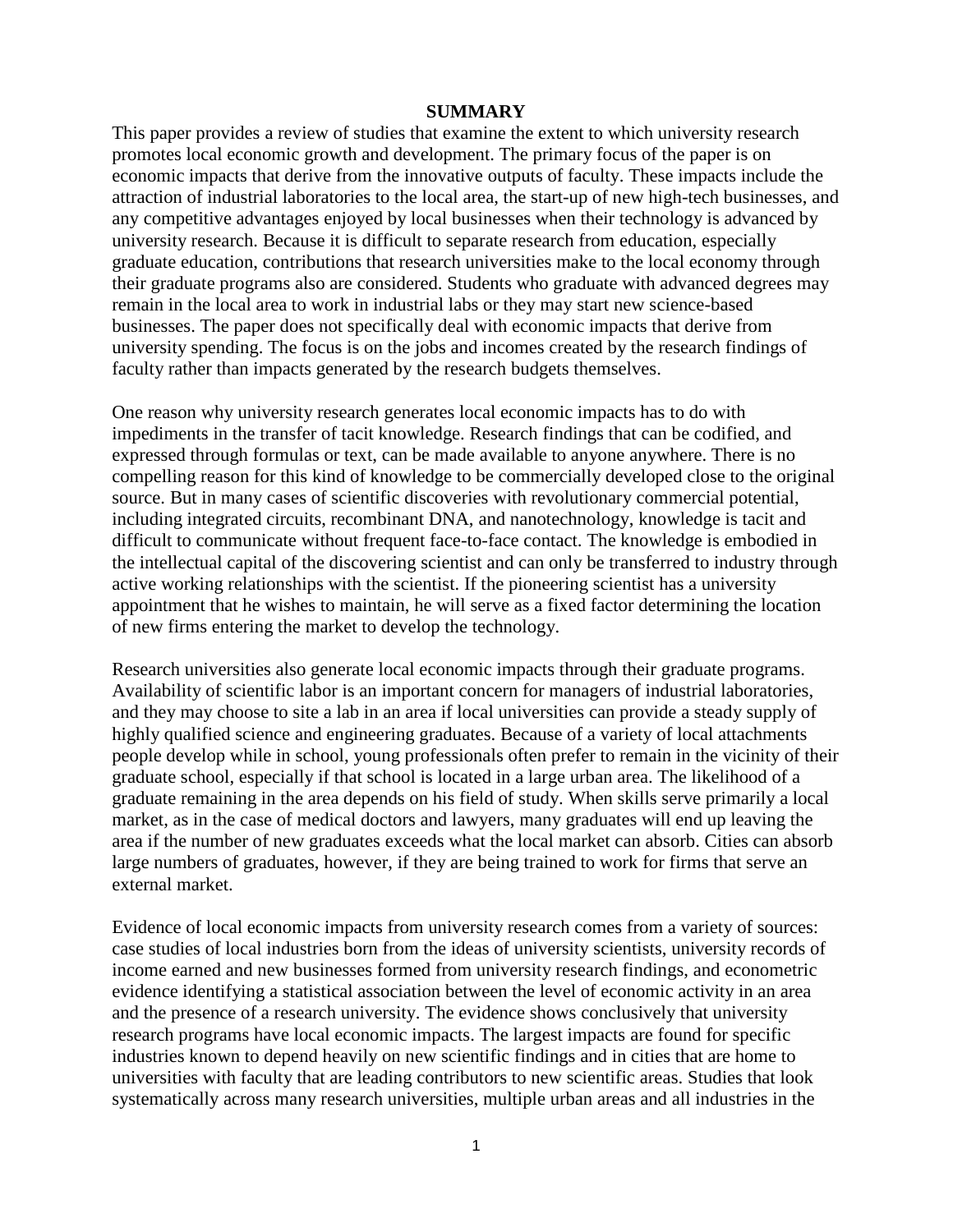economy generally find that university research has effects that are discernable and statistically significant, but modest in size.

The most spectacular examples of local economic development stimulated by university research are the electronics clusters in Silicon Valley (with ties to Stanford University) and Route 128 near Boston (with ties to the Massachusetts Institute of Technology). In these cases, local university research has not only served to expand the employment base, but to dramatically raise average income levels. These are the success stories. But there are also examples, such as Johns Hopkins University in Baltimore, of universities with prestigious research programs that have had very little impact on high-tech industry in the local economy. What is needed is a more systematic test of local economic impacts from research universities throughout the country.

When looking for university-related impacts, the most promising place to start is with industries known to rely heavily on advances in science. Biotechnology offers an example of an important new industry built directly on basic scientific research in which commercial firms have close ties to university-based scientists. Studies have found a strong geographic correspondence between the locations of university scientists who made early contributions to gene sequencing and the locations of commercial biotech firms. Biotech firms that have had the most financial success are those that maintain close working relationships with university scientists. Many of these relationships are local, but not all of them. One study found that approximately one-half of the university scientists who have affiliations with Boston-area biotech firms have appointments with Boston-area universities. But firms in San Diego and New York draw only one-quarter of their university scientists from local universities. While geographic proximity between university scientists and biotech firms has been important, other factors, such as those related to agglomeration, have also played an important role in the siting of firms.

One measure of the economic value of university research is the income universities receive from the licensing of university-owned patents. Much of the business activity related to these patents is local. Start-ups and small firms account for two-thirds of the businesses that enter into university licensing agreements, and most of these firms are locally based. While a few university patents do generate millions of dollars each year for their universities, most patents fail to earn enough revenue to cover the costs of filing them. In the year 2000, patent income accounted for less than 3 percent of total university revenues at ten of the 15 universities with the largest patent income. In general, university records of patent income and university-related start-ups indicate that the effects of university research on the local economy are, on average, very modest. It should be noted, however, that these statistics are sure to understate the local economic impacts of research universities. Channels of technology transfer other than licensing, such as consulting and contract research, are often more important ways in which faculty transfer research findings to local firms. Research universities also make important contributions to the local economy through the entrepreneurial efforts of their graduates. A few universities have tried to document the extent of these student-related impacts. But for most universities, these records are either nonexistent or highly incomplete.

The case for linkages between university research and local economic development hinges on the argument that knowledge created at universities tends to stay in the local area. One way to trace knowledge flows is by using information from patent records on subsequent citations and the geographic location of inventors. Studies of patent citations find strong evidence of geographic localization of knowledge flows. One prominent study found that a university-owned patent is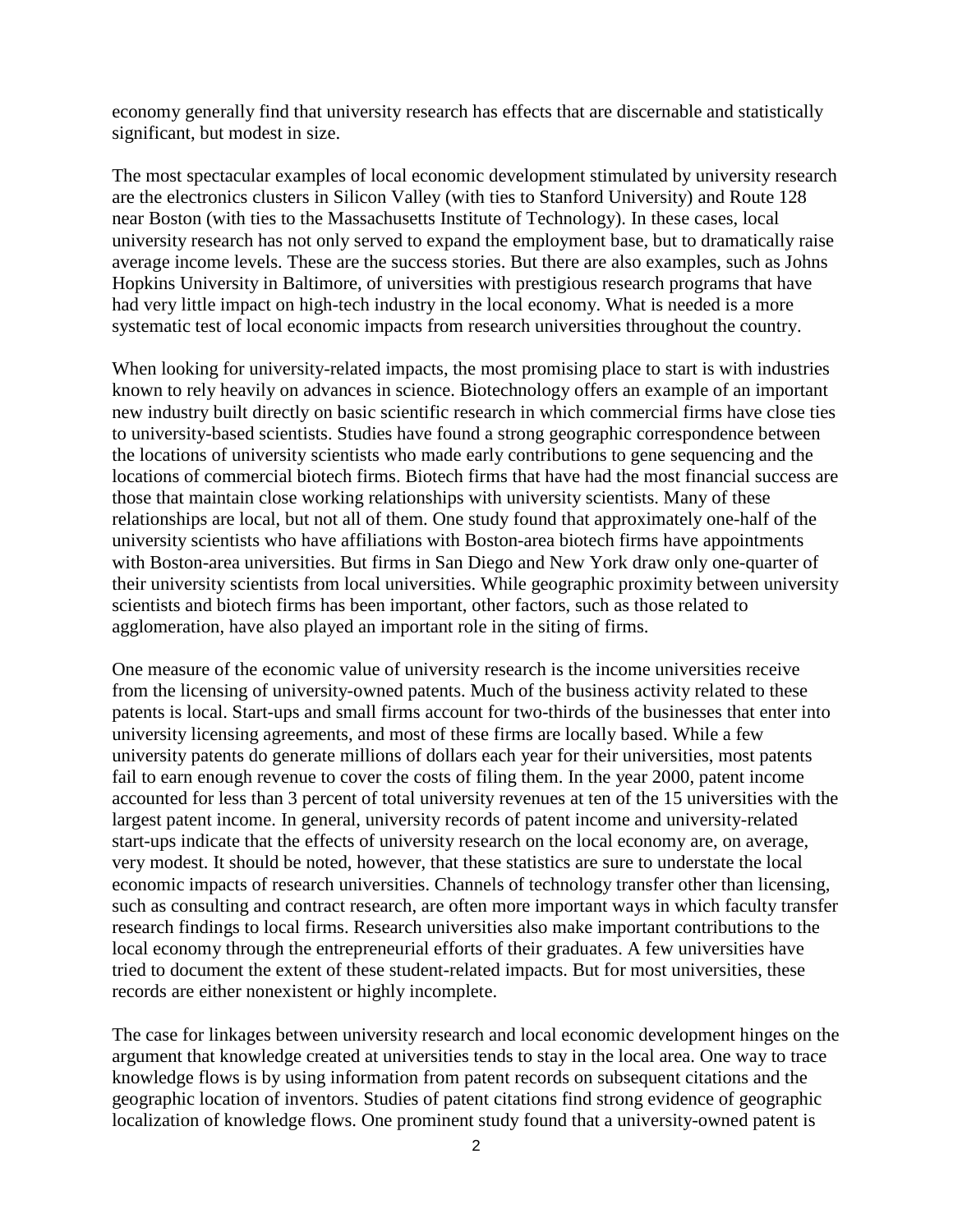six times more likely to be cited in the same metro area than what would be expected in a random sample. Knowledge flows from universities are, nevertheless, predominantly external. Less than 10 percent of university patent citations are local.

One way in which university research is thought to affect the local economy is by stimulating corporate research and development (R&D) activity. Industry labs directly promote local economic development by providing high-paying jobs for scientists and technical workers. They may also generate competitive advantages for local producers who make use of the innovations coming out of the labs. Several econometric studies have found a positive statistical association between the level of university research expenditures in an area and both corporate innovative activity, as measured by patents and counts of product innovations, and corporate R&D expenditures. Also, university research expenditures have been found to have a statistically significant, although quantitatively small, effect on local area employment of those with a doctorate degree (Ph.D.) in corporate laboratories.

A number of econometric studies have looked at whether the presence of a research university affects the general level of economic activity in a metropolitan area. Economic activity is measured in a variety of ways including starts of new manufacturing firms, growth in total metro area employment, and average earnings across all jobs in the metro area. The results of these studies are mixed. In many cases, a positive and statistically significant relationship is found between a research university variable and a measure of local economic activity, but the strength of the relationship is usually weak.

In econometric studies of university impacts, it is difficult to separate contributions of research from graduate instruction. Universities with large and prestigious research programs tend to have both highly productive faculty researchers and highly rated graduate programs. It is not clear whether the local economy benefits more from having special access to new scientific findings or by having a supply of well-trained scientists and engineers who can work in industrial labs or start new businesses themselves.

Two universities with similar research efforts can have very different local economic impacts. Certain complementary factors may need to be present if a university is to significantly affect the local economy. These factors include the quality of faculty and graduate programs, the presence of corporate research activity and high-technology production in the local area, the general size and amenity appeal of the urban area, policies regarding permissible forms of licensing of university-owned patents, and local availability of venture capital.

Universities with the greatest local economic impacts are generally those with the highest quality research programs. The most compelling reason for technology-based firms to locate near universities is to facilitate tacit knowledge transfer from faculty who are on the leading edge of scientific breakthroughs. It is only these star researchers who have the power to determine firm location. University scientists with a national reputation are more likely to be able to attract venture capital, management, and the technical workers necessary to start new companies. In addition, while studies show that availability of science and engineering workers is an important factor in the location of industrial research laboratories, R&D managers are particular about the institutions they hire from and view only the best graduate programs as an attracting factor.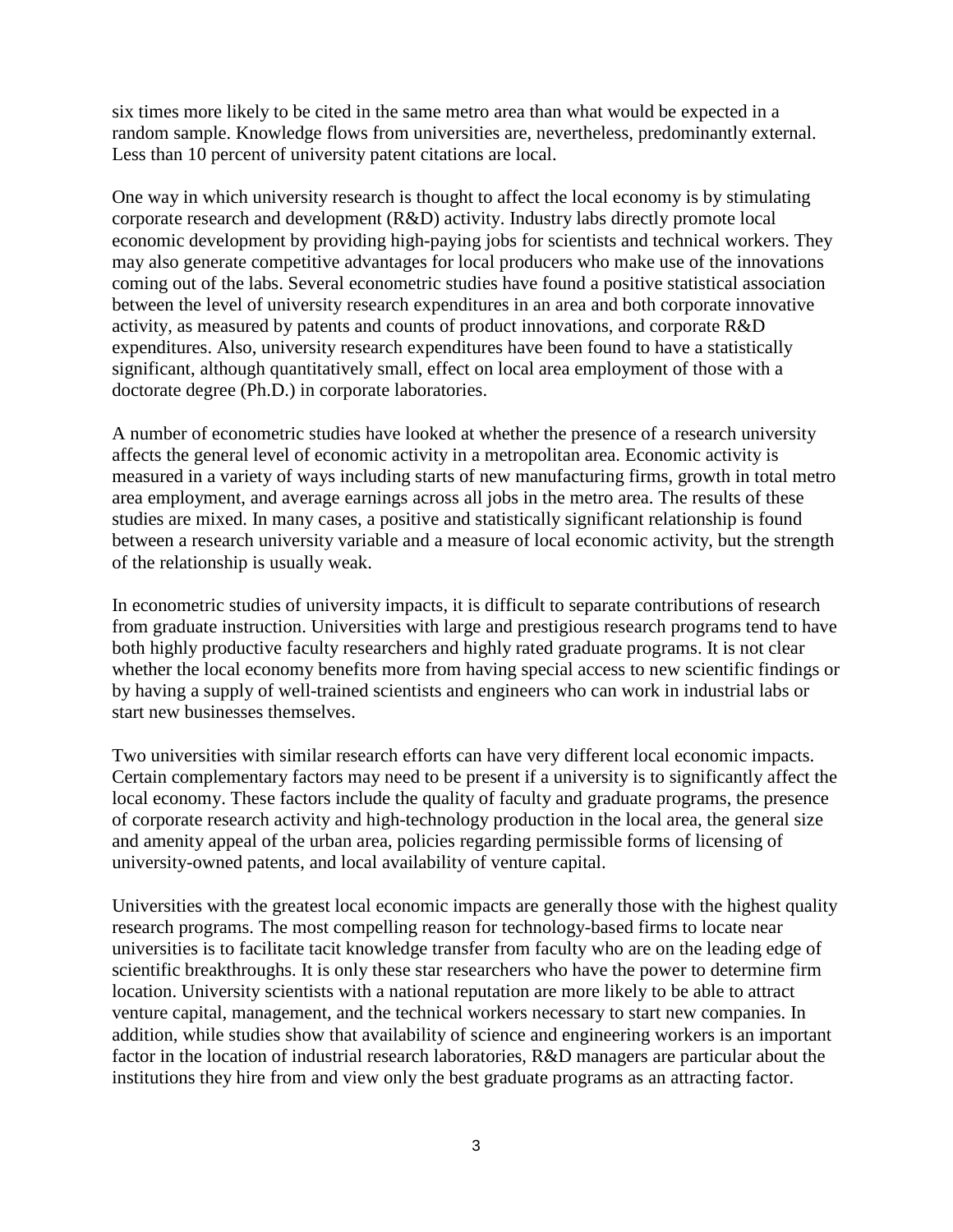Agglomeration economies are known to be an important factor in the production of knowledge. Spatial concentration of research activity promotes the development of markets for specialized suppliers of materials, testing equipment, and legal services. Agglomeration also helps to support informal channels of knowledge transfer. University research will be more productive and more likely to influence local economic activity if it takes place in an area with an existing concentration of corporate research activity and high-tech production.

Apart from the size of particular industries, the general size of an urban area affects the scale and productivity of local research. Cities with 1 to 4 million people produce twice as many patents per capita as do cities with a population less than 250,000. New product innovations are introduced disproportionately by firms in large metro areas. Studies also show city size to be a more important siting variable for high-tech companies than low taxes or low wages. One reason for these findings may be that large urban areas better promote knowledge spillovers between different industries. Also, city size is thought to be an important locational consideration for science and engineering workers. Large urban areas offer amenities that professional workers value, and they make it easier for spouses to find employment.

University culture and policies can have important effects on the extent to which faculty engage in and develop commercially relevant research. In an attempt to raise what are generally considered to be disappointing financial returns from resources used to promote technology transfer, more universities are making use of equity arrangements when licensing university inventions. Many university-owned patents fail to generate significant income because faculty do not take the time to develop their ideas and concepts into a commercially viable product. When faculty have a financial interest in the performance of the firm that licenses their research, they are more likely to assist the firm in product development. Licensing firms believe that university equity positions confer a kind of halo effect that helps them secure venture capital funding. Data analysis indeed shows that universities that are permitted to take an equity position in companies that license their research have 70 percent more start-ups than universities who cannot.

Venture capitalists can play an important role in the start-up of science-based companies. Venture capitalists not only provide risk capital, but they help to connect company entrepreneurs with management teams, key technical employees, suppliers, and customers. Unlike other financial markets, venture capital markets tend to be local. Availability of venture capital can then be a constraint on the ability of a local area to commercialize new scientific findings. While there is much empirical support for the idea that venture capitalists impose geographic constraints on new high-tech businesses, there is also evidence that venture capitalists can be drawn to an area if it is home to a star scientist or an eminent research program.

Surveys of corporate R&D managers show that newer industries (such as pharmaceuticals, semiconductors, and medical instruments) are more likely to utilize university research findings in their own research projects than are mature industries (auto parts, motors and generators, and industrial chemicals). These surveys also show that academic research in applied fields (engineering, computer science, and materials science) is more likely to be of direct use to industry R&D than is research in the basic sciences (physics, chemistry, and mathematics). The apparent implication is that university research that occurs in applied fields and is directed at new industries offers the most potential for stimulating local economic activity. Economic historians and innovation scholars are quick to point out, however, that most inventive activity is carried out in private industry, and industry is more interested in universities as educators of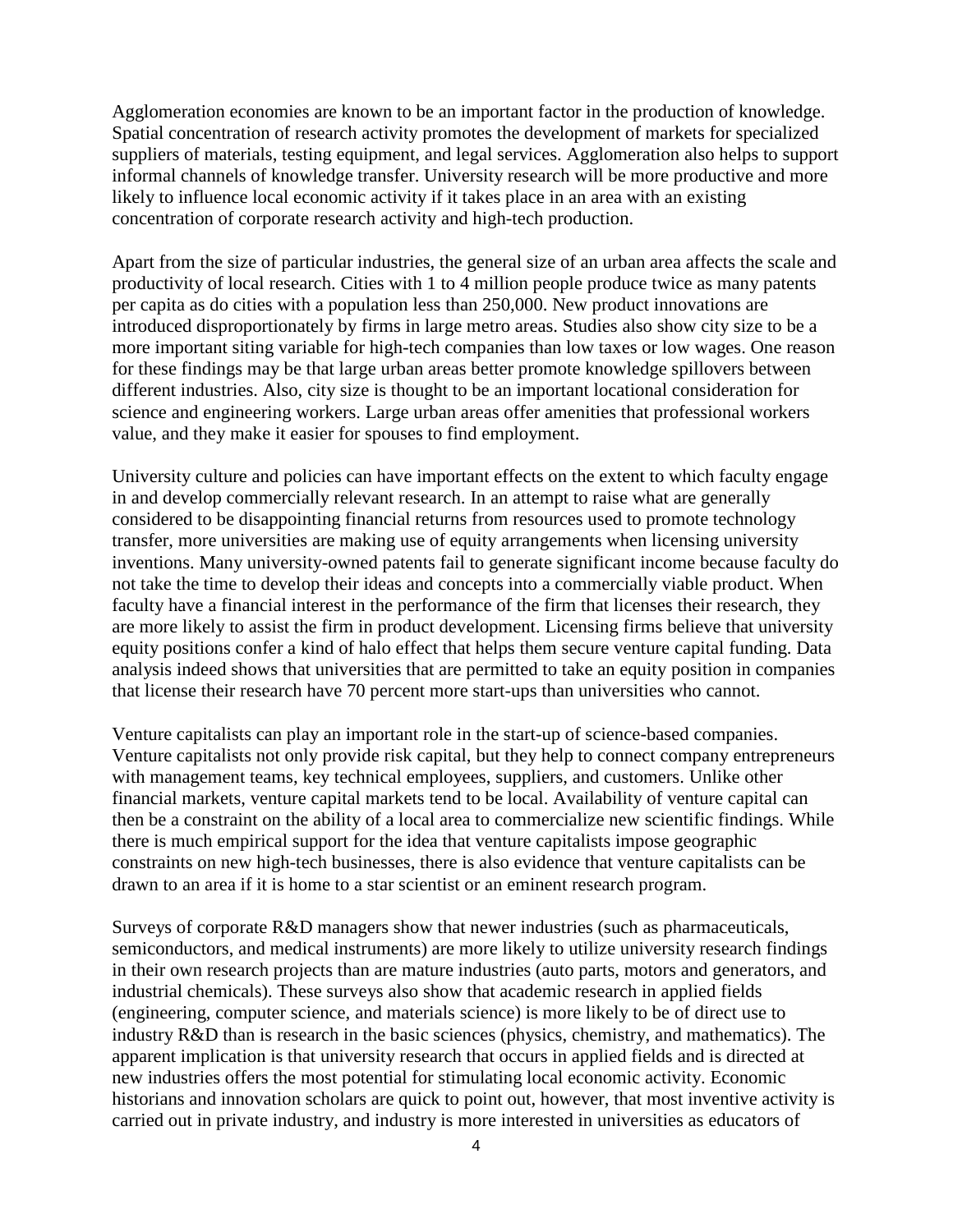students in basic theory and research methods than as sources of new industrial technology. When thinking broadly about the role of universities in the process of economic growth, it is important for universities to have high-quality programs in both basic and applied fields.

With the above literature review as a backdrop, this paper evaluates Arizona State University and the Phoenix metropolitan area in terms of factors that enhance the local economic impact of university research. The potential for local impacts from ASU's research and graduate programs is greatly aided by the fact that ASU is located in a major metropolitan area with a climate and other natural amenities that mobile professional workers find attractive. Phoenix also rates highly in many measures related to engineering, including a large local electronics industry and a number of highly rated engineering departments at ASU. Compared to other major metro areas, however, Phoenix has little life science research activity. This is partly attributable to the fact that Arizona's medical school is located in Tucson. State law currently forbids ASU from taking equity positions in firms who license university-owned patents. This is probably a barrier to university-related economic development since recent studies suggest that equity arrangements increase the likelihood of commercial success in university innovations. Also working against ASU is that there is very little venture capital financing in Arizona. This constraint on new business formation can be mitigated, however, if ASU acquires faculty and builds programs with national reputations.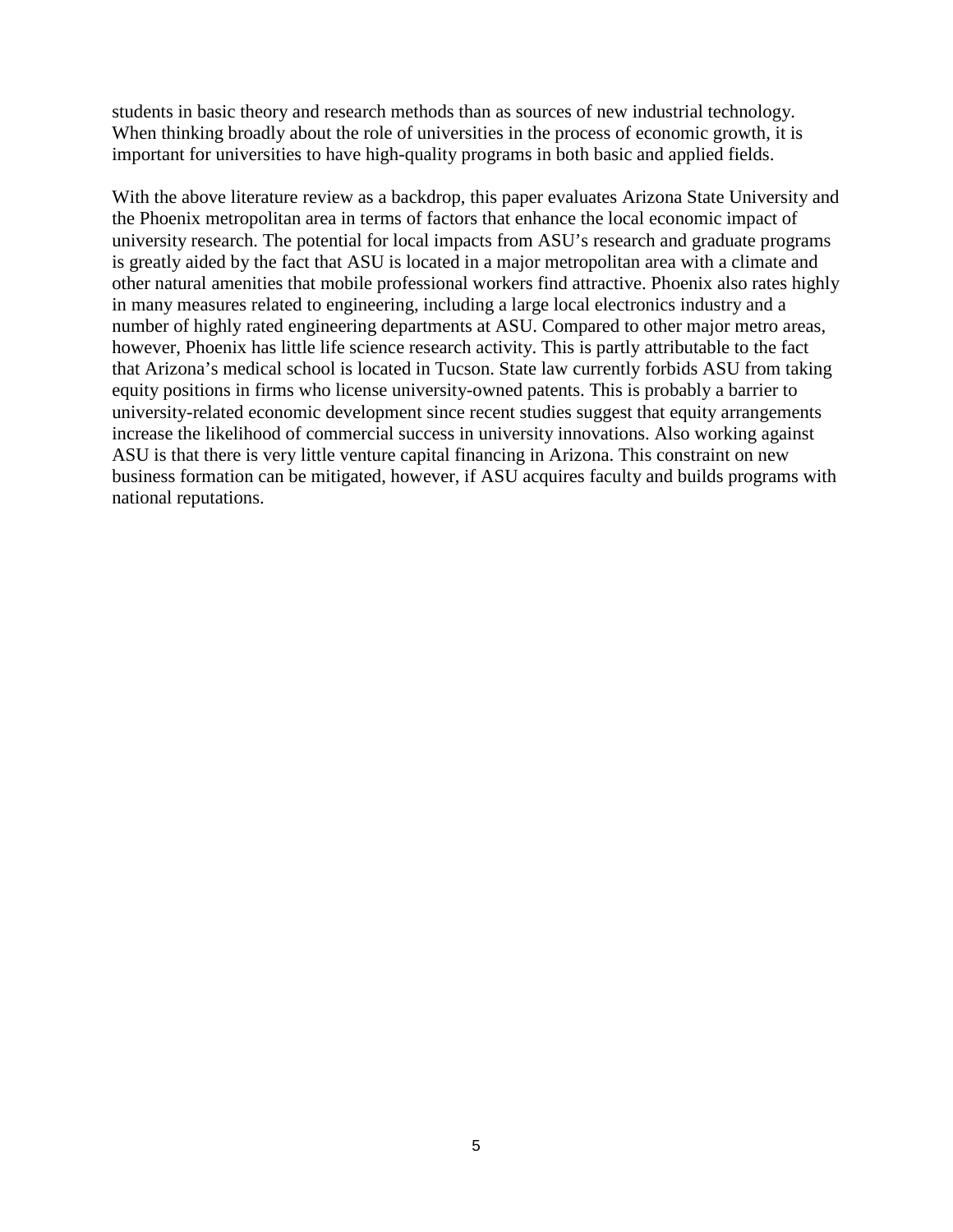#### **UNIVERSITY RESEARCH AND LOCAL ECONOMIC DEVELOPMENT**

Universities have played a key role in the process of economic growth, as both a source of new knowledge and a trainer of scientists and engineers who work in industrial laboratories. Universities are considered to be the principal strength of the U.S. national innovation system. The question reviewed in this paper is whether the economic effects of university research are disproportionately local. Are local economies more prosperous if they have a research university? How important is having a research university to economic growth and development in a city or region?

The perspective in this paper is one of economic impact analysis rather than cost-benefit analysis. The central question is whether university research programs tend to stimulate employment and raise the average level of income in the local area economy. The public policy issue of whether university research should be subsidized is not addressed directly. The public policy question hinges on whether there is market failure in the production of knowledge, e.g., whether inventors can appropriate the value of their discoveries. This is a separate issue from whether university research stimulates local business activity.

The economic impacts of primary interest here are those related to private-sector development or implementation of university research findings. This includes an attraction of industrial labs to the local area, the start-up of new high-tech businesses, and the competitive advantages enjoyed by local businesses when their technology is advanced by university research. One traditional area of university economic impact analysis that will not be considered are the jobs and incomes supported by research grants that a university may acquire from outside sources. This paper concentrates on economic impacts that arise from the innovative outputs of faculty, not the money used to pay them.

The focus is primarily on impacts from university research rather than education. But it is difficult to separate education from research, especially graduate education. Institutions with prominent research faculty also tend to have prestigious graduate programs. Students who graduate with advanced degrees in science and engineering may remain in the local area to work in industrial labs or to start new science-based businesses. Studies of the economic impacts of universities find it difficult to separate the effects of research from education. So, in reviewing how universities shape local economies, the role of universities as a trainer of new scientists and engineers also is considered.

The first section of this paper reviews the role that universities have played in the general course of economic progress. A distinction is made between university research that becomes directly incorporated into new industrial products/processes and advances in basic scientific understanding that may eventually have profound effects on technology but do so after crossing many disciplinary and industry boundaries. University research that is of a basic nature and requires long periods of time before fully contributing to technology is likely to have very diffuse economic impacts, most of which will accrue outside of the local area economy.

In the second section of the paper, two reasons are provided for why university research might have economic impacts that are local. The first has to do with the transfer of tacit knowledge. Firms that wish to commercially develop major scientific advances need to establish close working relationships between their own scientists and the inventors. If the inventors are university faculty who do not wish to leave their university positions, this may require that the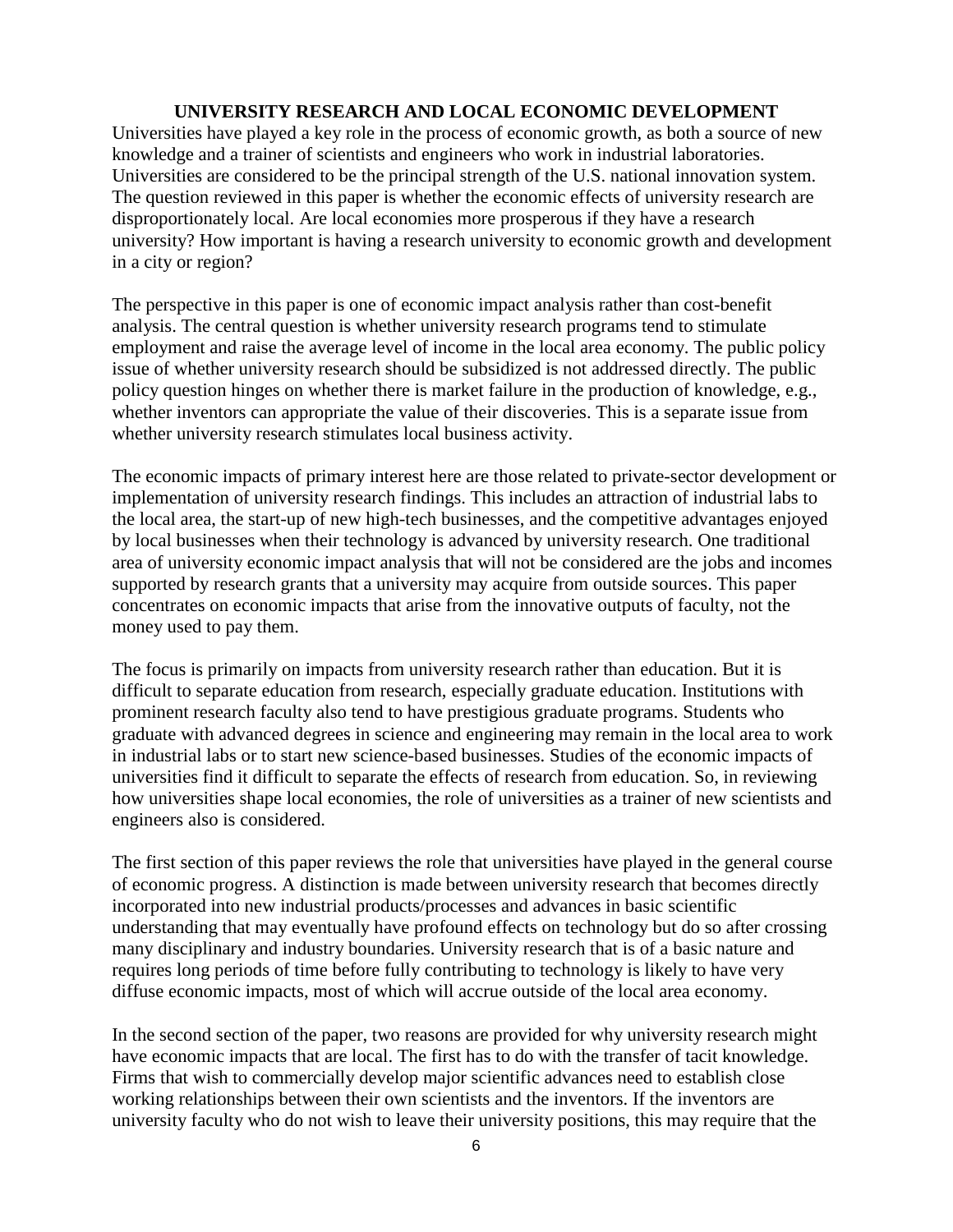firms locate near the university. The second reason for why universities with strong research programs stimulate local business activity involves graduate students. Despite the high mobility of the population, young scientists and engineers tend to remain in the vicinity of their graduate school, especially if that school is located in a large urban area.

The third section of the paper provides an extensive review of empirical evidence on the local economic impacts of university research. The evidence comes from a variety of sources, including case studies of local industries born from the ideas of university scientists, university records of patent income and start-up companies, and econometric studies of determinants of urban employment and income growth. The evidence shows conclusively that university research programs have local economic impacts. But these impacts are highly skewed across universities and, on average, are moderate in size.

Section four reviews what is known about complementary conditions that may need to be present if a university's research program is to have a significant effect on the local economy. Factors examined include the quality of university faculty and graduate programs, academic fields most directly linked to industrial innovations, an existing concentration of industrial labs and hightech industry in the local area, the size of the city in which the university is located, university policy governing the licensing of patented research, and the availability of venture capital.

The fifth section of the paper compares the 25 most populous U.S. metropolitan areas, including Phoenix-Mesa-Scottsdale, in terms of the amount of local university R&D spending, the quality of the university science and engineering departments, and the number of non-university scientists and engineers working in the area. Phoenix rates highly among U.S. metro areas in all categories related to engineering. Phoenix has only a small amount of life science research activity, however. This is partly attributable to the fact that Arizona's medical school is located in Tucson. Further, there is relatively little venture capital funding in Arizona. This constraint on new business formation can be mitigated, however, if local area universities acquire faculty and build programs with national reputations.

The final section of the paper warns policymakers not to have unrealistic expectations about the potential local economic impacts from university research and not to lose sight of the value of general education and basic scientific research.

### **Science, University Research, and Economic Progress**

### **Science as a Basis for Industrial Innovation**

The most important source of technological progress over the past 150 years has been the advance of scientific knowledge. A dependence of industrial innovation on science first became evident in the last few decades of the 19th century. Application of principles of chemistry and physics became central to the commercial success of manufacturers of steel, rubber, chemicals, drugs, and electricity. Industries came to rely on universities to train the scientists and engineers they would employ in their research laboratories. From 1900 to 1940, the number of chemists employed in the economy increased six-fold and the number of engineers employed increased seven-fold [Goldin and Katz (1999, p.39)].

University research itself also made direct contributions to technical advance in industry. From the late 19th century up until World War II (WWII), research at American public universities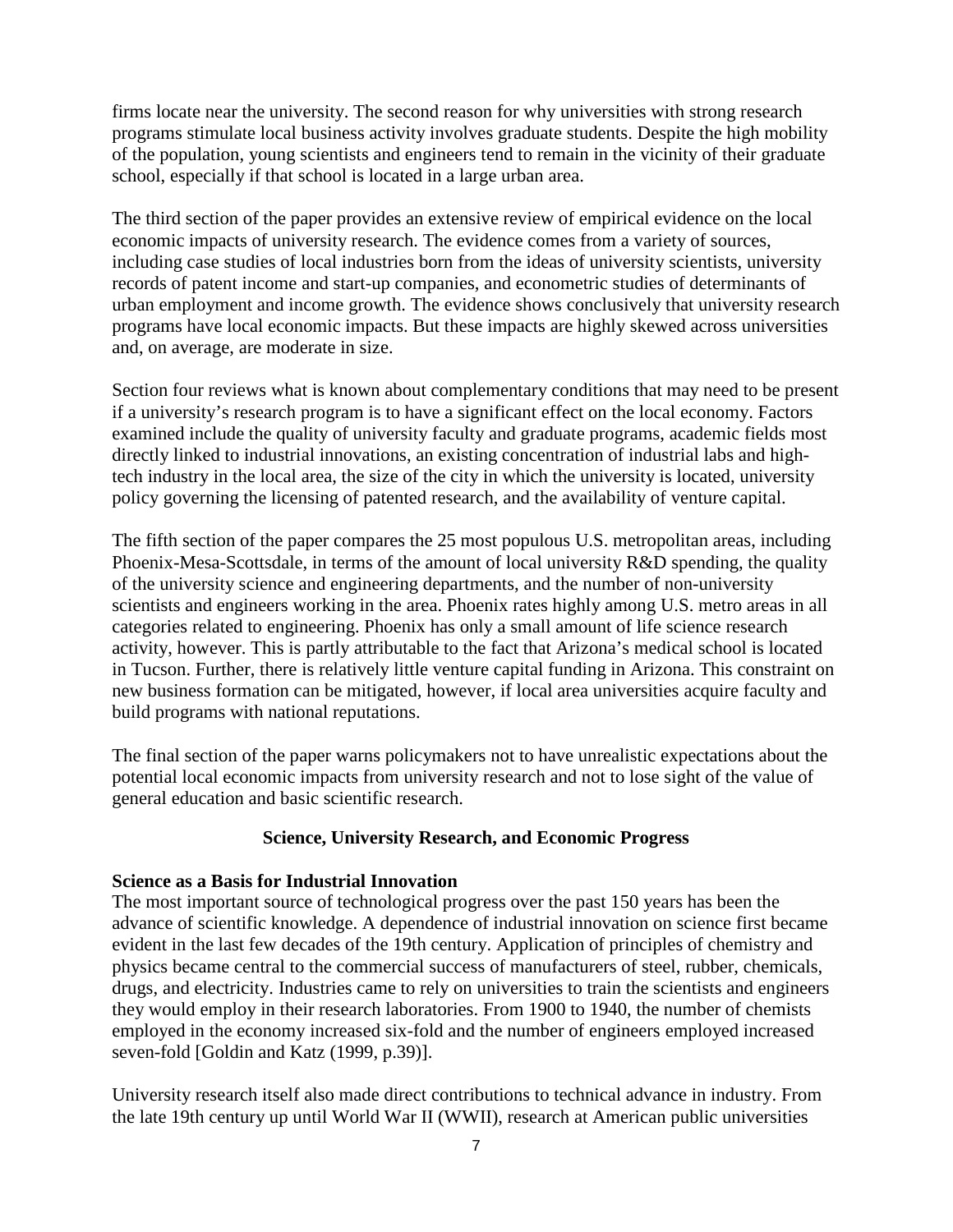was funded by state governments and, as a result, was oriented to solving practical problems in local industry. Joint university-industry research programs were especially important to technological progress in agriculture, mining, and oil exploration [see Rosenberg and Nelson (1994) and Goldin and Katz (1999].

A major change in the scale and direction of American university research took place following WWII when the federal government initiated a massive campaign to fund research at universities. Between 1940 and 1950, the contribution of the federal government to university incomes increased from \$39 million to \$524 million. The nature of university research was transformed by this new source of funding. The direction of university research shifted away from research intended for local industry application to more basic scientific research, with applications to national goals in defense and health care. The old service role of universities diminished in importance, especially for agriculture and forestry products. Today approximately two-thirds of the research done at universities is classified as "basic," which the National Science Foundation defines as research aimed at gaining a fundamental understanding of a subject, without specific applications in mind.

#### **Long-term Effects of University Research on Industrial Innovation**

In a view repeatedly expressed by Richard Nelson and others [see Nelson (1986), Rosenberg and Nelson (1994), and Klevorick et al. (1995)], university research does not directly generate new commercial products or technology as much as it raises the productivity of industrial R&D. The primary share of inventive activity is carried out in industry. But industrial scientists rely on basic science as a stock of knowledge and a set of tools useful for solving specific commercial problems. In carrying out their research, industrial scientists are as likely to use old science as they are new scientific discoveries. From this perspective, the most important contribution universities make to technical advance in industry is in the training of industrial scientists and engineers.

There have been cases where advances in basic science have led quickly and directly to important industrial applications. Perhaps most famous is the development of the atomic bomb in the early 1940s following discoveries in basic physics made during the 1930s. More recently, the biotechnology industry grew quickly once principles of recombinant DNA were discovered, with the pioneering firms working closely with university scientists involved in the frontiers of gene sequencing. Direct links from university research to industry are also common in some applied sciences such as metallurgy, materials science, computer science, and electrical engineering. Nevertheless, the mainstream view among economic historians is that while most technological breakthroughs ultimately can be traced to advances in science, many of which are made in universities, the benefits of scientific advance on industry innovation take a long time to be realized and the links are difficult to trace as they cross a variety of disciplinary and industry boundaries.

#### **Evidence from the 1983 Yale Survey**

An important source of information on the role of science and university research in industrial innovation is the 1983 Yale Survey on Industrial Research and Development, analyzed and reported on by Nelson (1986), Rosenberg and Nelson (1994), and Klevorick et al. (1995). In the survey, 650 high-level R&D managers representing 130 industries were asked to rate (1) the general relevance of fields of science and (2) the specific relevance of university research in these fields to recent technical advances in their industries. A high score on the first question is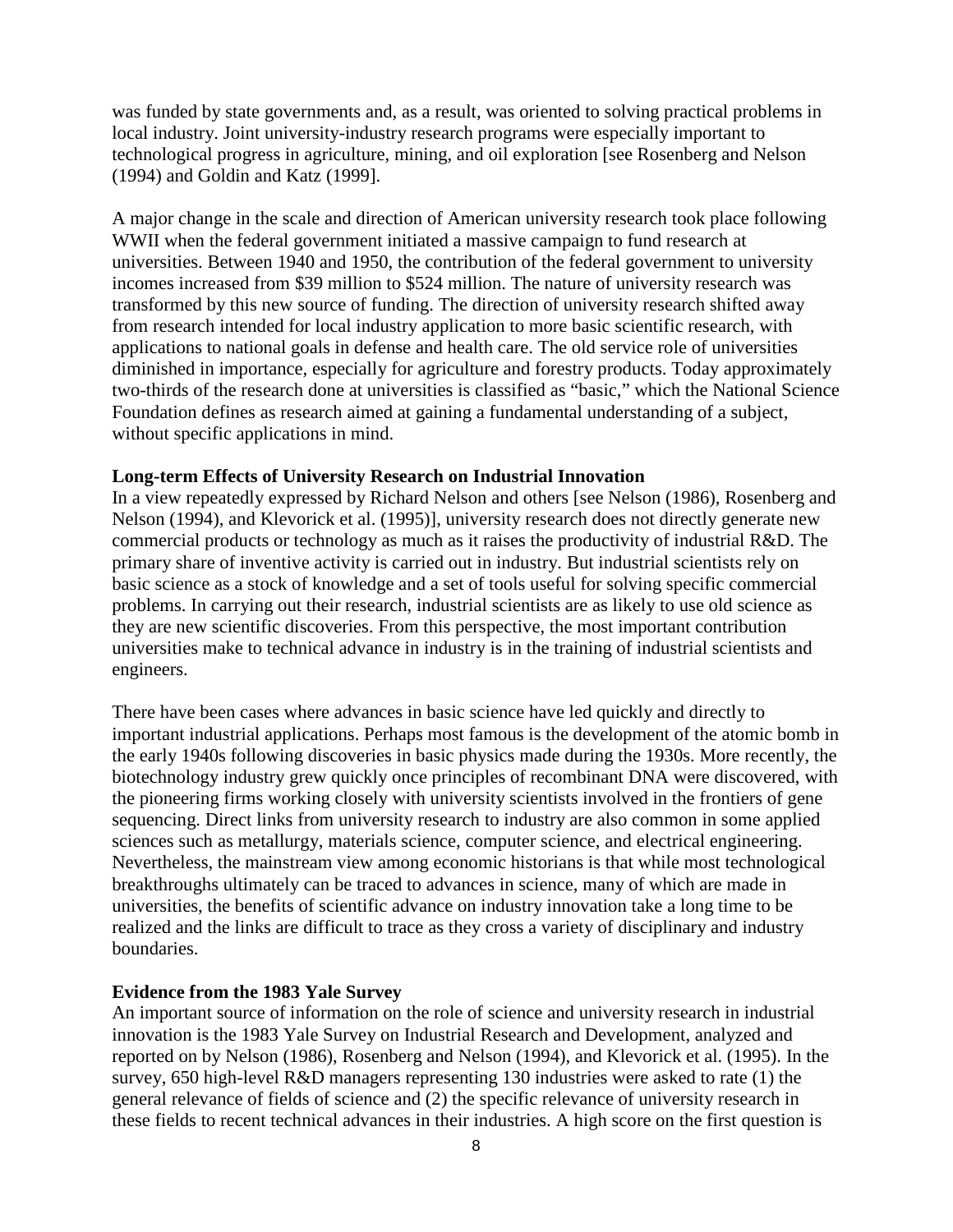interpreted as indicating that university *training* in that field is important for carrying out industrial R&D, while a high score on the second question signals that new findings from university *research* are in themselves important inputs into industrial innovations.

For all fields of science, a much larger number of industries found the field itself to be relevant to industrial innovation than found university research in that field to be relevant. For example, 43 industries gave a rating of 6 or higher (on a Likert scale of 1 to 7) when assessing the general relevance of chemistry as a field of science to invention in their industry; but only 3 industries gave university research in chemistry a rating of 6 or higher. These findings do not imply that technical advance in these industries is not science-based. It may simply mean that the science used is not new. Science is important to industrial R&D in that it provides a pool of knowledge and research techniques which industrial researchers use to solve particular research problems.

Another noteworthy finding from the survey was that the difference in ratings between the general field and university research were greater for basic sciences than for applied sciences. The authors interpret these findings to mean that advances in fundamental knowledge in basic fields of science contribute to technical advance in industry after working their way into the applied fields. The survey respondents understood that while academic research findings in applied fields like electrical engineering and medical science were more likely to be of direct relevance to their own research, those disciplines, in turn, were strengthened by new findings in more basic sciences such as physics and molecular biology.

#### **Short-term Effects of University Research on Industrial Innovation**

While cases of direct incorporation of university research findings into commercial innovation are relatively uncommon, they are apparently important enough in size to yield a high overall rate of return on university research. Mansfield (1991) analyzed data from a survey of R&D executives of 76 major American firms who were asked about the proportion of new products and processes introduced from 1975 to 1985 that could not have been developed (without substantial delay) in the absence of academic research that had been conducted during the previous 15 years. The responses indicated that 11 percent of new products and 9 percent of new processes could not have been developed without the aid of recent academic research. By supplementing these figures with information on the value of sales of new products and cost savings from new processes, Mansfield estimated that the social return to investment in academic research during the period from 1975 through 1978 was 28 percent.

There is also evidence that short-term linkages between academic research and industrial innovation have increased in importance over the past few decades. From a 1994 Carnegie Mellon survey of 1,478 industrial R&D lab managers (administered eleven years after the Yale survey), Cohen et al. (1998) found more widespread acknowledgement of utilization of recent academic research in industry R&D. Two-thirds of the industries surveyed said that academic research was at least "moderately important" to their R&D activities. Patents issued to universities and counts of start-ups by university Offices of Technology Transfer also have risen dramatically. University patents have increased tenfold since the mid-1970s. University patents now account for 4 percent of all U.S. corporate patents, up from only 1 percent in the mid 1970s [U.S. Patent and Trademark Office (2004)]. The annual number of start-up companies based on university inventions was four times as great in the late 1990s as it was during the 1980s [Graff et al. (2002, p.101)].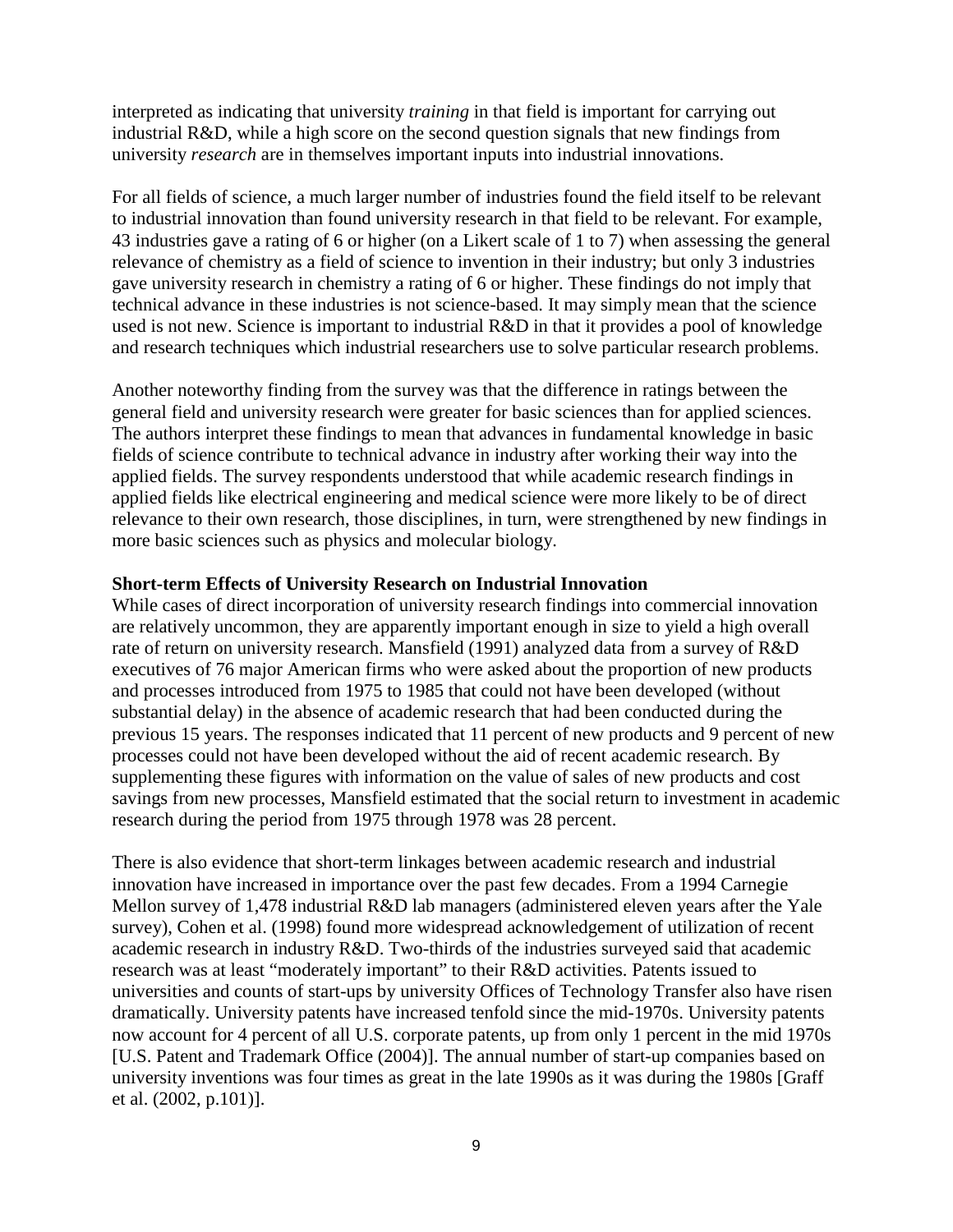Cohen et al. (1998) conjecture that the deepening of ties between universities and industry stems both from (1) changes in policy that provide stronger incentives for universities to engage in applied research (i.e., passage of the Bayh-Dole Act of 1980) and (2) industry trends toward downsizing central and upstream R&D activities. Mowery et al. (2001) also note that much of the recent increase in university patenting activity has been in biomedical patents whose growth, along with that of the entire biotechnology industry, can be traced simply to a burst of scientific innovation following the discovery in 1973 by Cohen and Boyer of the basic technique for recombinant DNA.

#### **Why Would University Research Have Local Economic Impacts?**

Prior to WWII much university research, especially that in public universities, was funded by state governments. In return, universities were expected to train students for employment in local industry and to help local firms solve industrial research problems. The local economic impacts of university research and graduate training were highly visible. After WWII, however, the federal government became the dominant source of university research funding, with goals that were national in scope and unrelated to the needs of local industry. Academic research also became less proprietary and conducted more in an open science format. Research findings were published in journals, presented at seminars, and available to anyone. Without formal ties between a university and local industry, it was not clear that any of the competitive advantages that derive from commercial application of university research would accrue locally.

There are two reasons why university research programs are likely to generate local economic benefits, even without an administrative mandate to do so. First, some research findings, especially those that are revolutionary and have the potential to create new industries, are difficult to transfer to industry without frequent face-to-face contact between university and industrial scientists. This aspect of knowledge transfer encourages commercial start-ups to locate near university scientists. Secondly, even though U.S. residents are highly mobile, there is still a tendency for graduates with advanced degrees to remain and work in the local area, especially when the degree-granting institution is located in a major metropolitan area. Young scientists and engineers who stay in the area help to transfer university research findings to local firms or they may work in industrial labs that create knowledge that is valuable to local businesses.

#### **Tacit Component of Scientific Breakthroughs**

Information theorists distinguish between two types of knowledge: *codified* and *tacit*. Codified knowledge is information that can be written down and easily transferred through formulas or text. With recent advances in telecommunications, the cost of transmitting codified knowledge across space has become negligible. Proximity to an original source of codified knowledge is unimportant. Tacit knowledge, on the other hand, is highly complex and difficult to write down. The transfer of tacit knowledge requires frequent face-to-face interaction with the knowledge source. Geographic proximity is critical for transferring tacit knowledge.

Darby and Zucker (2003) have argued that "metamorphic" innovations — those associated with the creation of new industries or the radical technological transformation of an existing industry — typically are driven by breakthrough discoveries in science and engineering. Examples include integrated circuits, recombinant DNA, and nanotechnology. These kinds of discoveries are not well understood initially and cannot be codified. In the beginning, the new knowledge is largely tacit, and it is difficult for anyone other than the discoverer to see commercial value in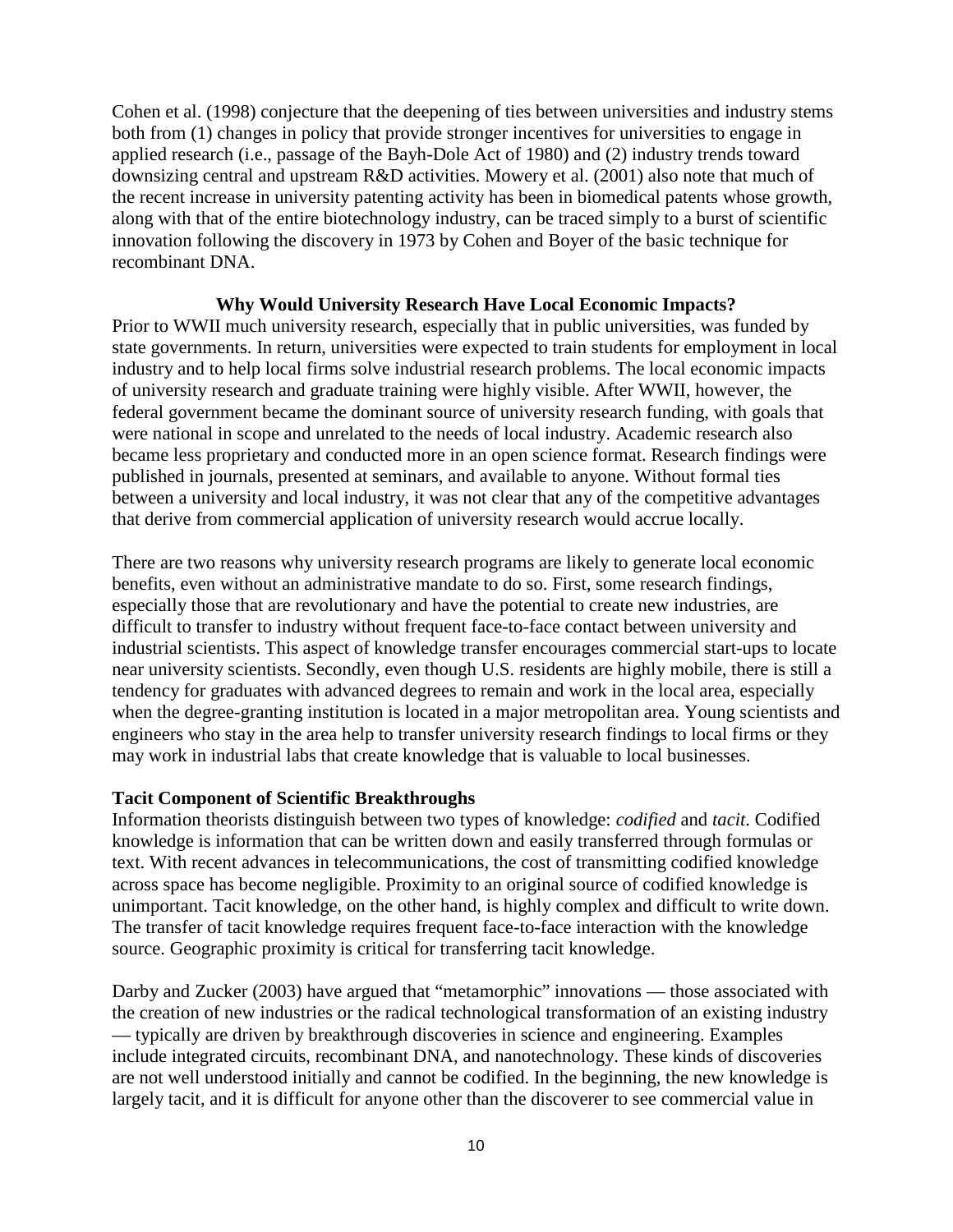the findings. Transfer and application to industry require bench-level relationships between industry scientists and the pioneering scientists.

One implication of this scenario of technological progress is that the discovering scientists, with whom close contact is required for knowledge transfer, have control over who learns the new technology and are in a position to appropriate much of its economic value. There need be no leakages or unintended spillovers of knowledge that lead to incentive failures in innovative effort.

More importantly for the subject of this paper, if the scientist making the metamorphic discovery has a university appointment that he wishes to maintain and does not want to commute long distances, he will serve as a fixed factor that determines the location of firms entering the market to develop the new technology. Audretsch and Stephan (1996), Zucker, Darby, and Brewer (1998), and Zucker, Darby, and Armstrong (1998, 2002) have documented the role of pioneering university scientists in the growth and geographic distribution of the American biotech industry. These studies will be reviewed in greater detail below.

The period during which discovering scientists play a major role in transferring new knowledge to industry may only last 10-to-15 years. Eventually, scientific findings become codified and can be learned by graduate students at any major research university. But once an industry has been established in a given location, agglomeration economies associated with the rise of specialized suppliers or markets for specialized labor may serve to lock in an industry's location. In this way, the initial geographic residences of path-breaking researchers have a long-term effect on industry location.

### **Locational Persistence of Graduate Students**

One of the most salient features of the U.S. university system is its coupling of research and graduate education [Hill (2006)]. Compared to other countries, a relatively large percentage of U.S. basic research is performed at universities by faculty who are also actively involved in education, especially graduate education. To this feature of the system many observers attribute the continued leadership and success of the United States in world science and innovation. It is difficult then to separate research from graduate education when evaluating the contribution of university research to local economic development. University research and graduate programs go hand in hand. The research process itself is aided by the participation of graduate students; and graduate instruction is more effective, especially the training of industrial scientists, when the teachers themselves are involved in research.

As noted earlier, one of the most important contributions universities make to the national innovation system is through their training of industrial scientists and engineers. The bulk of inventive activity takes place in industrial labs that are staffed by researchers who learned both old science and new research methods at universities. Where these new industrial scientists end up living greatly affects the geographic pattern of the economic benefits of innovation. Industrial labs are considered prized economic development targets. The labs themselves are clean and high paying, and they can generate spin-offs and other new high-tech businesses.

Where young scientists and engineers choose to locate depends on both demand and supply factors. On the demand side, some states have a comparative advantage in the use of highly trained workers with graduate degrees. States bordering the nation's political and financial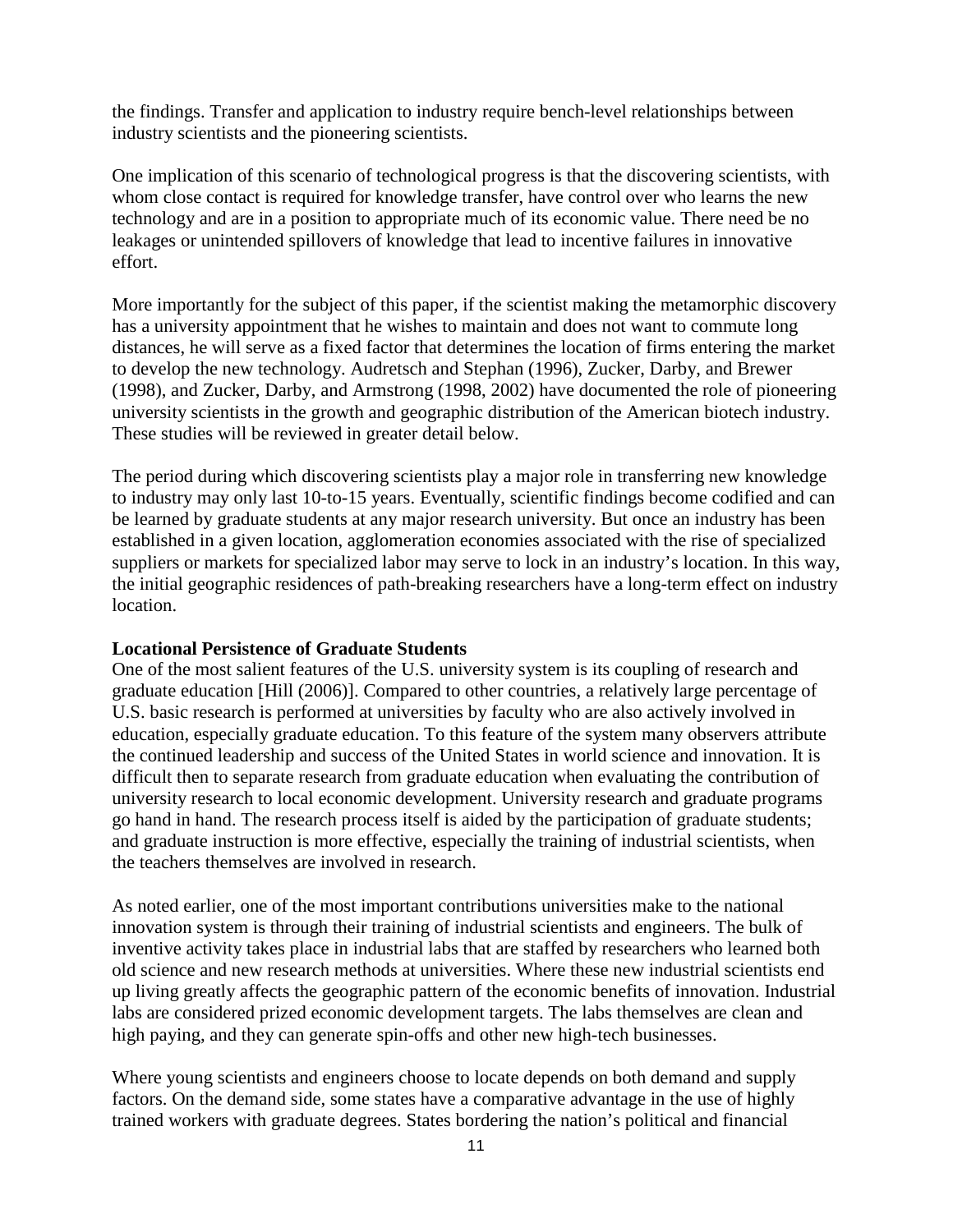capitals (Washington, D.C. and New York City), for example, long have been important importers of highly educated workers. Strong demand in these areas derives, in large part, from an arbitrary historical concentration of firms and institutions that make intensive use of highly educated labor.

As argued by Malecki (1987) and Malecki and Bradbury (1992), supply factors and the locational preferences of R&D workers also play an important role in the location of industrial labs. R&D operations are seriously constrained by the labor market for scientists and engineers. Given that availability of scientific labor is a critical locational consideration for R&D facilities, is there any advantage to siting in an area with a research university that trains a large number of scientists and engineers? Do cities or states with important university graduate programs end up employing a relatively large number of highly educated workers? The U.S. population is highly mobile, especially educated workers. Even so, there is a high degree of locational persistence in people's decisions. People build relationships in school, relationships that have value in the workplace after graduation. Those attending graduate school also may have spouses and/or children that tie them to an area.

Data correlations suggest that university graduate programs positively affect the number of highly educated workers in the adult resident population. Chart 1 shows a scatter plot of states with the percent of the adult population with a graduate degree plotted against the annual number of graduate degrees awarded per thousand adult residents. Data are circa 2000. Graduate degrees include master's, doctorate, and professional. The percent of the population with a graduate degree was adjusted for weather, as explained in Hill et al. (2005). Weather is known to be an important amenity that affects migration decisions. States with relatively high production of degrees are disproportionately represented in the East and upper Midwest, parts of the country with a climate generally perceived to be undesirable. Because of this relationship between weather and degrees awarded, a simple correlation between degrees awarded and share of the population with a graduate degree will understate the causal role played by local production of degrees.

There is a statistically significant and surprisingly strong relationship between graduate degrees awarded in a state and the share of the state's population with a graduate degree. Based on the measured relationship, if the state of Arizona, for example, were to permanently raise the number of graduate degrees awarded from its present rate of 3.7 degrees per thousand to 4.7 degrees per thousand, the long-term effect would be to increase the share of the population with a graduate degree from its current level of 8.4 percent to 9.6 percent.

These are correlations, of course; causality does not necessarily run entirely from annual production of degrees to share of the population with a graduate degree, rather than vice versa. If a local area already has an industry that employs large numbers of professional workers, firms in that industry may provide funds to the local university to help attract talented faculty and build a graduate program to feed workers to the industry. Electronics firms are known to contribute to local university engineering departments to help build quality graduate programs.

The scatter of points around the regression line in Chart 1 indicates the presence of other factors that influence the size of the local educated population. Most importantly, the analysis has not accounted for factors that influence the demand for highly educated labor in a state. Maryland and Virginia benefit from the large number of government jobs that require an advanced degree.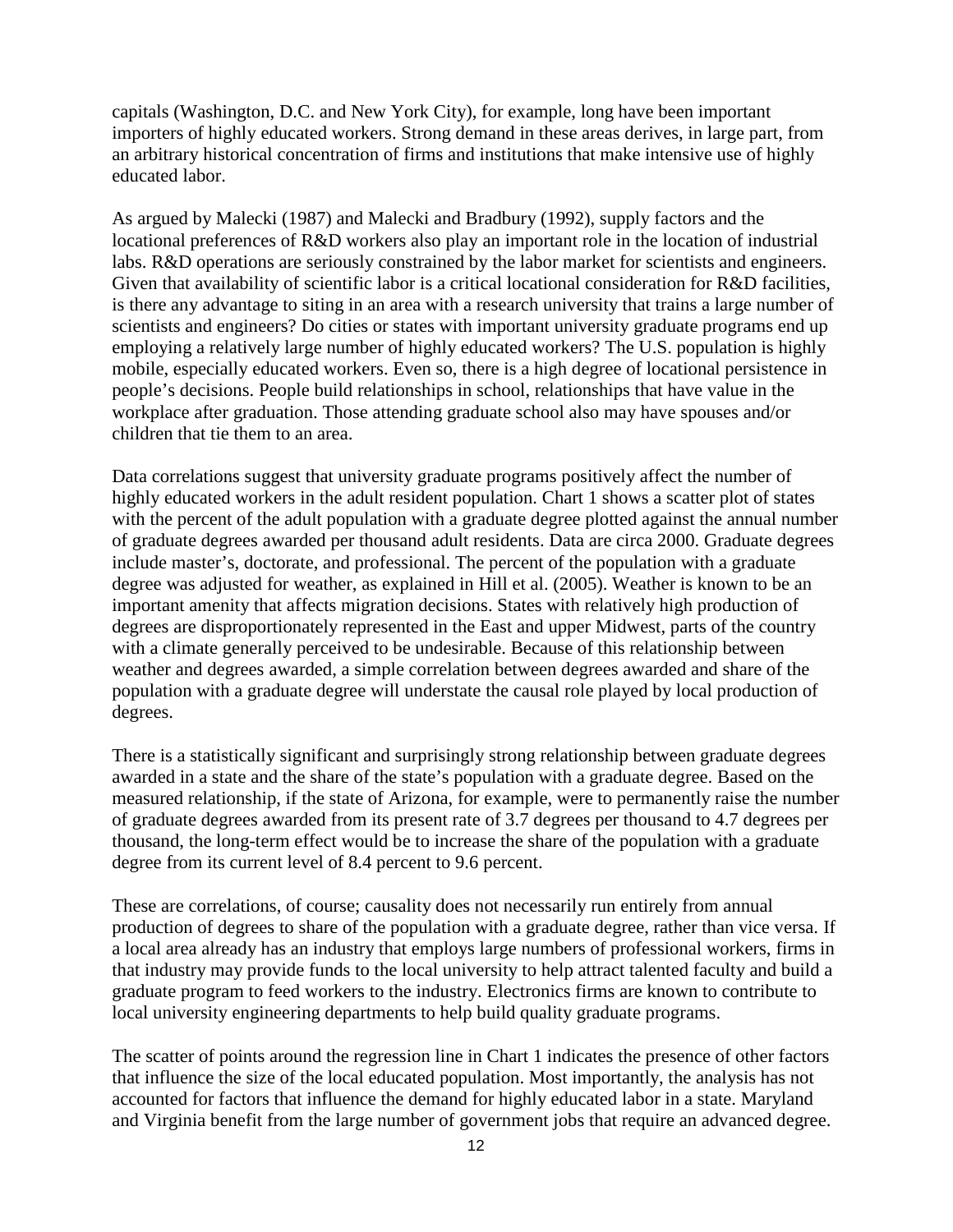**CHART 1 GRADUATE DEGREE EDUCATIONAL ATTAINMENT AND DEGREES AWARDED ADJUSTED FOR WEATHER**



\* Percentage of Adult Population with a Graduate Degree

Source: Source: Groen (2004), Table 4, p. 135. Based on a national sample of 12,781 students from 30 selected colleges and universities. Students entered college in 1976 and were surveyed for current state of residence in 1996 (when they were 38 years old on average).

A strong financial services industry helps attract professional workers to New Jersey and Connecticut. Alaska is a destination state for highly trained workers in the oil industry. In contrast, some states have a relatively weak demand for highly educated labor that makes it difficult to retain graduates. Notable among these outliers are Alabama, Missouri, Nebraska, and North Dakota.

The relationship described in Chart 1 is for all graduate degrees. But the extent to which local production of degrees results in local employment of degree holders depends greatly on the specific field. Local markets for medical doctors, for example, have little potential to absorb new graduates. Almost no relationship exists between the number of M.D.s trained in an area and the number of doctors living there. Students pursuing a Ph.D. with an interest in a university faculty position are almost certain to leave the area following graduation. Producers of goods and services that can be exported out of state, on the hand, have the potential to absorb large numbers of local graduates. A positive relationship has been found between the number of graduates from local institutions and use of college-educated labor in that area for sectors producing goods and services traded across states [Bound et al. (2004)]. Students receiving graduate training in science and engineering, with an interest in working in industrial labs or other private-sector employment, have high retention potential.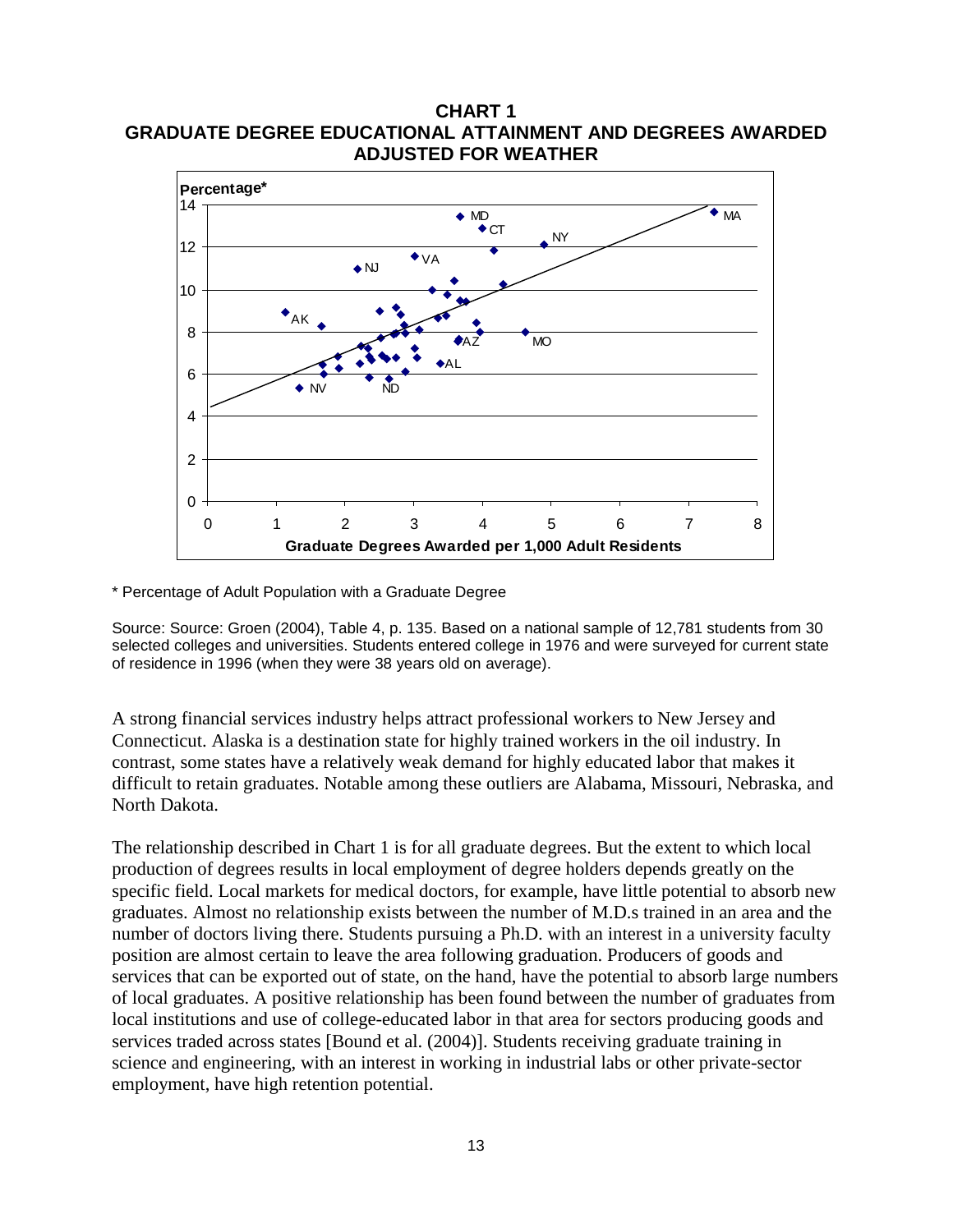### **Evidence of Local Effects**

Evidence of local economic impacts from university research comes from a variety of sources: case studies of local industries born from the ideas of university scientists, university records of income earned and new businesses formed from university research findings, and econometric evidence identifying a statistical association between the level of economic activity in an area and the presence of a research university. The evidence shows conclusively that university research programs have local economic impacts. But these impacts are highly skewed across universities and, on average, are modest in size.

#### **Silicon Valley and Route 128**

The most highly celebrated cases of local economic development stimulated by university research are the electronics clusters in Silicon Valley, California, and the Route 128 beltway around Boston, Massachusetts. Agglomeration economies associated with knowledge spillovers and thick markets for specialized suppliers have played an important role in reinforcing industry growth in these areas. But the conventional wisdom is that the initial reason the industry took root in these particular locations is to be close to researchers and research facilities at Stanford University and the Massachusetts Institute of Technology (MIT). Local firms also were aided by a readily available supply of electrical and computer engineers graduating from nearby schools. See Dorfman (1983), Rogers and Larsen (1984), and Saxenian (1996) for a review of the origins of the electronics industry in Silicon Valley and Route 128.

Table 1 shows how dramatic an effect new industries spawned from university research can have on a local economy. To tie in with government statistics available by county, Silicon Valley is represented by Santa Clara County and the electronics cluster in Massachusetts is represented by Middlesex County, which contains by far the highest percentage of electronics employment of any county in the state. The data in the table show how this one industry has profoundly shaped the economic structure of the two counties. In Santa Clara County, even a narrow definition of the industry which includes only electronic and computer manufacturing, computer services, and research and development services shows that computers and electronics accounted for more than 15 percent of county employment in 2004 — more than six times the share of the industry in national employment. Similarly, the industry in Middlesex County accounted for 10 percent of county employment, more than four times the national share.

Industries built on scientific advance not only provide growth in the local employment base but, since they employ a large number of highly skilled and educated workers, also serve to raise average earnings in the area. The electronics industry in Santa Clara County paid its employees nearly \$100,000 per worker — helping the countywide average in earnings per worker 65 percent higher than the state average and 87 percent higher than the national average. Average earnings per worker in the Middlesex County electronics industry was nearly \$93,000, helping to raise average earnings in the county 13 percent above the state average and 39 percent above the U.S. average.

Silicon Valley and Route 128 represent best-case scenarios of university research promoting local economic development. There are many examples of highly prestigious research universities that have had very little impact on the local economy. Feldman and Desrochers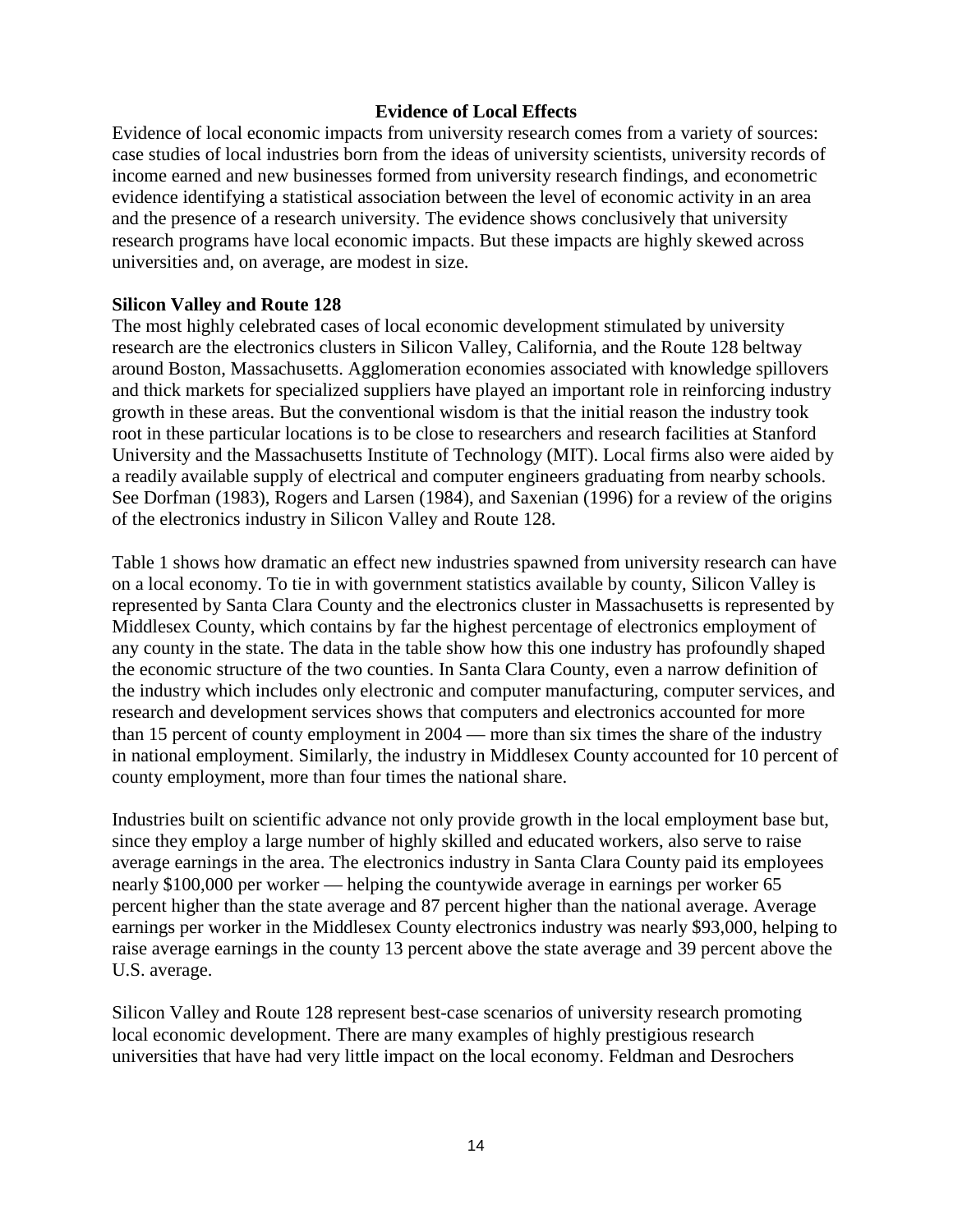## **TABLE 1 CHARACTERISTICS OF THE ELECTRONICS INDUSTRY IN 2004**

|                                                    | <b>Silicon Valley</b><br>(Santa Clara<br>County, CA) | Route 128<br>(Middlesex<br>County, MA) | <b>United States</b> |
|----------------------------------------------------|------------------------------------------------------|----------------------------------------|----------------------|
| <b>Electronics Employment</b>                      | 131.077                                              | 80.527                                 | 2,854,373            |
| Electronics Employment as a                        | 15.4%                                                | 10.2%                                  | 2.5%                 |
| Percentage of Total Private-Sector                 |                                                      |                                        |                      |
| Employment                                         |                                                      |                                        |                      |
| Electronics Earnings per Worker                    | \$99,879                                             | \$92,920                               | \$68,434             |
| Private-Sector Earnings per Worker                 | \$69,107                                             | \$51,274                               | \$36,967             |
| Private-Sector Earnings per Worker<br>in the State | \$41,820                                             | \$45,389                               |                      |

Note: The electronics industry is defined as the sum of NAICS 334: Computer and Electronic Product Manufacturing (including semiconductors), NAICS 5415: Computer Systems Design and Related Services, and NAICS 5417: Scientific Research and Development Services.

Source: U.S. Census Bureau, County Business Patterns.

(2003), for example, document how and offer reasons for why Johns Hopkins University in Baltimore, Maryland, has had little impact on the regional economy despite a long history of substantial academic achievement. In a later section of the report, some of the complementary factors that may be necessary for university research to yield significant local economic development benefits are reviewed.

#### **The Biotech Industry**

Biotechnology offers the most recent example of an important new industry built directly on basic scientific research in which commercial firms are known to have close ties to universitybased scientists. A single scientific moment defines the beginning of the industry—the 1973 discovery by Stanford professor Stanley Cohen and University of California-San Francisco professor Herbert Boyer of the basic technique for recombinant DNA. Techniques for genetic engineering would eventually become standardized, mechanized, and widely known. But for 15 years following the discovery, knowledge of

how to identify promising gene sequences and even the skills of gene transfer were held by a small group of discovering scientists and their co-workers. Knowledge of the techniques was difficult to transfer because of its complexity and tacitness. Commercial development required frequent face-to-face contact with discovering scientists. Since many of these scientists were academics who were unwilling to leave university appointments, their location often served to determine the location of commercial firms. The most successful biotech firms were those in which discovering scientists had a financial interest and were actively involved in bench-level scientific collaboration with industry scientists.

Zucker, Darby, and Brewer (1998) were among the first to systematically test for a geographic coincidence between new biotechnology firms and university scientists who made early contributions to gene sequencing. The geographic units in their study were the 183 functional economic areas defined by the U.S. Bureau of Economic Analysis. The authors first identified a set of 327 "star" scientists who were highly productive in discovering gene sequences, — each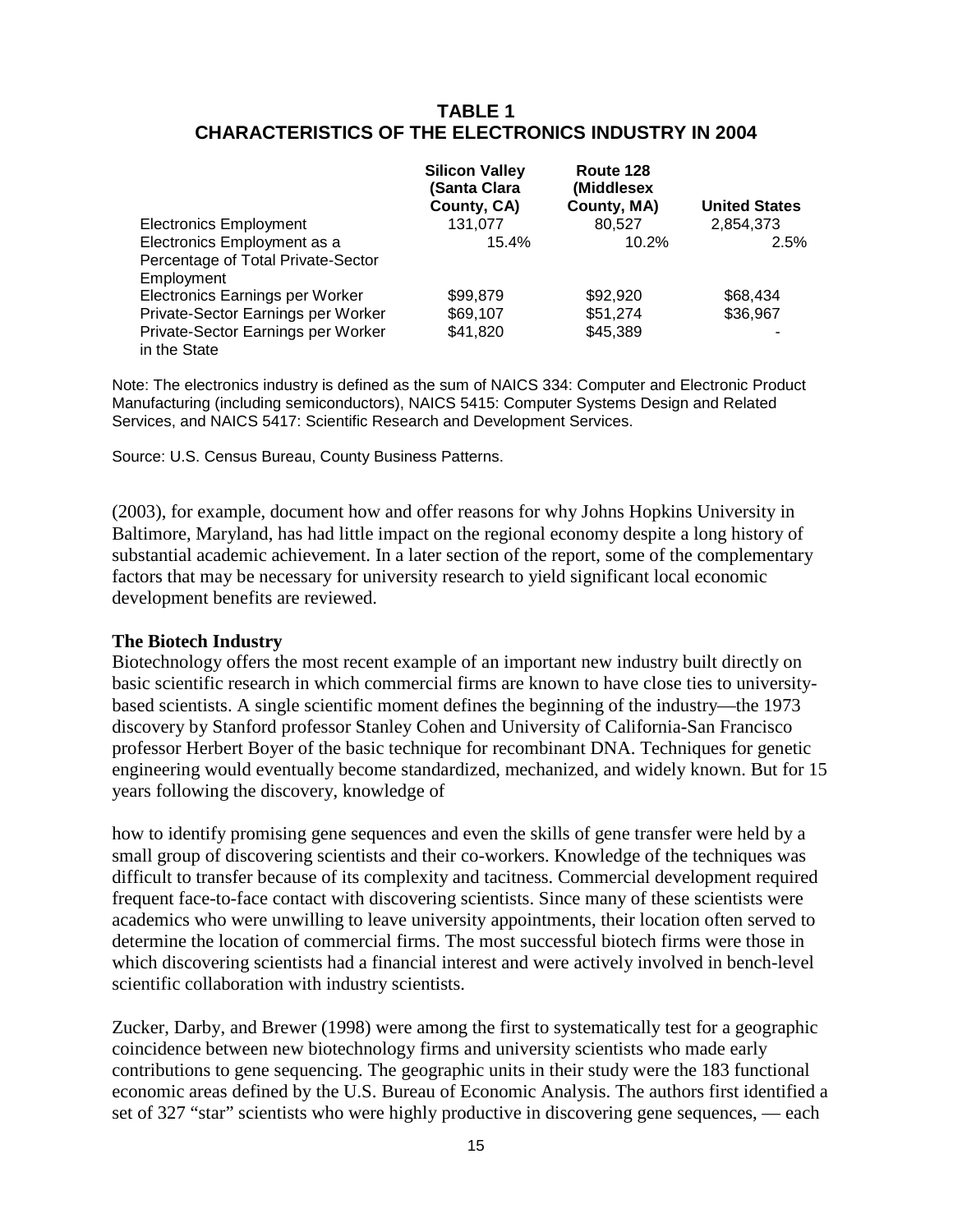had discovered more than 40 gene sequences by 1990, as reported in *Genbank*. These star scientists represented only 0.75 percent of the authors in *GenBank*, but accounted for 17 percent of the published articles — 22 times the number of the average author. Zucker et al. found the location of star scientists who were active in gene sequencing research between 1976 and 1980 to be a powerful predictor of the geographic distribution of biotech firms in 1990.

Zucker et al. also checked to see whether the quality of local universities had a separate effect on the location of biotech firms. A university was considered to be of "top" quality if one or more of its departments of biochemistry, molecular biology, or microbiology received a reputational rating of 4.0 or higher in a 1982 National Research Council survey. There were 20 such universities in the United States. Local university quality proved to have a positive and significant effect on the location of biotech firms. Its inclusion only moderately diminished (by 20 percent) the numerical size of the coefficient for star scientists. As expected from the hypothesized scenario of how tacit knowledge transfer affected the evolution of the biotech industry, the location of individual star scientists was found to play an important role apart from the general quality of the university departments to which they belonged.

Audretsch and Stephan (1996) authored another early paper on links between biotech companies and pioneering scientists. Their analysis differs from that of Zucker et al. in that by examining the prospectuses of biotech companies that made an initial public offering (IPO) in the early 1990s, they were able to identify and determine the nature of specific affiliations between university-based scientists and biotech firms. Audretsch and Feldman found that relationships between scientists and firms are not always local, and the degree to which firms rely on local scientific talent varies. Approximately one-half of the university scientists who have affiliations with Boston-area biotech firms have appointments with Boston-area universities. Firms in San Diego and New York, on the other hand, draw only one-quarter of their university scientists from local universities. Audretsch and Feldman concluded that while geographic proximity between university scientists and biotech firms has been important, other factors, such as those related to agglomeration, have also played an important role in the siting of firms.

Audretsch and Stephan hypothesize and find support for the idea that whether a university-based scientist works locally or has a long-distance affiliation with a biotech firm depends on personal characteristics of the scientist and the nature of the services he provides to the firm. If the scientist is a star, in the sense that he has received a Nobel Prize, he is more likely to work with a local firm. Star scientists have more 'drawing power' which allows them to attract venture capitalists and other key members of high-tech, start-up companies. Audretsch and Feldman also found that local affiliations are most common when the service provided by the scientist is one of knowledge transfer. It is less important for a university scientist to live in the same area as the firm if his primary function is to signal the quality of the firm to the scientific and financial communities.

Zucker, Darby, and Armstrong (1998, 2002) argue that firm performance in new knowledgebased industries such as biotechnology depends on the extent to which discovering scientists are actively involved with the firm. They sharpen their review of gene-sequencing articles to focus on research articles co-authored by star scientists and firm scientists. The authors find that the presence of collaboration between star and firm scientists has a strong positive effect on firm performance, as measured either by employment growth or the number of products in development or on the market. Co-authorship, they argue, is a good indicator of tacit knowledge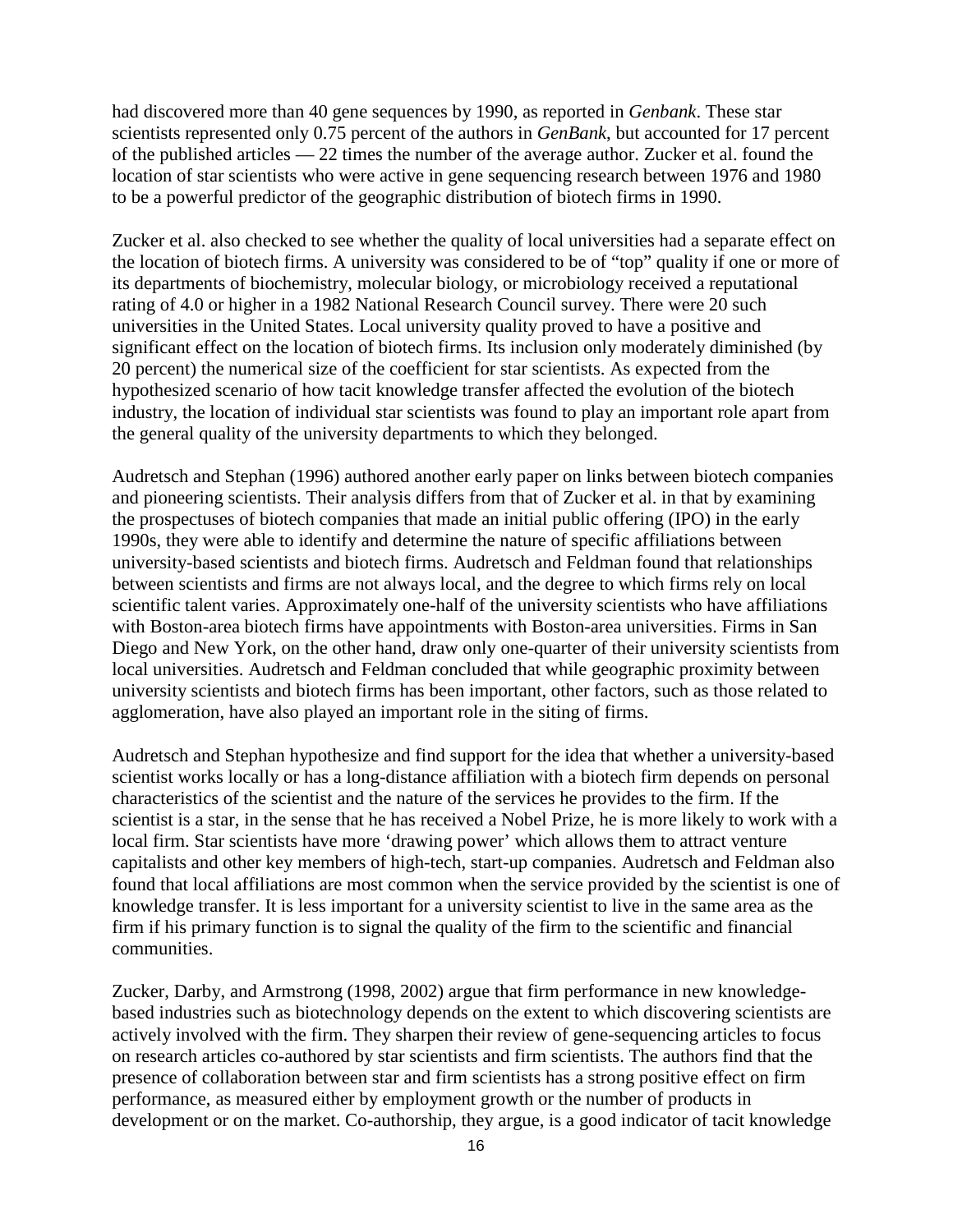capture by the firm since collaboration will generally require a close bench-level working relationship between the scientists. Zucker et al. also found through telephone interviews that discovering scientists who collaborate with firm scientists are likely to be linked to the firm by contract or ownership.

#### **University Licensing Income, Counts of Start-ups**

One measure of the commercial value of academic research is income earned from the licensing of university-owned patents. Patent income at U.S. universities grew rapidly from around \$200 million in 1991 to over \$1.2 billion in 2000. Technologies most commonly represented in university patents are biotechnology, pharmaceuticals, and superconductors. Patent income is concentrated in a few academic fields. Medicine accounts for 55 percent of university licensing income. Engineering and physics together account for 24 percent of licensing income. [Graff et al. (2002)]

Authors of papers analyzing the commercial value of university patents liken the odds of success to that of winning a lottery. In the words of Graff et al. (p.111), "it is rare to make a commercial hit, but when it happens, it can often be a home run." Examples of patents that have generated millions of dollars for their universities include the Cohen-Boyer technique for gene splicing (University of California and Stanford), Gatorade (University of Florida), Cisplatin (Michigan State), Fax technology (Iowa State), and Taxol (Florida State University). Most university patents, however, fail to earn enough revenue to cover the costs of filing them. Feldman et al. (2002, p.108) cite a rule of thumb among university technology transfer officials that the average yield for every 100 inventions disclosed by faculty is 10 patents and 1 commercially successful product.

The distribution of patent income across universities is highly skewed. The top 15 universities accounted for 65 percent of total university licensing income in 2000 (see Table 2). While there have been some spectacular successes, most universities do not earn significant income from their patent portfolios. Patent income represents less than 3 percent of total university revenues for 10 of the top 15 universities in Table 2 and less than 2 percent of revenues for six of the top universities.

Established companies that license a university's technology may be located anywhere, even in other countries. Apart from the income that accrues to the university and its faculty, these licensing agreements may do little to support regional earnings and employment. Licensing agreements that result in new business formation, on the other hand, tend to be a local affair. Survey data for 1999 from the Association of University Technology Managers indicate that four-fifths of university-licensed technology start-ups are founded in the same state as the licensing institution [Di Gregorio and Shane (2002, p.210)]. Start-ups and small firms account for two-thirds of the businesses that enter into university licensing agreements [Graff et al. (2002, p.101)].

University patenting and licensing represents, of course, only one channel, and perhaps one of the least important channels, by which faculty research findings are transferred to industry. In summarizing results from the 1994 Carnegie Mellon survey, Cohen et al. (1998, p.180) report that only 10 percent of industrial R&D lab managers said that licensing agreements with universities were "moderately" or "very" important to their R&D activities. The most important channels of information transfer were publications (with 41 percent of respondents indicating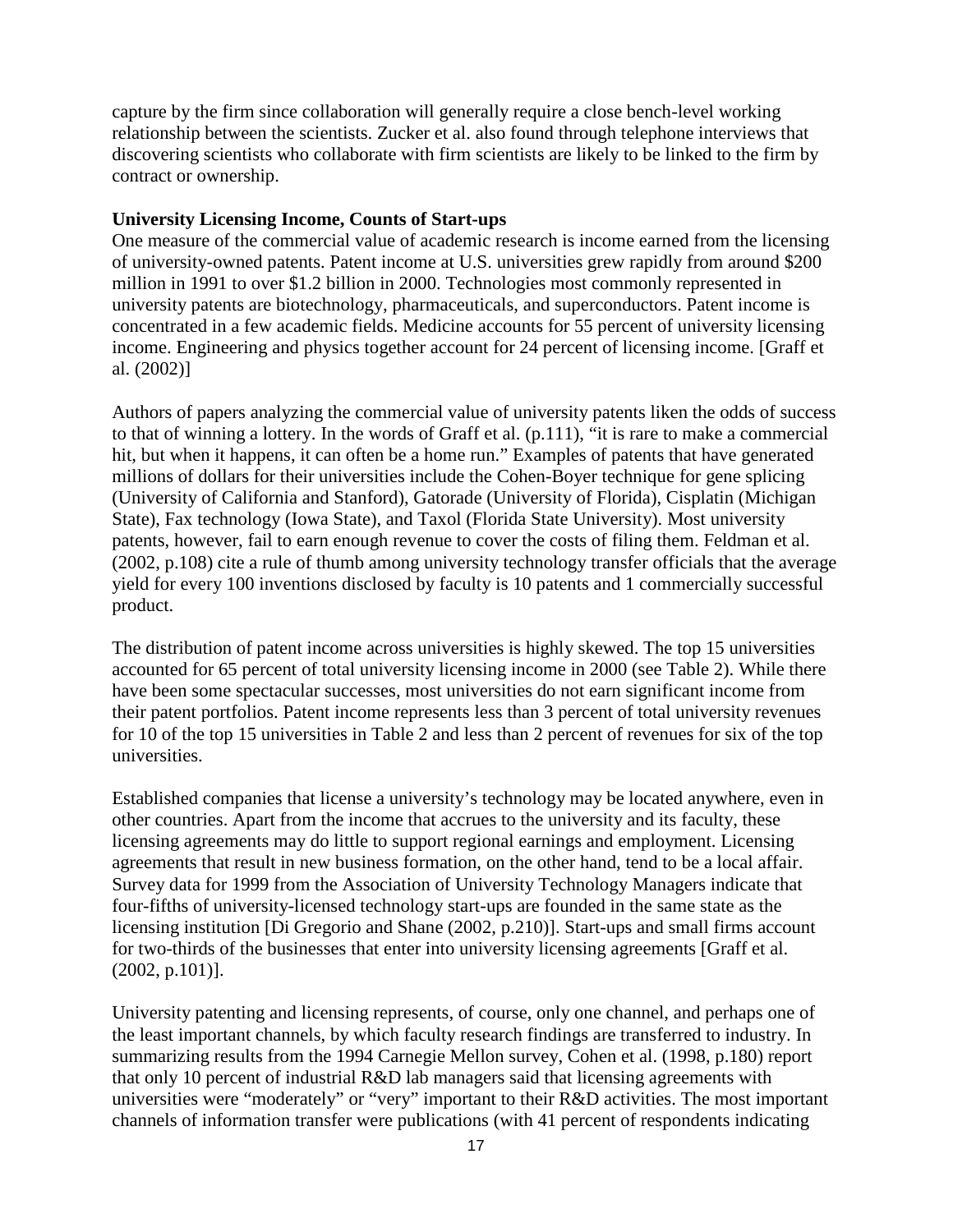## **TABLE 2 PATENT INCOME IN 2000: TOP 15 UNIVERSITIES**

|                                       | <b>Patent Income</b> | Percentage of         |
|---------------------------------------|----------------------|-----------------------|
|                                       | (Millions of \$)     | <b>Total Revenues</b> |
| University of California              | \$261.5              | 3.2%                  |
| <b>Columbia University</b>            | 138.6                | 7.2                   |
| Dartmouth College                     | 68.4                 | 17.2                  |
| <b>Florida State University</b>       | 67.5                 | 11.3                  |
| <b>Stanford University</b>            | 34.6                 | 2.5                   |
| University of Washington              | 30.2                 | 1.4                   |
| Massachusetts Institute of Technology | 30.2                 | 2.8                   |
| University of Pennsylvania            | 26.5                 | 0.8                   |
| University of Florida                 | 26.3                 | 2.0                   |
| Georgetown University                 | 26.0                 | 5.3                   |
| Michigan State University             | 25.7                 | 2.0                   |
| California Institute of Technology    | 23.7                 | 1.6                   |
| University of Wisconsin               | 22.8                 | 1.2                   |
| University of Minnesota               | 22.7                 | 1.3                   |
| <b>State University of New York</b>   | 16.5                 | 0.8                   |
| <b>Total of All Universities</b>      | 1,263.0              |                       |
| Average per University                | 6.7                  |                       |
|                                       |                      |                       |

Source: Association of University Technology Managers Licensing Survey, Fiscal Year 2000, as reported by Graff et. al. (2002, p.110) and National Center for Education Statistics, IPEDS.

that publications were at least "moderately" important), informal channels (35 percent), public meetings and conferences (34 percent), consulting (32 percent), and contract research (21 percent). An important exception to these general findings, however, was the pharmaceutical industry where 35 percent of respondents considered licensing to be an important means of acquiring technology from universities.

In a paper that similarly concludes that university licensing is a relatively unimportant means of technology transfer, Agrawal and Henderson (2002) look at data from faculty interviews and research records from the Departments of Mechanical and Electrical Engineering at MIT. They find patenting to be a minor activity among faculty, accounting for less than 10 percent of the knowledge transferred from MIT labs. Far more important is the publishing of academic papers.

Technology that is transferred from universities through "open" sources such as publications and public conferences may not have strong local economic development effects, but instead may be used by firms operating anywhere in the world. However, other non-licensing channels such as consulting and contract research often do involve close working relationships between faculty and local firms. The prevalence of these forms of technology transfer is a reminder that statistics from university technology transfer offices are certain to underestimate the effects of university research on local entrepreneurship and job formation.

One report that provides a useful perspective on the variety of ways universities affect local business formation is an economic impact report prepared for Harvard University by Appleseed, Inc. (2004). The report notes that as of 2003, there were 14 companies in the Boston area, employing almost 1,000 people, that were built on technology licensed from Harvard. More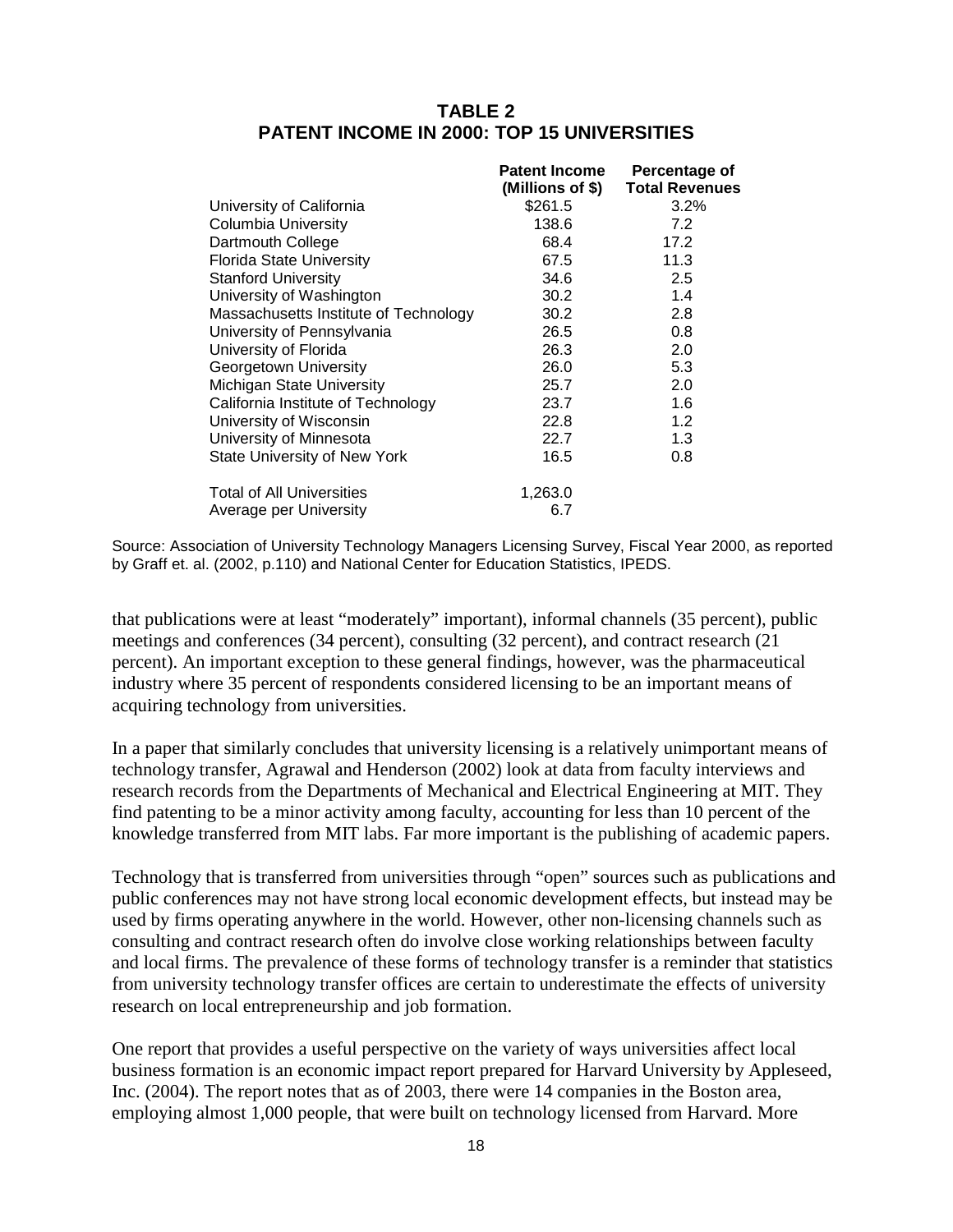significant, however, were companies created by faculty that do not involve university-licensed technology. The Harvard report gives an example of four such firms that together employ 4,500 people in the Boston area.

The greatest contribution a university makes to local entrepreneurship is its graduates. Appleseed, Inc. cites a sample of only 10 companies founded by Harvard graduates that employ approximately 7,000 people in the Boston area. In an earlier report for MIT, the Bank of Boston (1989) confirmed the existence of 198 companies, two-thirds of which were in the Boston area, that were started by MIT alumni between 1980 and 1988.

### **Analysis of Patent Citations**

The case for linkages between university research and local economic development ultimately hinges on the argument that knowledge created at universities tends to stay in the local area. Adam Jaffee, Manuel Trajtenberg and their co-authors have a clever way of finding a "paper trail" with which to track invisible knowledge flows. Patent records contain highly detailed information on the identity and location of the inventor and references or citations to previous patents. The citations make it possible to study knowledge spillovers by tracing the links between inventors. The authors have assembled a massive database of more than 16 million citations made by patents granted between 1975 and 1999. A collection of papers using this database to analyze patent citations is available in Jaffee and Trajtenberg (2002).

Tests for local connections between patents must control for correlations that may be due simply to an existing concentration of economic activity in the same technological area as the patent. But after controlling for this effect, there is conclusive evidence of geographic localization of knowledge flows. In one particular analysis of patents originating in 1980 and their citations through 1989, Jaffee, Trajtenberg, and Henderson (1993) find that after excluding self-citations, the frequency that a university-owned patent is cited in the same metropolitan area as the university is 6 times higher than what would be expected given the existing distribution of technical activity. Overall, only 7 percent of university patent citations are local, but this number is highly significant on a statistical basis.

The existence of a local component to knowledge flows says nothing, however, about the channels for these flows. Does knowledge flow through informal and fluid networks, as in the well-known case of semiconductor workers in Silicon Valley. Or is it through formal market contracts? In the case of universities, for example, does knowledge flow through uncompensated channels such as seminars or the hiring of students, or is it through faculty start-ups or other contractual arrangements with faculty? Zucker, Darby, and Armstrong (1998, 2002) have found in their research on the biotech industry that most faculty connections to industry R&D are formal and market-driven. So there is no externality or uncompensated knowledge flow.

The work on patent citations constitutes a major strain in the empirical literature on knowledge spillovers. These papers provide empirical support not only for the contribution of university research to local economic development, but also for theories of agglomeration in economic geography and for theories of economic growth based on increasing returns.

## **Location of Corporate Innovation and R&D Labs**

A number of authors have used econometric techniques to empirically test for a geographic coincidence between university research and corporate R&D activity. Industry labs directly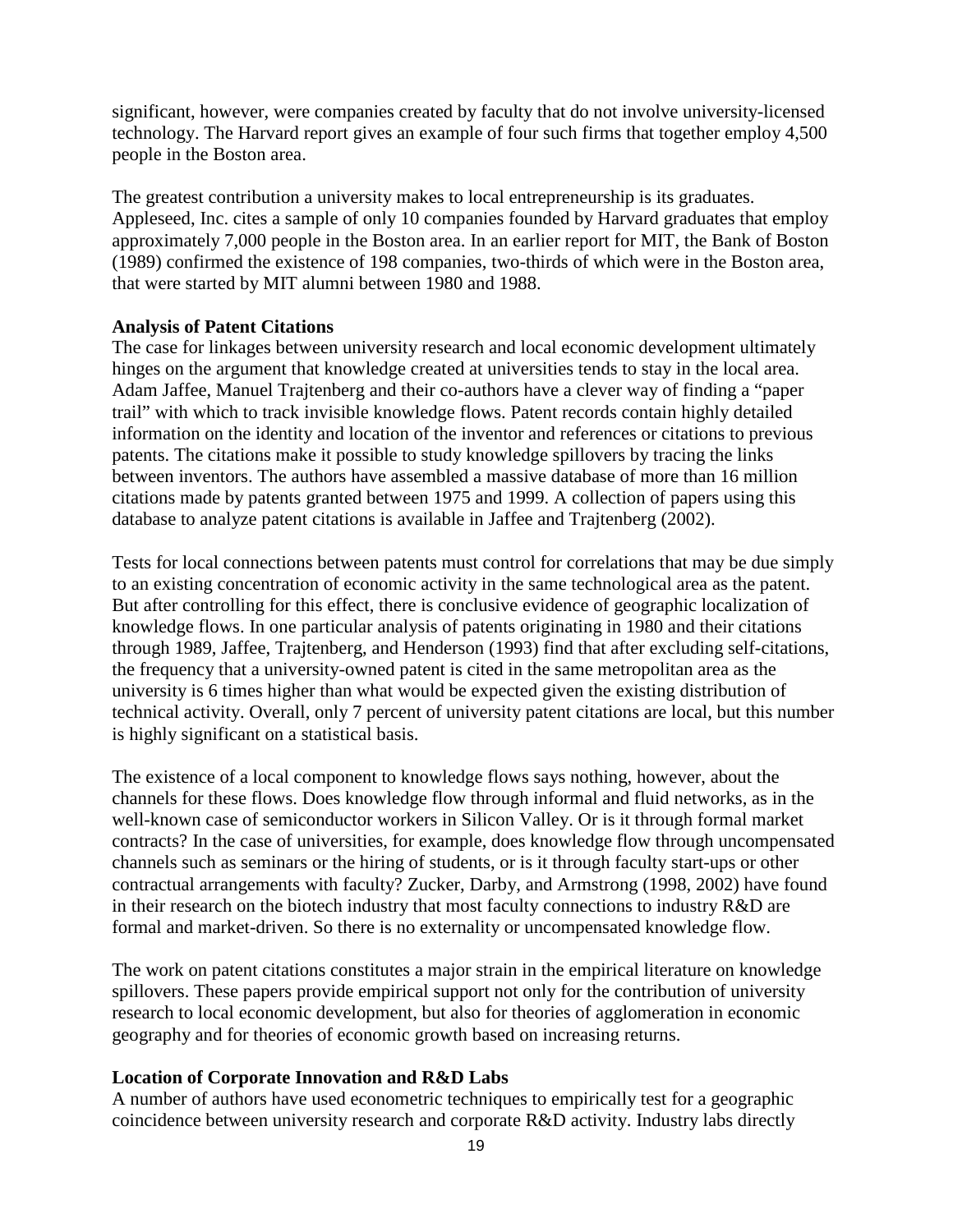promote local economic development by providing high-paying jobs for scientists and technical workers. They may also generate competitive advantages for local producers who make use of the innovations coming out of these labs.

Jaffe (1989) used state-level data covering 29 states and eight years from 1972-to-1981 to relate the number of patents assigned to corporations in a state to the quantity of industry R&D and university research in the state. Jaffee found a large and statistically significant effect of university research on corporate patent activity. His results indicate that the direct impact on corporate patenting per dollar of research expenditure is two-thirds as large for university research as it is for industry R&D. Jaffee found university research to have an even larger indirect effect on corporate patenting in that university research expenditures induce corporate R&D expenditures. His estimates suggest that the indirect effect of university research on corporate patents is six times as large as the direct effect.

Jaffee also analyzed data by technical area using the classifications available in U.S. patent data. The strongest links between university research and corporate patenting were found for drugs and medical technology. Jaffee found smaller but still significant effects in electronics, optics, and nuclear technology. The effects of university research on patents were statistically insignificant in the mechanical arts.

Anselin, Varga, and Acs (1997) use the same model as Jaffee to represent the relationships between corporate innovation, corporate R&D, and university research. Counts of innovation are measured, however, using data from the Small Business Administration (SBA) on the number of new high-technology products introduced into the U.S. market in 1982. The SBA data were compiled from an extensive review of new product announcements in trade and technical publications. Anselin et al. were able to sharpen the geographic focus of Jaffee's analysis by using professional employment in private high-tech research laboratories as a proxy for corporate R&D activity. The employment data were aggregated to the MSA level. Anselin et al. also were able to control for agglomeration economies by including in their regressions local high technology employment, a location quotient for high-tech employment, and local employment in business services. The final data set consisted of a cross section of 125 MSAs for which there were positive values for innovations, corporate R&D activity, and university research expenditures.

The findings of Anselin et al. generally confirm the earlier results of Jaffee, but for a finer level of geography. University research has a positive and significant effect on local corporate innovation, both directly and through its effect on private R&D activity. The inclusion of agglomeration variables significantly reduces the estimated coefficient for private R&D effort but has only a small effect on the coefficient for university research. Anselin et al. also tested to see whether the effects of corporate R&D and university research on corporate innovation extend beyond the metropolitan area. Spillovers from university research to corporate innovation were found for counties within 50 miles of the center of the innovating metro area. No such spillovers were found for private R&D. The effects of private R&D were confined to the metro area itself.

Bania, Calkins, and Dalenberg (1992) examine the role of university research and other factors in determining the geographic distribution of industry R&D activity. R&D activity is measured by the number of Ph.D.s working in industry labs. The geographic unit of analysis is the metropolitan area and the data are for 1986. Bania et al. find that university research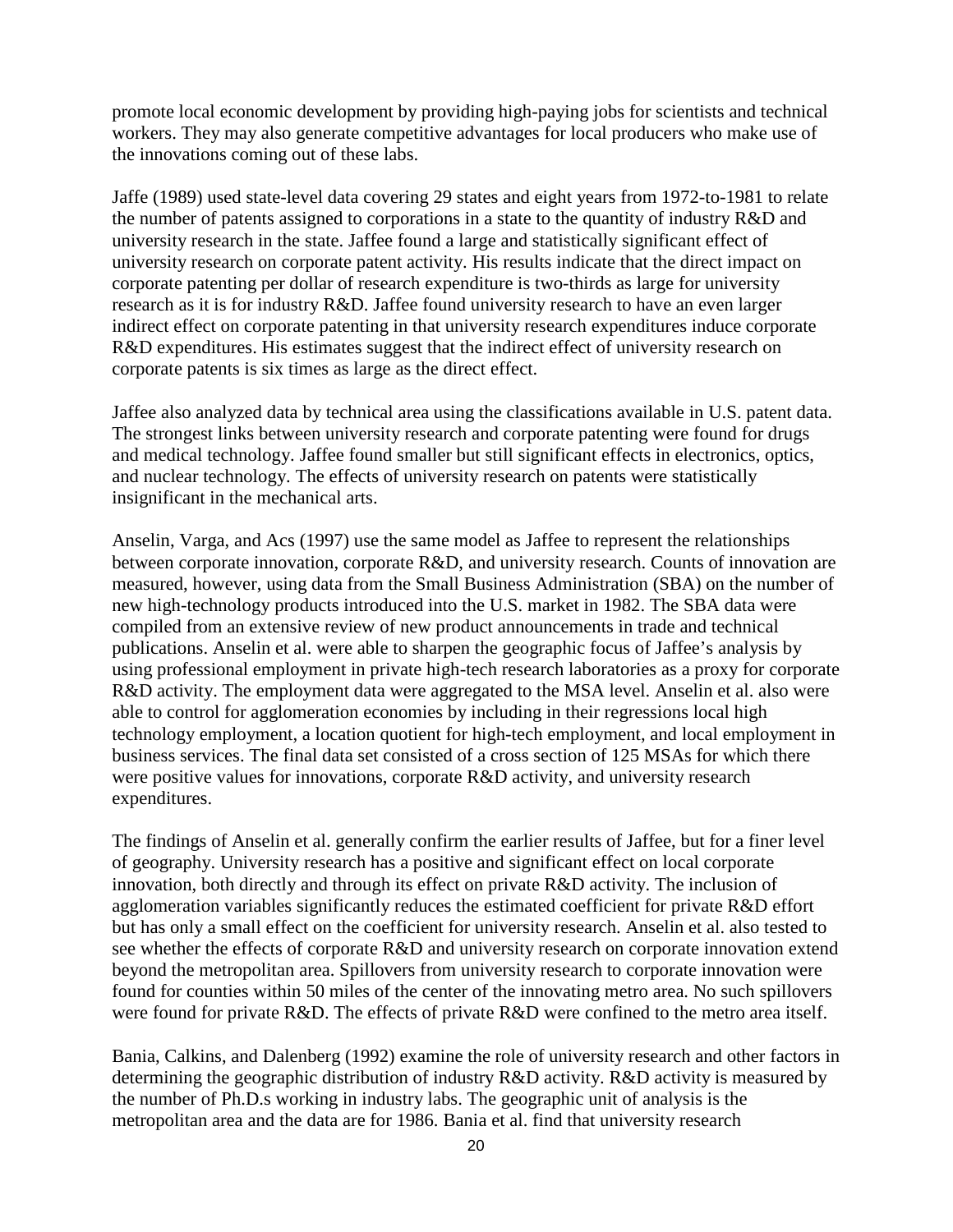expenditures have a statistically significant effect on R&D doctorate employment. The estimated effects are fairly small, however. A 10 percent increase in university research spending generates only a 0.4 percent increase in doctoral employment. One of the other variables included in the regression is the percentage of the population with four or more years of college. Thus, the measured contribution of university research to industry R&D activity may not include the potentially significant effect that research universities have on the education level of the local workforce. University research is only one of several variables identified as being important to the size of local industry R&D activity. Other significant variables include the share of the population that is college educated and the size and density of the metro area population.

#### **Firm Start-ups**

In a broad test of the effect of university research on local economic growth, Bania, Eberts, and Fogarty (1993) examined the number of start-ups of new manufacturing firms in 25 large metropolitan areas over the period from 1976 through 1978. Bania et al. try to explain firm births using an econometric model with both traditional business climate variables, such as labor costs and taxes, and variables relating to knowledge infrastructure, including university research expenditures and the percent of employed workers who are scientists or engineers. The authors found mixed evidence for the effect of university research on new company start-ups. University research had a positive and significant effect on new business formation in the electronics industry. But university research was statistically insignificant for instrument manufacturing and for four other manufacturing industries.

The authors conjectured that the reason their strongest findings were for electronics was because their period of study coincided with the emergence of the electronics industry. They offered these results as evidence supporting the theory that the local impacts of university research are greatest in newly emerging industries.

As in other econometric studies, Bania et al. were unable to identify the specific mechanisms through which universities influence local economic growth. Local firms may benefit from having research universities nearby by being able to hire graduates with human capital that embodies new research findings. Or perhaps local firms are able to tap into university research by hiring faculty as consultants, attending seminars, or utilizing university laboratories and research facilities.

#### **Income and Employment Growth**

In another high-level attempt to discern local economic impacts from universities, Beeson and Montgomery (1993) used Census Bureau data for 218 metropolitan areas to econometrically measure the contribution of university variables to a variety of measures of labor market activity, including average individual income in 1980 and employment growth over the periods from 1975 to 1980 and 1980 to 1989. University characteristics included in the regressions were university R&D funding, university quality (as measured by the number of highly rated science and engineering programs), the total number of bachelor's degrees awarded, and the percent of degrees awarded in science and engineering. The authors also included other variables that might affect the local labor markets such as weather, crime rates, taxes, and the size of the metro area population.

Beeson and Montgomery found that none of the university variables were statistically significant in explaining average income, at least in random effects models that allow for metro area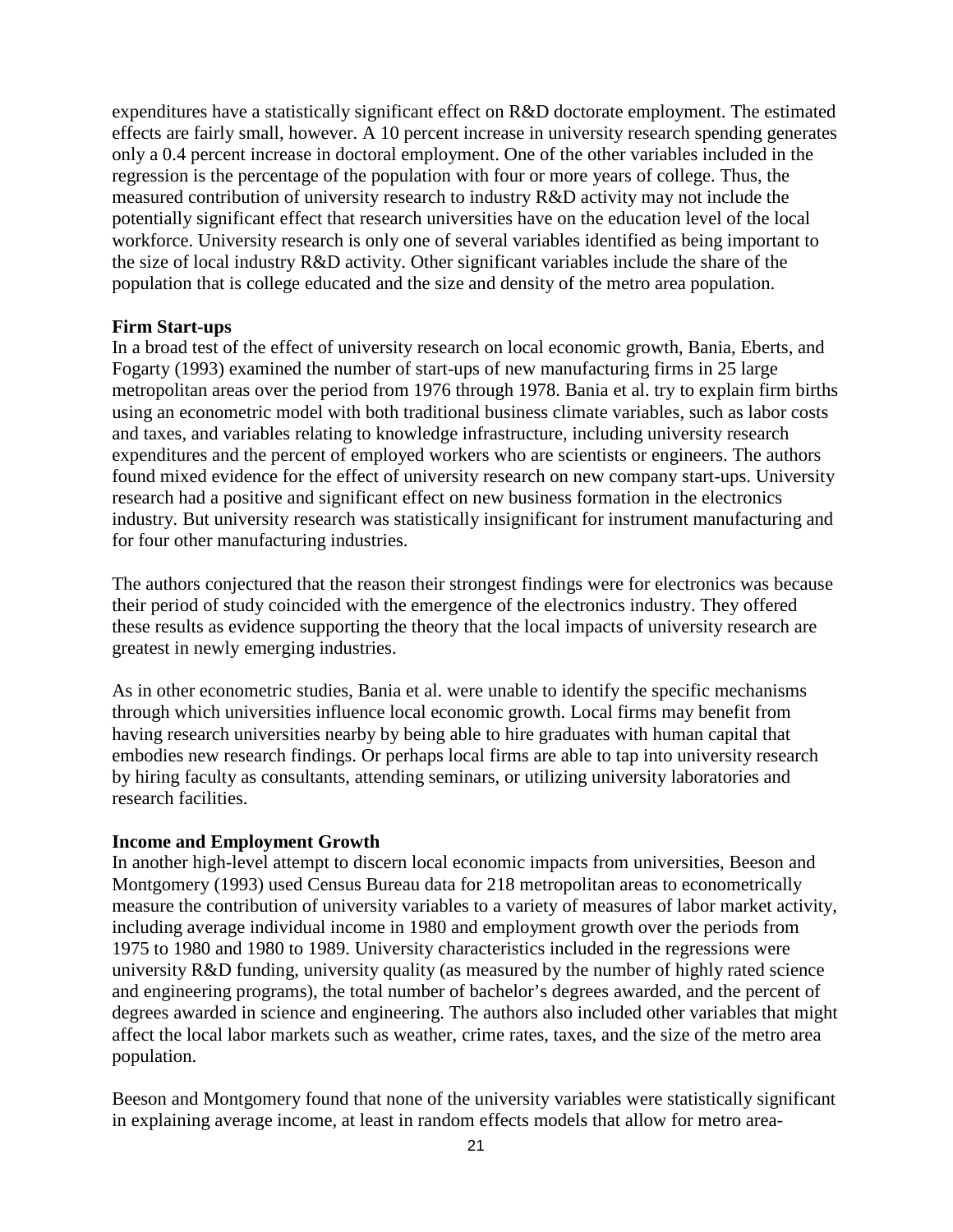specific error components. The estimated coefficients also were small in value. The authors reported, for example, that university R&D spending that is one standard deviation above its mean value has the effect in their model of raising the average level of individual income by only 2 percent.

More significant relationships were found between university characteristics and metro area employment growth. For both time periods considered, the authors were able to reject the hypothesis of no relationship between university variables and the rate of employment growth. The estimated coefficients also were significant in size. Based on results for the 1975-80 period, a one standard deviation increase in university R&D funding is estimated to increase the average annual rate of employment growth from 3.15 to 3.51 percent. For the 1980-89 period, a doubling of the number of bachelor's degrees awarded (which is less than one standard deviation from the mean) has the effect of increasing average annual employment growth from 2.2 to 2.5 percent.

Goldstein and Renault (2004) use annual data on 312 metropolitan areas from 1968 through 1998 to test for the effect of universities on local economic development. Economic development is measured by an index that indicates whether and in what direction relative earnings in an area changed over time. The presence of a university was measured by whether there is a top-50 research university, the size of university R&D, the number of degrees awarded, and the number of patents assigned to universities within the MSA. Goldstein and Renault find that over the period from 1969 through 1986, universities had no effect on an area's relative earnings. However, the presence of universities did become significant in the 1986-98 period. The authors attributed this result to the often-cited claim that economic activity in the U.S. has become more knowledge-based over the past two decades.

Although university variables are statistically significant in the 1986-98 period, the strength of their effect on relative earnings is modest. Based on their estimated findings, the authors report that if universities in an average metro area increased their R&D spending by \$10 million (about a 33 percent increase), this would only serve to raise the relative earnings index from 100.00 to 100.36.

Goldstein and Renault also find that university patenting plays no role in explaining local economic development once total university R&D activity is taken into account. The authors conclude that the channels through which university research affects local economic activity must be broader than patenting and licensing.

#### **Conditioning Factors**

Two universities with research programs that are similar in scale and quality may have very different local economic impacts. MIT and Harvard University have had huge documented effects on the Boston area economy. However, Johns Hopkins University, which is routinely among the largest recipients of federal government research funds, has failed to stimulate significant high-tech production in the Baltimore area. Stanford University and Duke University each had sponsored research expenditures of over \$350 million in 1997. But Stanford generated 25 start-up businesses from university-licensed technology while Duke generated no start-ups [Di Gregorio and Shane (2003, p.209)]. Clearly, high research activity is not a sufficient condition for a university to have large impacts on jobs and incomes in the local economy. This section reviews what is known about other complementary factors that may need to be present if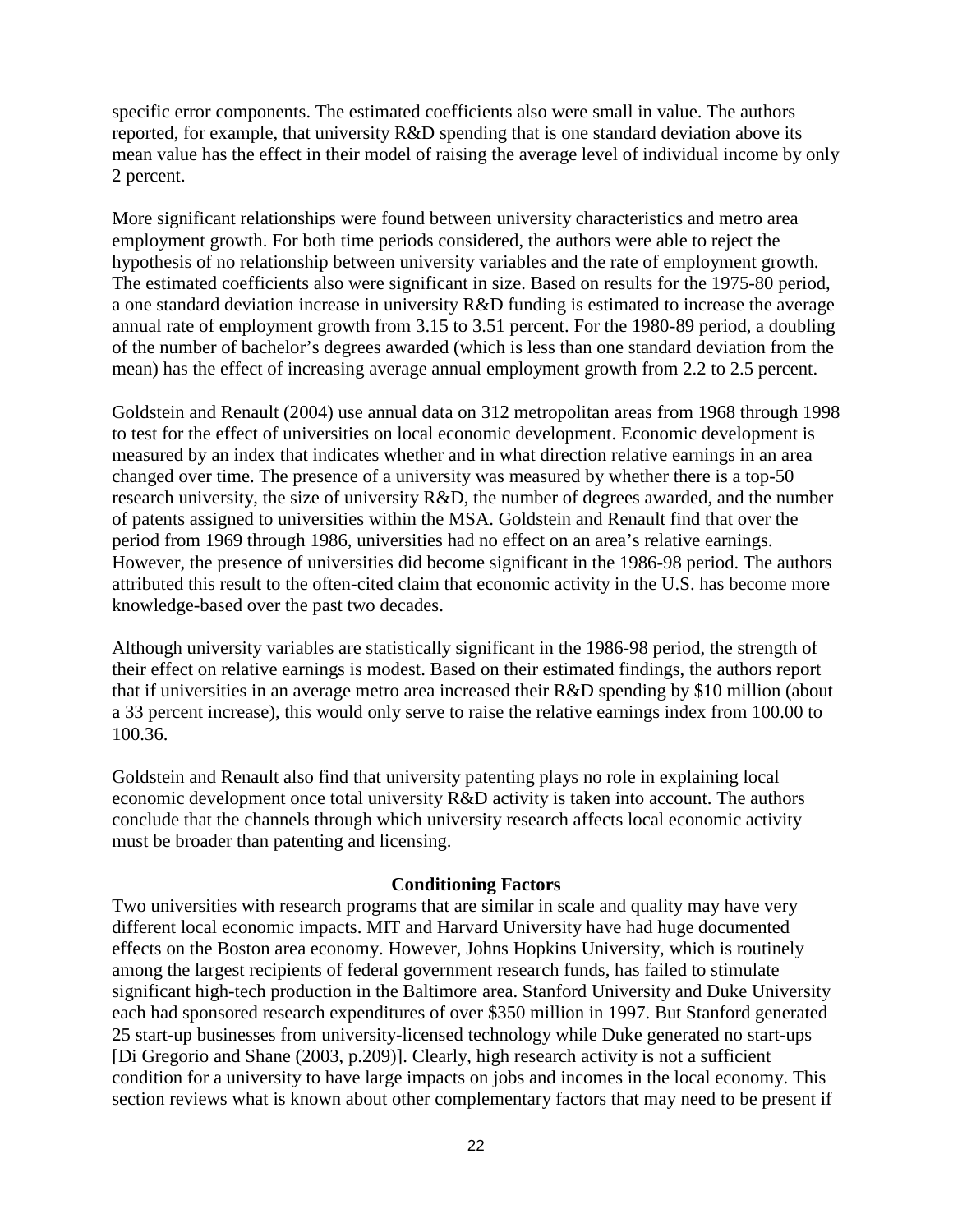a university's research and its graduate programs are to generate significant local economic impacts.

## **Quality of University Research and Graduate Programs**

There are several reasons to think that universities with the greatest local economic impacts are those with the highest quality research and graduate programs. First, as argued by Zucker, Darby, and Brewer (1998) and Darby and Zucker (2003), the most compelling reason for new firms to locate near universities is to facilitate tacit knowledge transfer from faculty who are on the cutting edge of scientific breakthroughs. In metamorphic scientific discoveries, knowledge is embodied in the intellectual capital of the discovering scientists and only can be transferred to industry through active working relationships with these scientists. It is only the leading-edge researchers in these metamorphic discoveries that have the power to determine firm location.

A second reason for why star academic researchers are the ones most likely to be successful in attracting new industry to an area is what Audretsch and Stephan (1996) refer to as "drawing power." University researchers with a national reputation or researchers from an eminent university serve as a signal of quality which helps to attract resources such as venture capital, management, and technical workers that are necessary to start up new companies.

Finally, Malecki (1987) argues that availability of science and engineering workers is an important determinant of the location of industrial R&D facilities. But he notes that firms are particular about the institutions they rely on for new researchers and that, especially among large firms, only the best graduate programs are an attracting factor. While top university researchers generally go hand in hand with top graduate programs, the locational attractiveness of universities as stressed by Malecki has more to do with graduate programs than with faculty research per se.

There is empirical support for the idea that the size of the impact of university research on the local economy depends on the quality of the university's faculty and graduate programs. The strongest evidence comes from the study of specific industries known to rely on university research for technical advance. In their study of the biotech industry, Zucker, Darby, and Brewer (1998) focused on academic "stars" who were highly productive in gene sequencing research. It was this small group of star performers who best predicted the geographic distribution of commercial biotech firms. Zucker et al. also found that the quality of academic departments especially relevant to the biotech industry (e.g., biochemistry, cellular biology, and microbiology) had a positive effect on the birth of commercial firms in an area, apart from the number of star researchers in those departments. In their own study of the biotech industry, Audretsch and Stephan (1996) found that university faculty who were involved with commercial biotech firms were more likely to be involved with local firms if they had won a Nobel Prize.

In an alternative test of the importance of university quality, Di Gregorio and Shane (2003) analyzed the number of new firms founded from university-assigned patents at 116 universities over the 1994-98 period. The dependent variable in their study relates to local economic activity since start-up firms who license university technology tend to locate in the same area as the licensing institution. Included among the explanatory variables was the intellectual eminence of the university, as measured by ratings of graduate schools as published in Gourman Reports. The intellectual eminence of a university was found to have a statistically and numerically significant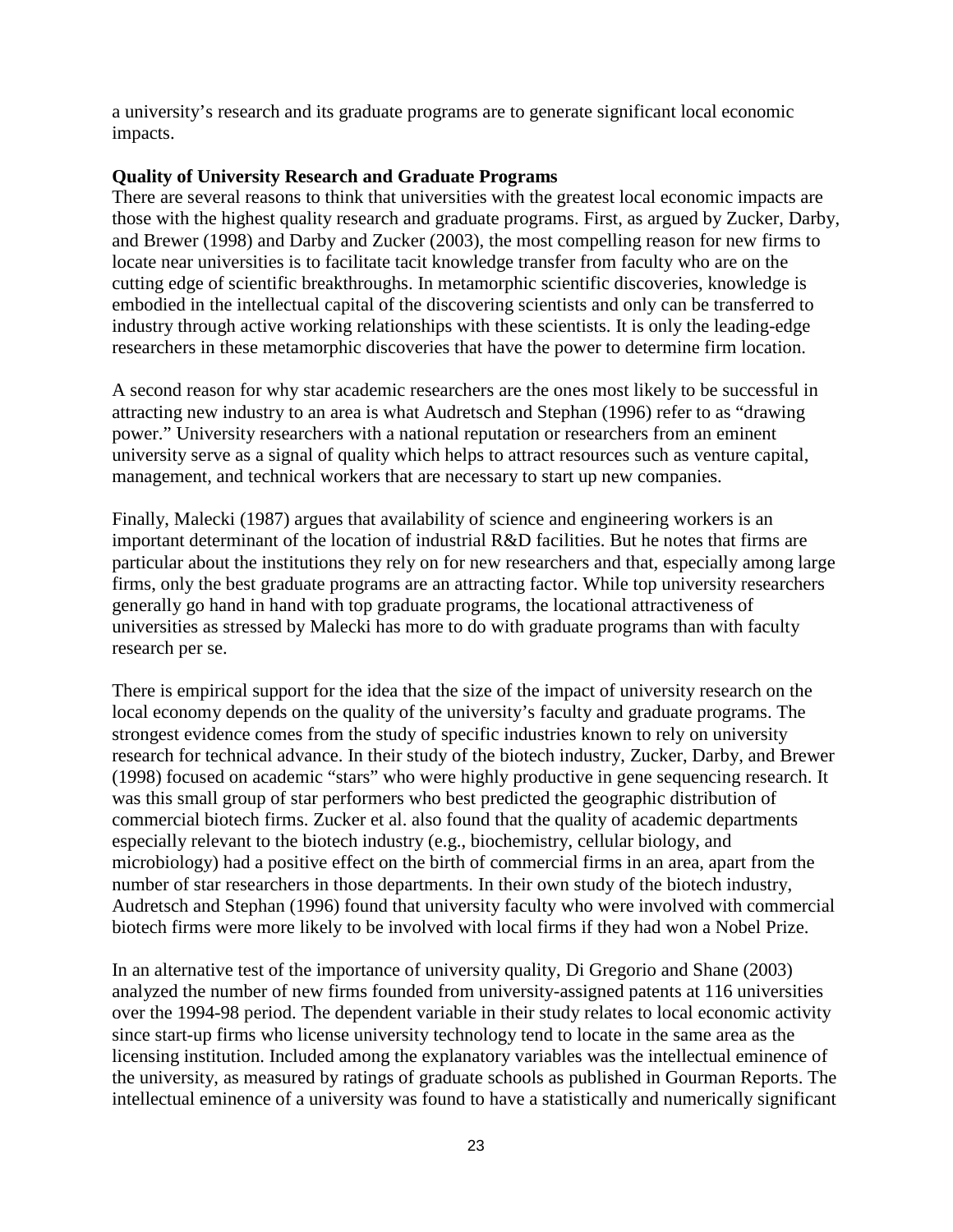effect on start-up activity. An increase in intellectual eminence of one standard deviation was associated with one additional start-up firm per year.

Authors have been less successful in finding local impacts from universities when analyzing data on overall income and employment in an area. For example, Beeson and Montgomery (1993) in their study of economic activity in metropolitan areas found that the quality of university science and engineering departments in an area had no effect on mean individual income in 1980. Program ratings did have a statistically significant effect on employment growth, but the estimated effects were small. Based on results for the 1975-80 period, the predicted effect of an SMSA having one additional science or engineering program rated in the top 20 nationwide was to increase average annual employment growth by less than 0.04 percentage points.

#### **Areas of Research**

Academic research that is most likely to have an impact on the local economy is research that directly influences industrial innovation. The Yale and Carnegie Mellon surveys reviewed earlier provide information useful in determining which industries are closest to university science and which academic fields are most important to industrial research. Two general conclusions emerge: (1) new industries are more reliant on university research than are mature industries, and (2) research in applied academic fields is more directly relevant to industrial innovation than is research in basic fields.

Which industries rely most heavily on science and university research for their technological advance? In the 1983 Yale survey, managers of industrial R&D departments were asked to rate the relevance of various fields of basic and applied science to technical advance in their line of business. Industries awarding the highest scores were pharmaceuticals, semiconductors, medical instruments, and petroleum refining. Industries for whom science was least relevant were motor vehicle parts, motors and generators, and industrial chemicals [Klevorick et al. (1995, p.195)]. The 1994 Carnegie Mellon survey asked industrial R&D managers about the percentage of their projects that over the previous three years had made use of university research findings. Industries identified in the survey as making the greatest use of university research were TV/radio, communication equipment, pharmaceuticals, semiconductors, and petroleum refining. Industries reporting relatively little use of university research findings included steel, textiles, motors and generators, car parts, and plastics [Cohen et al. (2002, p.9)]. Both surveys found that new, high-tech industries were more influenced by science and university research than were more mature industries.

An alternative way of arranging the survey findings is by academic field. In the Yale survey, R&D managers were asked to rate the relevance of university research in various fields (as opposed to science in general) to technical innovation in their industry. Areas receiving the highest ratings were applied fields such as computer science, materials science, and mechanical, electrical and chemical engineering. The two basic fields that received high ratings were biology and chemistry. This reflects the fact that much of the nation's agricultural and medical research is carried out in universities, and industries with technologies rooted in the biological sciences rely heavily on new scientific developments [Klevorick et al. (p.197)]. In the Carnegie Mellon survey, firms were asked to rate the importance to their own R&D of public research in various academic disciplines. Of the basic sciences, only chemistry was found to be broadly relevant to industrial R&D. Biology was highly important to the pharmaceutical industry, and physics was very important to semiconductors. But neither of these basic fields had a high overall rating. The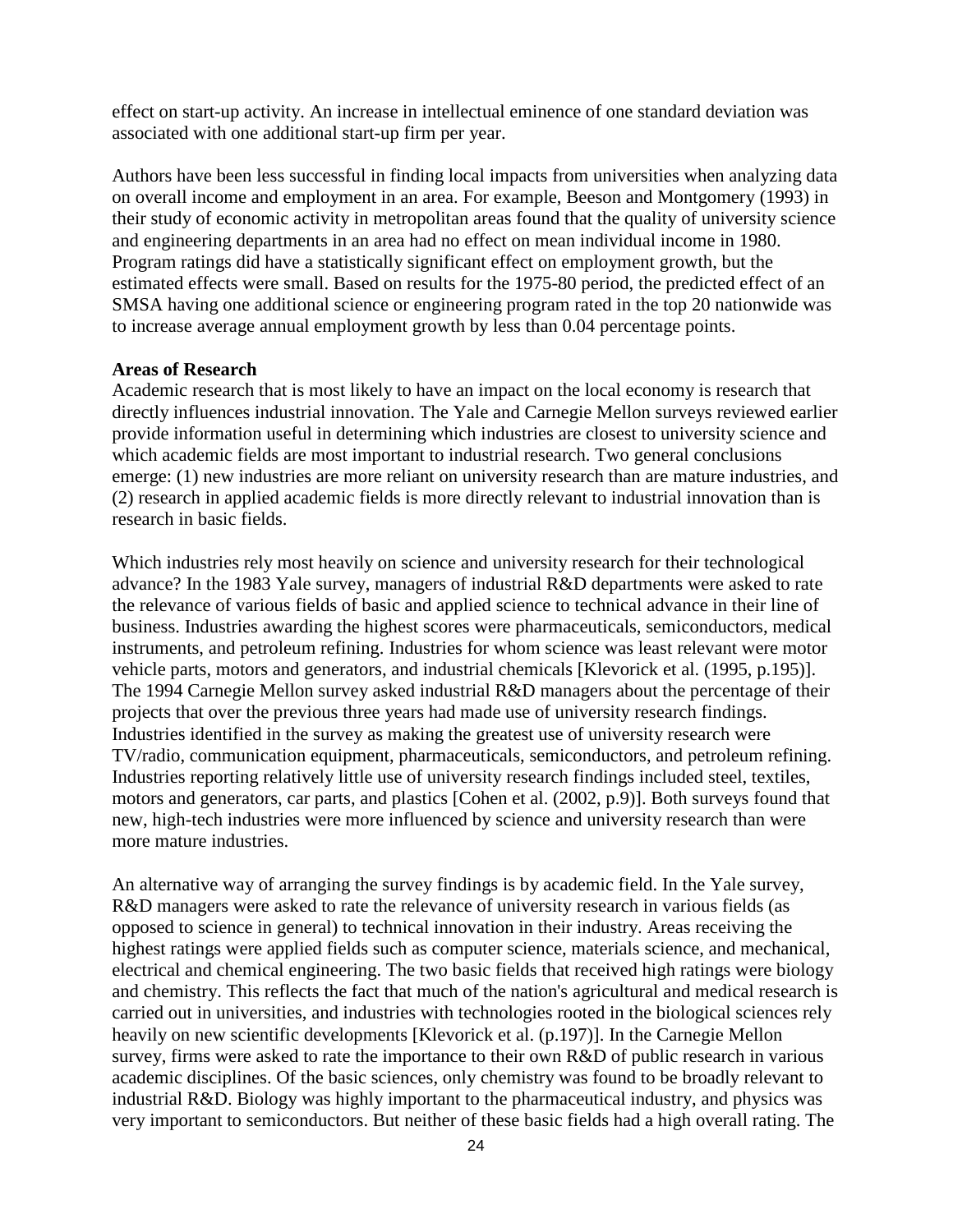fields with the most pervasive impact on industrial R&D were, as in the Yale survey, the applied fields, especially materials science and computer science.

Another source of information on the direct relevance of academic disciplines to industrial progress is university offices of technology transfer. In a recent survey of information from these offices, Graff et al. (2002, p.109) note that patenting and income from the licensing of university research are concentrated in just a few academic fields, namely biomedical, engineering, and software.

The academic fields noted above as being important to industrial progress were identified on the basis of the commercial relevance of university research. As mentioned previously, however, universities serve an equally important role in the process of technological change as trainers of young scientists and engineers for employment in industrial labs. The value and productivity of these workers is directly related to their knowledge of basic scientific principles and research methods—knowledge that is learned in both basic and applied fields of science. In the Yale survey, R&D managers gave significantly higher ratings to basic fields of science such as chemistry, physics, and mathematics when asked about the relevance of generic science to their operations, as opposed to current university research. Klevorick et al. (p.197) interpret these results to mean that the basic sciences are recognized as being important in influencing the general knowledge and techniques that industrial scientists and engineers bring to their jobs. When looking at universities as suppliers of skilled labor, it is important for universities to have high quality programs in both basic and applied sciences.

#### **Agglomeration and Research Networks**

Agglomeration economies are known to be an important factor in the production of knowledge. First, spatial concentration of research activity promotes the development of markets for specialized suppliers. A notable strength of the research complex in Silicon Valley, for example, is the availability of specialized firms that manufacture capital equipment, specialty chemicals, and other items necessary for the testing and development of semiconductors [Saxenian (1996)]. As another example, a concentration of biomedical research activity in an area helps to support a local market for law firms that specialize in intellectual property protection for biomedical technologies [Bania et al. (1992)]. Secondly, agglomeration in research activity facilitates the matching of jobs and workers in specialized labor markets for scientists and engineers. Finally, a spatial concentration of research workers promotes informal channels of knowledge transfer. Knowledge spillovers are considered to be another strength of the decentralized network of firms doing semiconductor research in Silicon Valley [Saxenian (1996)].

It stands to reason that university research will be more productive and more likely to influence local economic activity if it takes place in an area with a large existing concentration of research activity or high-tech production. Audretsch and Stephan (1996, p.645) provide evidence of this effect in their study of university-firm associations in the biotech industry. They find that for faculty located in the three regions with the highest number of university-firm relationships (San Francisco, Boston, and San Diego), 65 percent of their associations are with biotech firms in the same area. On the other hand, for faculty who reside in the next five largest regions (New York, Philadelphia, Maryland, Houston, and Dallas), only 28 percent of their associations are with local area firms. These data suggest that university faculty who collaborate with industry in commercial ventures are more likely to do so with local area firms if the industry has a significant local presence. Otherwise, faculty involvement will be long-distance. As noted by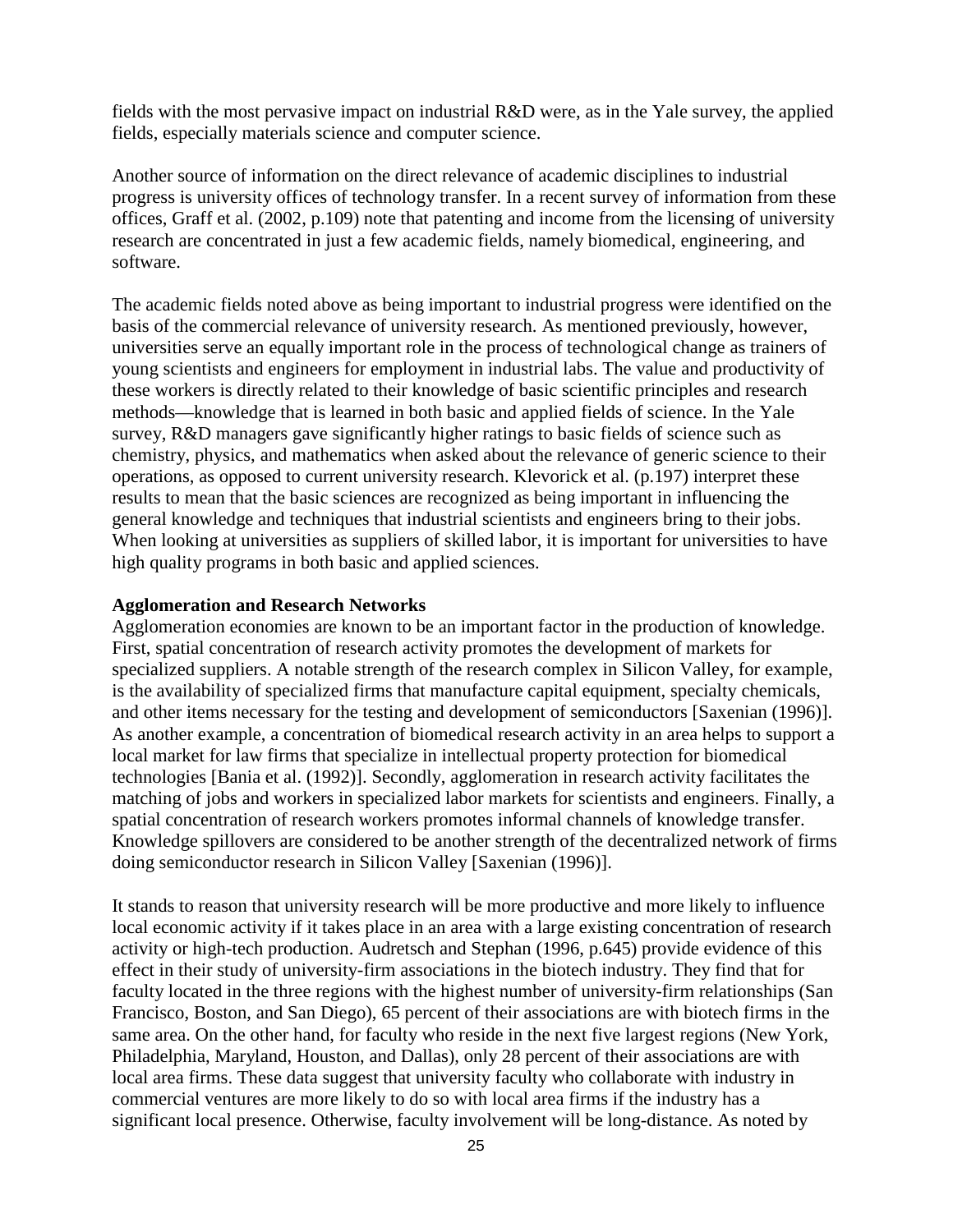Audretsch and Stephan (p.644), in firm location decisions, the benefits of proximity to university researchers to promote knowledge transfer always are being weighed against the advantages of agglomeration and being close to other firms and inputs.

In a case study of the Cleveland area, Fogarty and Sinha (1999) find that technology developed in local universities does not generate local jobs and incomes but instead is quickly diffused to Japan, California, and Texas. The authors attribute this to the fact that the Cleveland economy is heavily oriented toward mature industries and lacks the local research networks necessary to develop university technologies. Fogarty and Sinha measure the extent of local research networks by tracing the direct and indirect citations of university patents and calculating the tendency for subsequent innovations to be localized. Metropolitan areas with the strongest local R&D networks are San Francisco, New York, Boston, and Los Angeles. Areas with much weaker networks are Washington-Baltimore, Philadelphia, Chicago, Detroit, and Cleveland.

Varga (2000) provides an exacting test of the importance of agglomeration as a factor conditioning the size of the effect of university research on local innovative activity. He uses an econometric model to explain variations across metropolitan areas in counts of new product innovations made by the Small Business Administration for 1982. Agglomeration effects are identified using the amount of high-tech employment in a metro area. Using interactive variables, Varga finds that university research leads to a significant number of local area innovations only when high-tech employment is at least 160,000 workers.

## **Large Metropolitan Areas**

Economic geographers have long recognized that innovative activity tends to concentrate in large cities. One of the reasons for this may be the agglomeration effects described above. Geographic concentration of an industry serves to reduce industry costs by allowing for the existence of specialized suppliers and by promoting knowledge spillovers between workers and firms in the same industry. In an alternative view, Jacobs (1969) argues that the most important knowledge spillovers are those that occur between different industries and that large urban areas are effective in promoting these kinds of spillovers because of the diversity of economic activity made possible in large cities. Finally, Malecki (1987) and Malecki and Bradbury (1992) argue that the siting of corporate R&D laboratories is increasingly guided by the locational preferences of the science and engineering workers who staff them and that city size is an important locational consideration for these workers. Large urban areas offer amenities that professional workers value, and they make it easier for spouses to find suitable employment. Malecki (1987, p.216) notes that city size has been found to be more important as a siting variable in high-tech studies than low taxes or low wages and argues that much of this has to do with the appeal that large cities have for professional and technical workers.

A positive relationship between innovation and city size is apparent in patent data. Chart 2 plots the average annual number of patents per 10,000 people during the 1990s against the size class of the city of residence of the inventor. Cities with 1 to 4 million people produced twice as many patents per person as did cities with a population between 50,000 and 250,000. New product innovations also are introduced disproportionately by firms in large metro areas. In the 1982 SBA data, for example, metro areas accounted for 96 percent of product innovations but only 30 percent of the population [Feldman and Audretsch (1999, p.415)].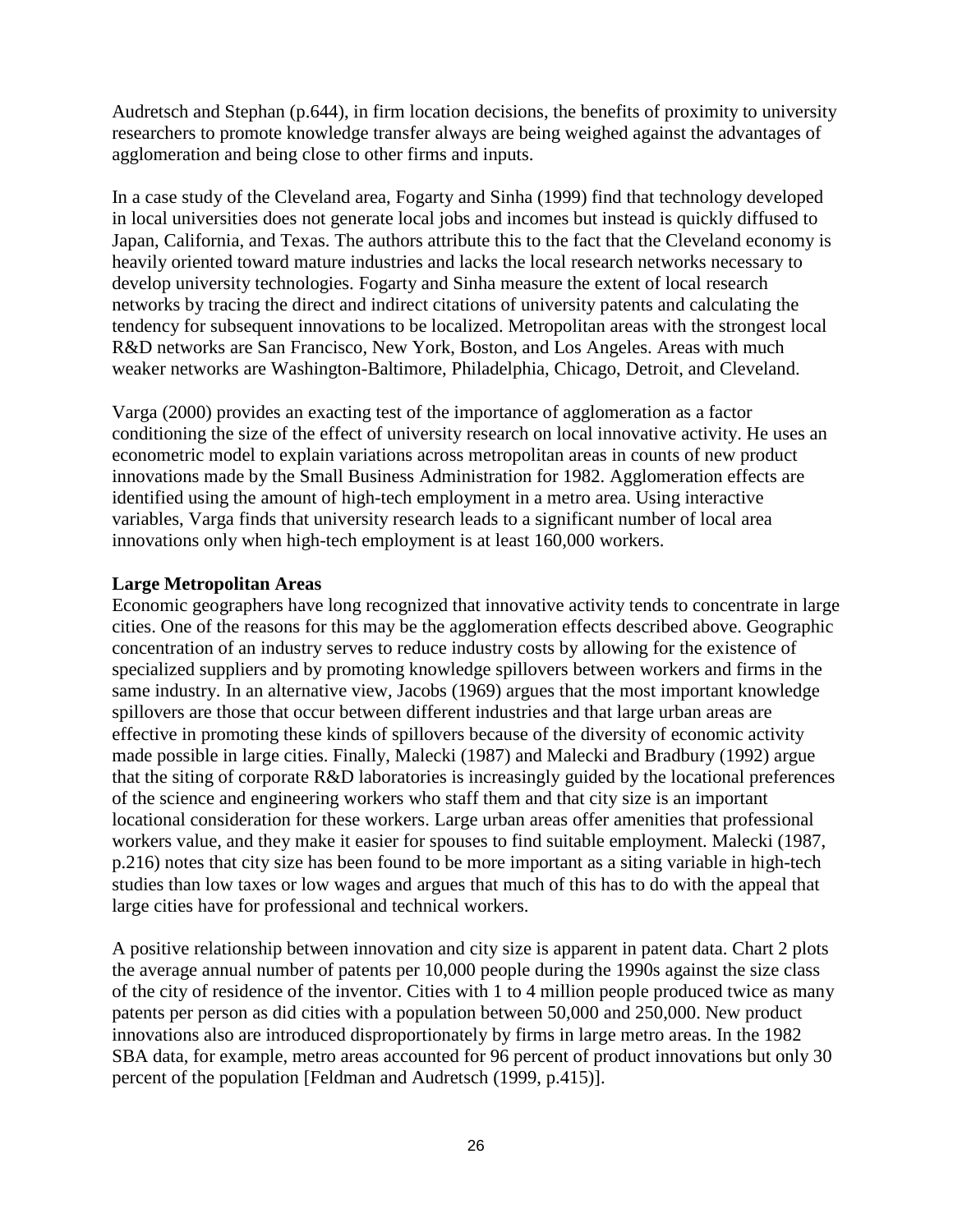

## **CHART 2 PATENT PRODUCTIVITY AND CITY SIZE Average Annual Patent Rate During 1990s**

Source: Orlando and Verba (2005, p.34).

Whatever the forces at work, it may be difficult for university research to stimulate additional local innovative activity if the university is not located in a large urban area.

### **University Policy**

Patenting and licensing of university research began to increase noticeably during the 1970s, buoyed by federal funding of biomedical research, the emergence of the biotechnology industry, and federal court rulings making it easier to secure biomedical patents [Mowery et al. (2001)]. This trend was further strengthened by the Bayh-Dole Act of 1980, which allowed universities to patent and license the results of federally funded research. Technology transfer offices (TTOs), whose mission is to facilitate the disclosure and licensing of university inventions, increased in number from 25 in 1980 to over 200 by the year 2000.

Over the past two decades, universities have devoted substantial resources to technology transfer—helping faculty to obtain patents on their research, negotiating licensing agreements, and providing assistance to new firms licensing the technology in the form of incubators, research parks, and in some cases seed capital. While the number of university patents has increased sharply, the financial returns from the licensing of these patents have been modest for most universities. A few faculty have enjoyed large royalty windfalls, but most faculty consider the financial rewards to be disappointing and less than what they could earn from consulting [Feldman et al. (2002, p.108)].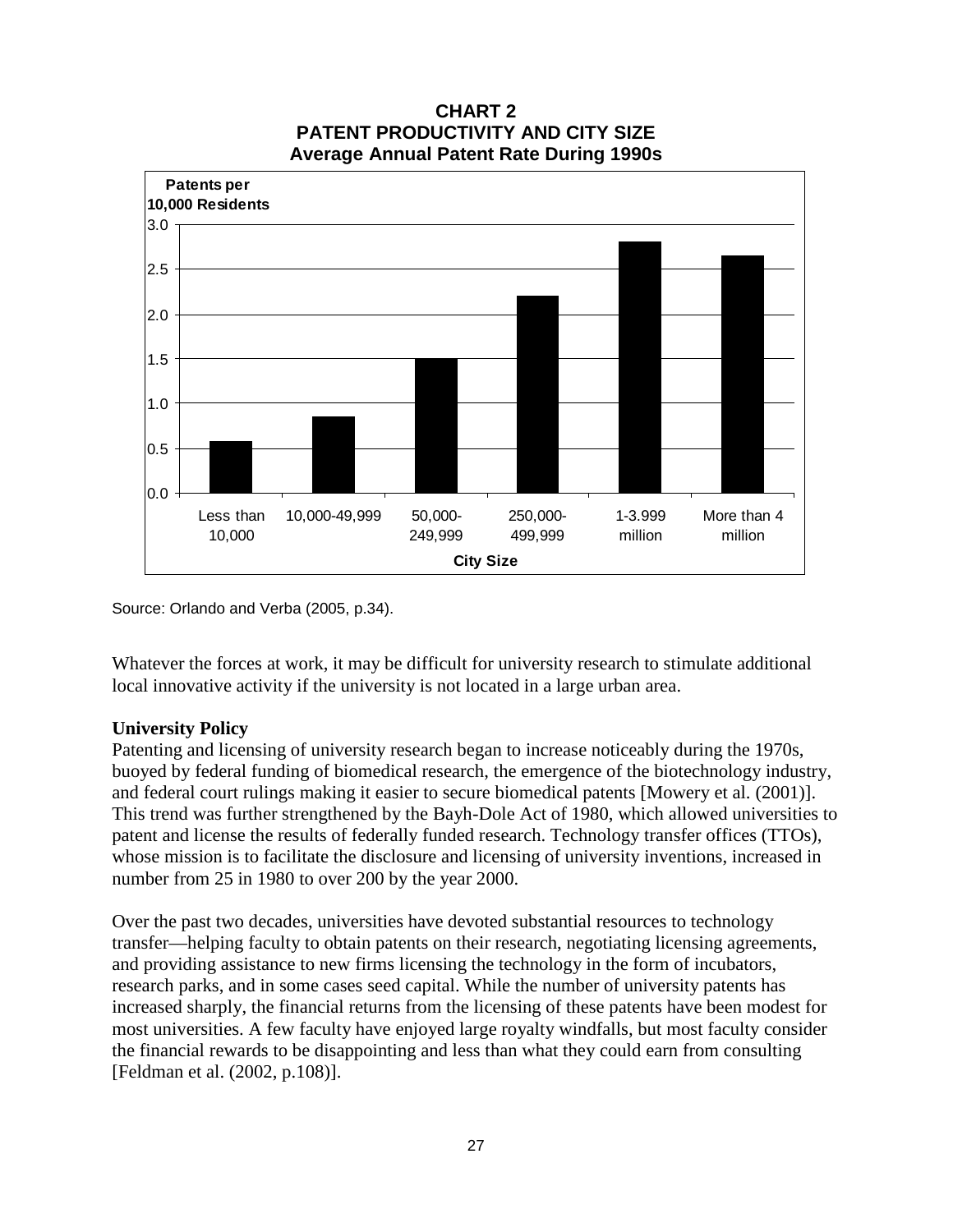When Technology Transfer Office (TTO) directors are asked why the returns from university patenting and licensing have been disappointing, a common response is that faculty are generally disinterested in disclosing their inventions and they are not willing to take time away from research to develop their ideas into a commercially viable product. A survey conducted by Jensen and Thursby (2001), covering university licensing activities during the early-to-mid-1990s, found that only 12 percent of licensed university inventions were ready for commercial use at the time of the agreement. Over 75 percent of the inventions were no more than a "proof of concept." The authors argue that the commercial success of university inventions requires an ongoing involvement of faculty. Zucker, Darby, and Armstrong (1998, 2002) arrive at a similar conclusion in their study of the biotechnology industry. They find that new biotech firms were much more likely to be financially successful if university star scientists were directly involved through bench-level collaboration with industrial scientists.

Jensen and Thursby (2001) use the economic theory of incentives and contracts to prove that fixed-fee licensing agreements provide insufficient incentives for faculty to see an invention through to its commercial fruition. They show that an optimal licensing contract requires the use of equity agreements to tie the inventor's income to the performance of the licensing firm.

In fact, there has been a recent trend toward greater use of equity arrangements in the licensing of university inventions. In their survey of TTOs, Feldman et al. (2002, p.106) found that 70 percent of their respondents had entered into at least one equity agreement by 2000. Equity was originally thought of as a last resort means of encouraging cash-poor start-up firms to license university technology. Interviews with TTO officers suggest that university officials now have a broader view of the advantages of equity arrangements. First, equity is seen to allow the university to share in the fortunes of the firm rather than just the licensed technology. The licensed invention itself may never develop into a commercially successful product. But the technology may, nonetheless, provide knowledge that enables the firm to develop other useful products. Second, equity arrangements are seen to better align the interests of the firm with those of the university. Both interests are served by a successful development of the licensed technology and by the overall profitability of the firm. Finally, licensing firms believe that university equity positions enhance their own credibility, conferring a kind of halo effect that may enable them to more easily secure venture capital financing. [Feldman et al. (2002)]

One particularly useful empirical study of the relative strengths of various university licensing policies is by Di Gregorio and Shane (2003). They use an econometric model to explain differences across institutions in the number of Technology Licensing Office (TLO) start-ups. After controlling for the number of university patents and other variables, including the intellectual eminence of the university, Di Gregorio and Shane find that two sets of licensing policies appear to influence start-up activity: whether or not the university is permitted to take an equity position in the company and the share of licensing royalties distributed to inventors. Universities that can take an equity stake exhibit a start-up rate that is 1.7 times that of universities that cannot. The percentage of royalties distributed to inventors was found to be inversely related to start-up activity. This presumably reflects the fact that inventors who receive a large royalty share if the invention is licensed to an existing firm have little reason to start a new venture. The empirical findings suggest that an increase of 10 percentage points in the inventor's share of royalties reduces the number of start-up firms by 20 percent. Two other university policy variables considered by Di Gregorio and Shane did not have statistically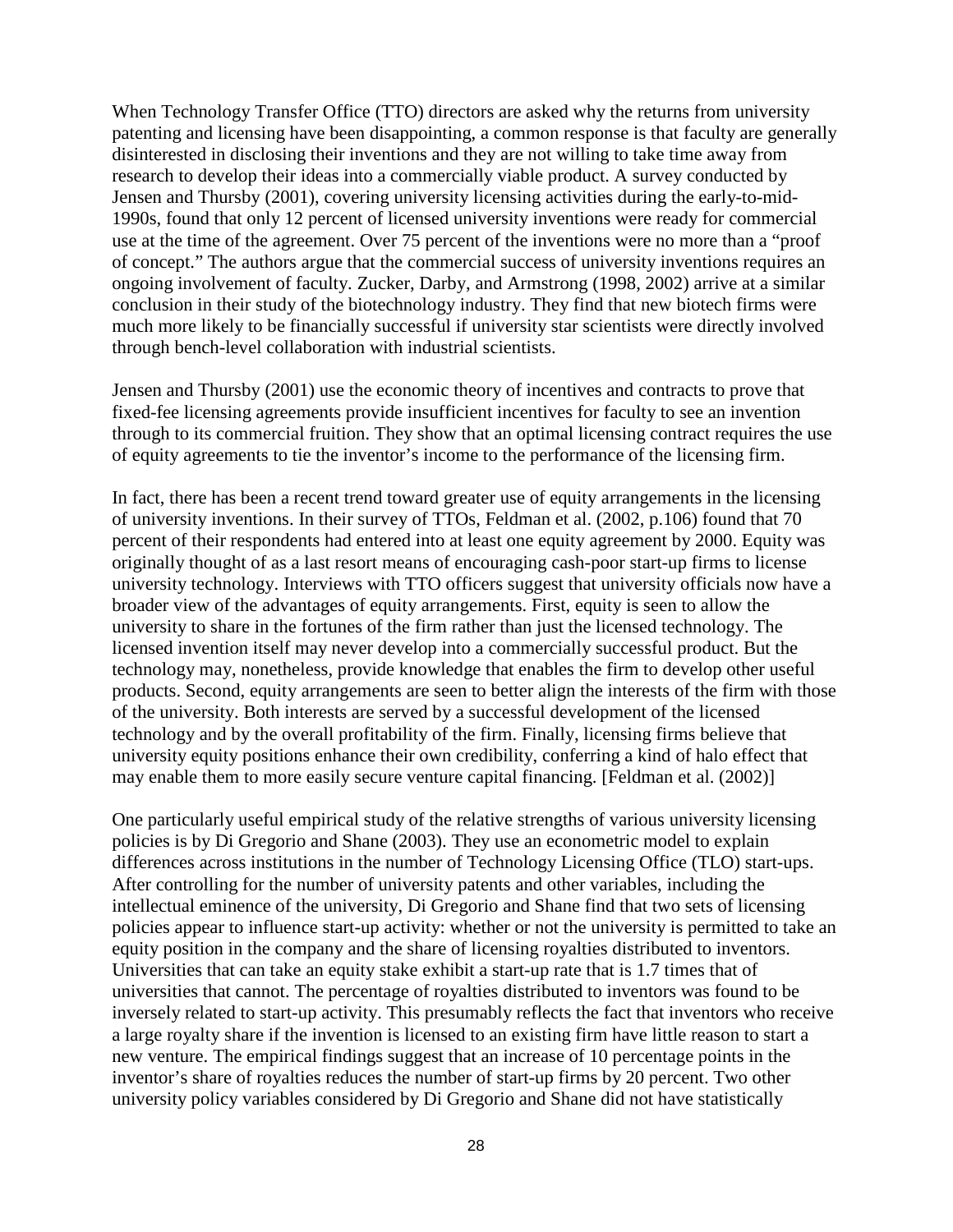significant effects on start-up activity: the presence of university incubators and whether the university is allowed to make venture capital investments.

## **Venture Capital**

Venture capitalists often play an important role in the start-up of science-based companies. Venture capitalists not only provide risk capital, but they also help to connect company entrepreneurs with management teams, key technical employees, suppliers, and customers. Unlike other financial markets, venture capital markets tend to be local. Because of the uncertainty associated with new inventions and information asymmetries between entrepreneurs and venture capitalists, it is important for venture capitalists to closely monitor their investments. Geographical proximity helps to reduce the costs of monitoring. Also, the network of contacts that venture capitalists provide to firms is more easily maintained in a local geographic area. [Di Gregorio and Shane (2003)]

Availability of venture capital then would seem to be an important conditioning factor when assessing the potential impact of university research on local business activity. While there is much empirical support for the idea that venture capitalists impose geographical constraints on new high-tech businesses, there is also evidence that venture capitalists can be drawn to a new area if that area is home to a star scientist or an eminent research program. Zucker, Darby, and Brewer (1998) found that availability of venture capital had no significant effect on the location of new biotech firms once they had accounted for the geographic distribution of star scientists and highly rated science departments. They argue that since venture capital firms have located around great universities, a failure to account for the drawing power of the university, its faculty and students has led to an overestimation of the importance of venture capitalists. Di Gregorio and Shane (2003) also found that availability of venture capital had no effect on TLO start-ups. Among the control variables in their study was the intellectual eminence of the university.

### **How Does the Phoenix Metropolitan Area Rate?**

The evidence presented in the previous section suggests that university research is most likely to have significant local economic development impacts when several conditions are present  $simultaneously - e.g.,$  the university has highly rated faculty and graduate programs in fields most directly related to high-tech industry, and it is located in a large metropolitan area with an existing concentration of industrial labs and high-tech manufacturers. This section compares the top 25 U.S. metropolitan statistical areas, including Phoenix-Mesa-Scottsdale, in terms of the amount of local university R&D spending, the quality of local university science and engineering departments and, as a measure of agglomeration, the number of non-university scientists and engineers working in the local area. In general, the data show that Phoenix rates highly among U.S. metro areas in all categories related to engineering—university R&D spending in engineering fields, the quality of local area engineering departments, and the number of nonuniversity engineers who work in the area. However, Phoenix has only a small amount of life science research activity at the present time. Working against the city in this regard is the fact that the state's medical school is located in Tucson.

University research is more likely to have local economic impacts if the university is situated in a large urban area. Large cities help to promote knowledge spillovers and the development of markets for specialized workers and suppliers. Also, science and engineering workers are thought to place a high value on the amenities of big cities. Table 3 identifies the U.S. metro areas with the greatest university research effort. University R&D is calculated for each of the 25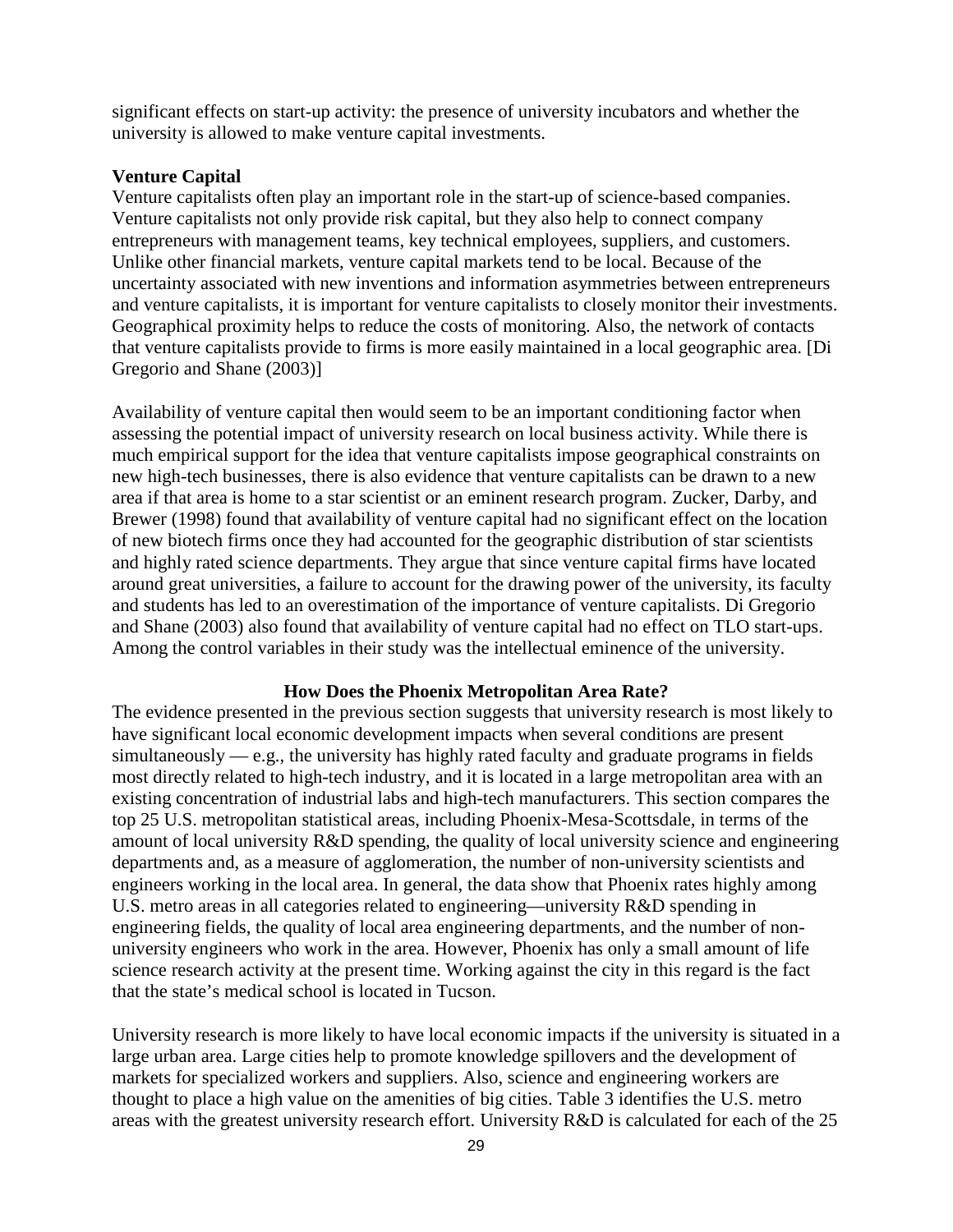## **TABLE 3 UNIVERSITY RESEARCH AND DEVELOPMENT IN THE 25 LARGEST METROPOLITAN AREAS IN 2003 Per Capita R&D and Rank**

|                     | <b>Total</b> |                | Life Sciences |    | <b>Engineering</b> |                |
|---------------------|--------------|----------------|---------------|----|--------------------|----------------|
| <b>Baltimore MD</b> | \$470        | 1              | \$324         |    | \$148              |                |
| San Francisco CA    | 236          | $\overline{2}$ | 197           | 2  | 37                 | 4              |
| Pittsburgh PA       | 169          | 3              | 147           | 5  | 22                 | 6              |
| Seattle WA          | 169          | 3              | 151           | 4  | 18                 | $\overline{7}$ |
| St. Louis MO        | 156          | 5              | 156           | 3  | 0                  | 17             |
| Boston MA           | 149          | 6              | 105           | 9  | 44                 | 3              |
| Houston TX          | 147          | $\overline{7}$ | 147           | 5  | 0                  | 17             |
| Minneapolis MN      | 137          | 8              | 121           | 7  | 16                 | 8              |
| San Diego CA        | 135          | 9              | 112           | 8  | 23                 | 5              |
| Atlanta GA          | 117          | 10             | 66            | 15 | 51                 | $\overline{c}$ |
| Cincinnati OH       | 117          | 10             | 103           | 10 | 16                 | 8              |
| Cleveland OH        | 101          | 12             | 87            | 11 | 14                 | 11             |
| Philadelphia PA     | 84           | 13             | 78            | 13 | 6                  | 14             |
| Portland OR         | 82           | 14             | 82            | 12 | 0                  | 17             |
| Los Angeles CA      | 77           | 15             | 65            | 17 | 12                 | 13             |
| Chicago IL          | 72           | 16             | 66            | 15 | 6                  | 14             |
| New York NY         | 71           | 17             | 67            | 14 | 4                  | 16             |
| Dallas TX           | 49           | 18             | 49            | 18 | 0                  | 17             |
| Detroit MI          | 38           | 19             | 38            | 19 | 0                  | 17             |
| Washington DC       | 16           | 20             | 0             | 20 | 16                 | 8              |
| Phoenix AZ          | 14           | 21             | 0             | 20 | 14                 | 11             |
| Denver CO           | 0            | 22             | 0             | 20 | 0                  | 17             |
| Miami FL            | 0            | 22             | 0             | 20 | 0                  | 17             |
| Riverside CA        | 0            | 22             | 0             | 20 | 0                  | 17             |
| Tampa FL            | 0            | 22             | 0             | 20 | 0                  | 17             |

Note: The expenditures reported are based on each category's top 60 universities and colleges, as ranked by 2003 R&D spending.

Source: National Science Foundation.

largest metropolitan statistical areas using 2003 data from the National Science Foundation on R&D spending in the life sciences and engineering by the top 60 universities and colleges. Life sciences include biology, medical science, and agricultural science. The metro areas are rank ordered in the table by total science and engineering R&D per capita.

The Phoenix metro area shows no university research spending in the life sciences. This is because Arizona State University — the metro area's only major research university — does not place among the nation's top 60 institutions in life science research spending. The Phoenix area does rank tied for 11th, however, in R&D spending in engineering. In 2003, a total of \$52 million was spent on engineering R&D by ASU Main. When compared against national totals, ASU's R&D spending is especially strong in biomedical engineering and civil engineering.

Industrial labs and high-tech start-ups are more likely to locate near a university if faculty are leading contributors to new research areas with great commercial potential and/or if the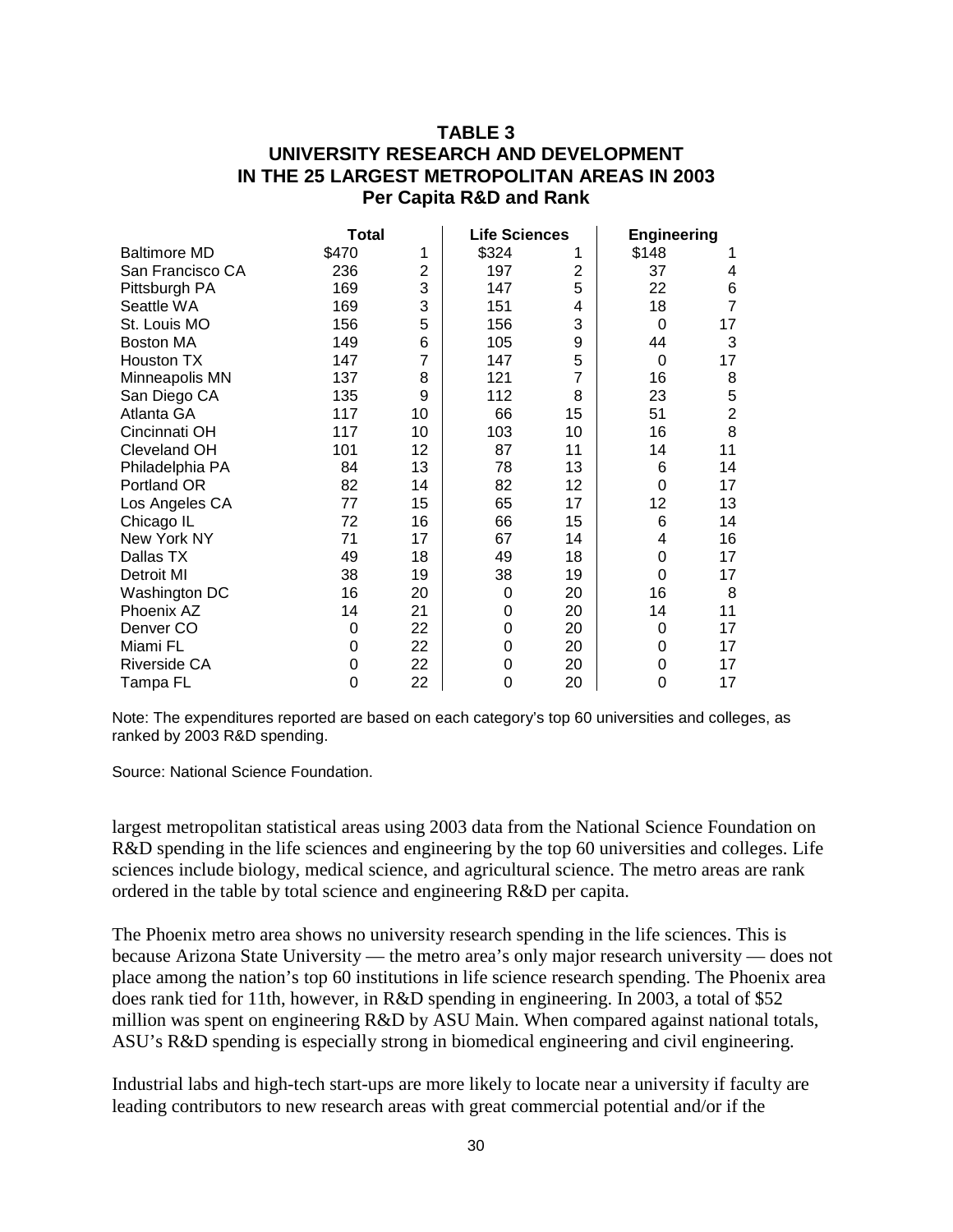university has a top-notch graduate program. Table 4 ranks the largest U.S. metro areas by the quality of their university life science and engineering departments. Quality is measured using ratings from the highly regarded 1995 National Research Council study of research-doctorate programs in the United States. A new survey will be administered in 2006 with findings scheduled to be available beginning late in 2007. Arizona State University does not have any life science departments that are rated among the country's top 40. However, ASU does have three engineering programs that are rated in the top 40. These are materials science (rated 27th), electrical engineering (tied for 36th), and mechanical engineering (tied for 36th).

Agglomeration economies are important in the production of knowledge and can be a critical factor in the location decisions of high-tech firms. One way to measure the scale of existing innovative activity in a metro area is by the number of science and engineering workers employed outside of colleges and universities. These figures are shown in Table 5. Phoenix ranks

## **TABLE 4 QUALITY OF LIFE SCIENCES AND ENGINEERING DEPARTMENTS IN UNIVERSITIES IN THE 25 LARGEST METROPOLITAN AREAS IN 1993 Number of Departments**

|                      | <b>Total</b> |        | <b>Life Sciences</b> |        | <b>Engineering</b> |                |
|----------------------|--------------|--------|----------------------|--------|--------------------|----------------|
|                      | Top 20       | Top 40 | Top <sub>20</sub>    | Top 40 | <b>Top 20</b>      | <b>Top 40</b>  |
| Los Angeles CA       | 15           | 19     | 8                    | 10     |                    |                |
| Boston MA            | 14           | 17     | 10                   | 13     | 4                  |                |
| New York NY          | 11           | 22     | 9                    | 17     | $\overline{2}$     | 5              |
| San Francisco CA     | 11           | 11     | 7                    | 7      | 4                  | 4              |
| San Diego CA         |              |        | 5                    | 5      | $\overline{2}$     | $\overline{c}$ |
| Philadelphia PA      | 6            | 9      | 4                    | 5      | $\overline{2}$     | 4              |
| Seattle WA           | 6            | 8      | 5                    | 5      | 1                  | 3              |
| Houston TX           | 5            | 14     | 4                    | 7      |                    | $\overline{7}$ |
| Chicago IL           | 5            | 13     | 2                    | 9      | 3                  | 4              |
| <b>Baltimore MD</b>  | 5            | 8      | 5                    | 5      | 0                  | 3              |
| Minneapolis MN       | 4            | 8      | 0                    | 4      | 4                  | 4              |
| Pittsburgh PA        | 4            | 5      | 0                    |        | 4                  | 4              |
| Atlanta GA           | 3            | 6      |                      | 3      | $\overline{2}$     | 3              |
| St. Louis MO         | 3            | 5      | 3                    | 3      | 0                  | $\overline{2}$ |
| Cleveland OH         | 3            | 4      |                      | 2      | 2                  | $\overline{2}$ |
| Dallas TX            | 3            | 3      | 3                    | 3      | 0                  | 0              |
| Washington DC        |              | 3      | 0                    |        |                    | $\overline{2}$ |
| Phoenix AZ           |              | 3      | 0                    | 3      |                    | 3              |
| Miami FL             |              |        | 0                    |        | 0                  | 0              |
| Cincinnati OH        | O            | 0      | 0                    | 0      | 0                  | 0              |
| Denver <sub>CO</sub> |              | 0      | 0                    | Ω      | 0                  |                |
| Detroit MI           | Ω            | 0      | 0                    | 0      | 0                  |                |
| Portland OR          |              | 0      | 0                    | 0      |                    |                |
| Riverside CA         |              | 0      | 0                    | 0      |                    |                |
| Tampa FL             | 0            | 0      | 0                    | 0      | 0                  | 0              |

Note: Life sciences departments are biochemistry, cellular biology, neuroscience, pharmacology and physiology; engineering departments are chemical, electrical, mechanical and materials science.

Source: National Academy of Sciences, *Research-Doctorate Programs in the United States: Continuity and Change*, Appendices K and N.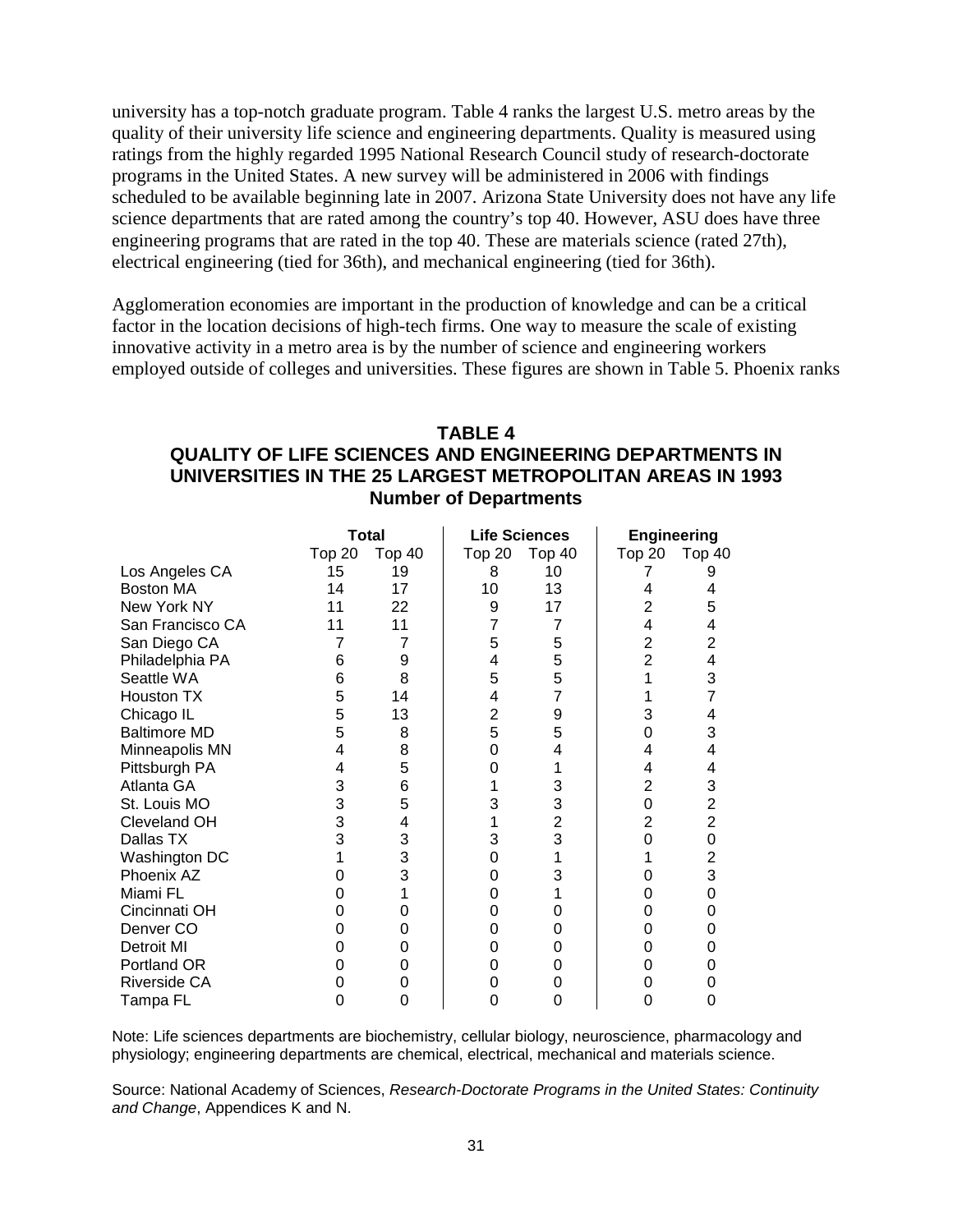## **TABLE 5 SCIENCE AND ENGINEERING WORKERS IN THE 25 LARGEST METROPOLITAN AREAS**

|                     | Total |                | <b>Scientists</b> |                | <b>Engineers</b> |                           |
|---------------------|-------|----------------|-------------------|----------------|------------------|---------------------------|
| Washington DC       | 12.96 | 1              | 4.53              | 1              | 8.43             | 2                         |
| <b>Boston MA</b>    | 12.80 | 2              | 3.03              | 4              | 9.76             | 1                         |
| San Diego CA        | 9.78  | 3              | 3.15              | 3              | 6.63             | $\,6$                     |
| San Francisco CA    | 9.07  | 4              | 3.24              | $\overline{2}$ | 5.83             | $\boldsymbol{9}$          |
| Denver CO           | 9.03  | 5              | 2.00              | $\overline{7}$ | 7.03             | 5                         |
| Houston TX          | 8.88  | 6              | 1.67              | 10             | 7.21             | $\overline{\mathbf{4}}$   |
| Detroit MI          | 8.19  | $\overline{7}$ | 0.47              | 25             | 7.72             | $\ensuremath{\mathsf{3}}$ |
| Minneapolis MN      | 8.11  | 8              | 2.21              | 5              | 5.89             | 8                         |
| Pittsburgh PA       | 7.48  | 9              | 2.08              | 6              | 5.40             | 11                        |
| Seattle WA          | 7.02  | 10             | 1.80              | 9              | 5.22             | 13                        |
| Dallas TX           | 6.65  | 11             | 0.75              | 21             | 5.90             | $\overline{7}$            |
| <b>Baltimore MD</b> | 6.57  | 12             | 1.87              | 8              | 4.69             | 15                        |
| Portland OR         | 6.51  | 13             | 1.18              | 15             | 5.32             | 12                        |
| Phoenix AZ          | 6.24  | 14             | 0.57              | 24             | 5.67             | 10                        |
| Cleveland OH        | 5.77  | 15             | 0.76              | 20             | 5.01             | 14                        |
| Cincinnati OH       | 5.73  | 16             | 1.29              | 12             | 4.44             | 16                        |
| Philadelphia PA     | 5.56  | 17             | 1.22              | 14             | 4.34             | 18                        |
| Los Angeles CA      | 5.35  | 18             | 0.96              | 18             | 4.39             | 17                        |
| Chicago IL          | 5.21  | 19             | 0.98              | 17             | 4.23             | 19                        |
| Atlanta GA          | 4.68  | 20             | 0.99              | 16             | 3.70             | 20                        |
| St. Louis MO        | 4.47  | 21             | 1.26              | 13             | 3.21             | 21                        |
| New York NY         | 3.73  | 22             | 1.31              | 11             | 2.42             | 23                        |
| Tampa FL            | 3.45  | 23             | 0.83              | 19             | 2.62             | 22                        |
| Miami FL            | 3.10  | 24             | 0.68              | 23             | 2.41             | 24                        |
| Riverside CA        | 2.44  | 25             | 0.73              | 22             | 1.71             | 25                        |

## **Number of Workers in 2005 per 1,000 Residents and Rank**

Note: Workers classified as scientists are those in BLS occupational codes 191 and 192; engineers are code 172.

Source: U.S. Bureau of Labor Statistics (2005 employment) and U.S. Census Bureau (2004 population).

10th in terms of number of engineers employed per capita. This is not surprising given the wellknown importance of electronics firms in the area. Phoenix has very little science-based research activity, however, ranking 24th per capita. Phoenix employs only 2,100 life and physical science workers.

Although the evidence is mixed, availability of venture capital is widely considered to be a potential constraint on innovation-based business in a local economy. Universities located in cities without a significant number of venture capital firms may find it more difficult than otherwise to generate local economic activity from their research. Table 6 shows recent information on venture capital funding in several regions of the U.S., including the state of Arizona. Silicon Valley absorbs a staggering one-third of U.S. venture capital. Another region that stands out is the Boston area, accounting for 13 percent of U.S. venture capital. Other regions accounting for more than 5 percent of the national total are the New York metro area, the state of Texas, and the Los Angeles-Orange County area.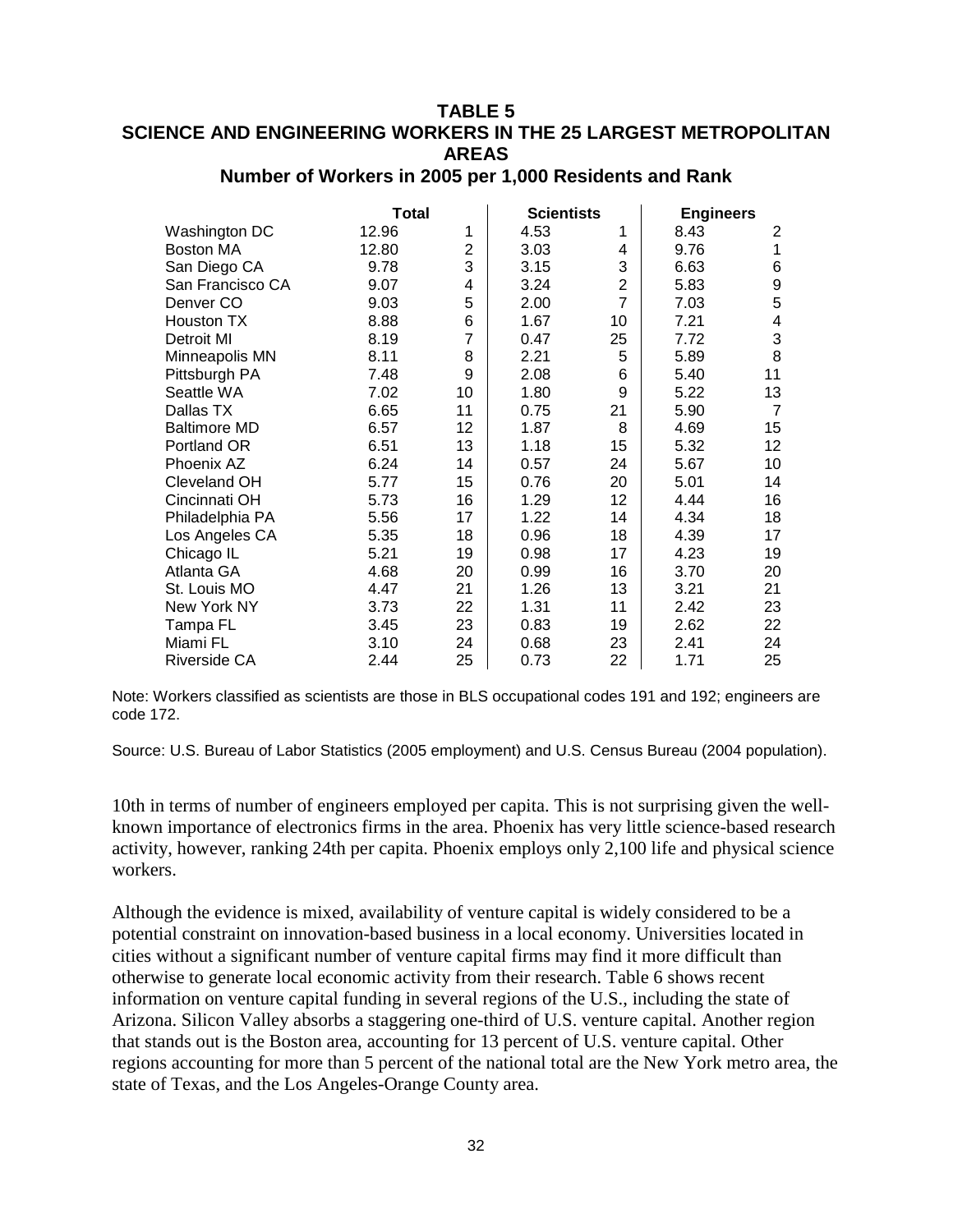## **TABLE 6 VENTURE CAPITAL FUNDING FOR SELECTED REGIONS Average Annual Data for 2001 through 2005**

|                      | Total (millions of \$) | Share of U.S. Total | <b>Number of Deals</b> |
|----------------------|------------------------|---------------------|------------------------|
| Silicon Valley       | \$2,130                | 33.6%               | 231                    |
| New England          | 845                    | 13.3                | 113                    |
| NY Metro             | 502                    | 7.9                 | 61                     |
| Texas                | 374                    | 5.9                 | 49                     |
| LA/Orange County     | 347                    | 5.5                 | 43                     |
| DE/Metroplex         | 298                    | 4.7                 | 49                     |
| San Diego            | 276                    | 4.4                 | 32                     |
| Philadelphia Metro   | 179                    | 2.8                 | 24                     |
| Colorado             | 175                    | 2.8                 | 21                     |
| Arizona              | 35                     | 0.6                 | 6                      |
| All Other Regions    | 1,169                  | 18.5                | 196                    |
| <b>United States</b> | 6.330                  | 100.0               | 825                    |

Source: PricewaterhouseCooper and National Venture Capital Association, Money Tree Report.

The state of Arizona absorbs only 0.6 percent of U.S. venture capital funds. Colorado, a state that is comparable in size to Arizona, receives five times the amount of venture capital that Arizona does. Scarcity of venture capital may be an impediment to university-driven economic development in Arizona. But evidence from other regions suggests that this bottleneck can be overcome if universities and their faculty have enough of a national reputation to attract venture capital from outside the local area.

#### **Concluding Remarks**

Several warnings have been issued by Irwin Feller (1990, 2004), Richard Florida (1999) and others that are pertinent and well supported by the arguments and studies reviewed in this paper. First, while there is abundant evidence that university research can have important effects on jobs and incomes in the local economy, the size of these local impacts is likely to be modest for most universities. For university research to significantly affect the local economy requires a coincidence of special conditions that is difficult to create. Second, because of the long reach of science, most of the economic benefits of academic research, certainly the long-term benefits, accrue to individuals who live outside of the local community. Effective support of university research requires a heavy dose of federal funding, not just state funding. Finally, while research is an integral part of what goes on at American universities, and a necessary complement to graduate instruction, it is wise not to lose sight of the role universities play as educators of industrial scientists, engineers, and entrepreneurs. Private-sector firms, who carry out most of the innovative effort in the country, rely on universities more as a source of professional workers than a source of new industrial technology.

Silicon Valley and Route 128 are spectacular success stories of how university research findings can create new industries and raise average incomes in the local economy. But large windfalls from research that accrue either to the university, its faculty, or local businesses are rare events. Studies that have tried to find a systematic effect of university research on local economic activity have found results that meet the standards of statistical significance but that are modest in size. University research is most likely to generate large local economic impacts when faculty are on the cutting-edge of revolutionary commercial technologies, when graduate programs in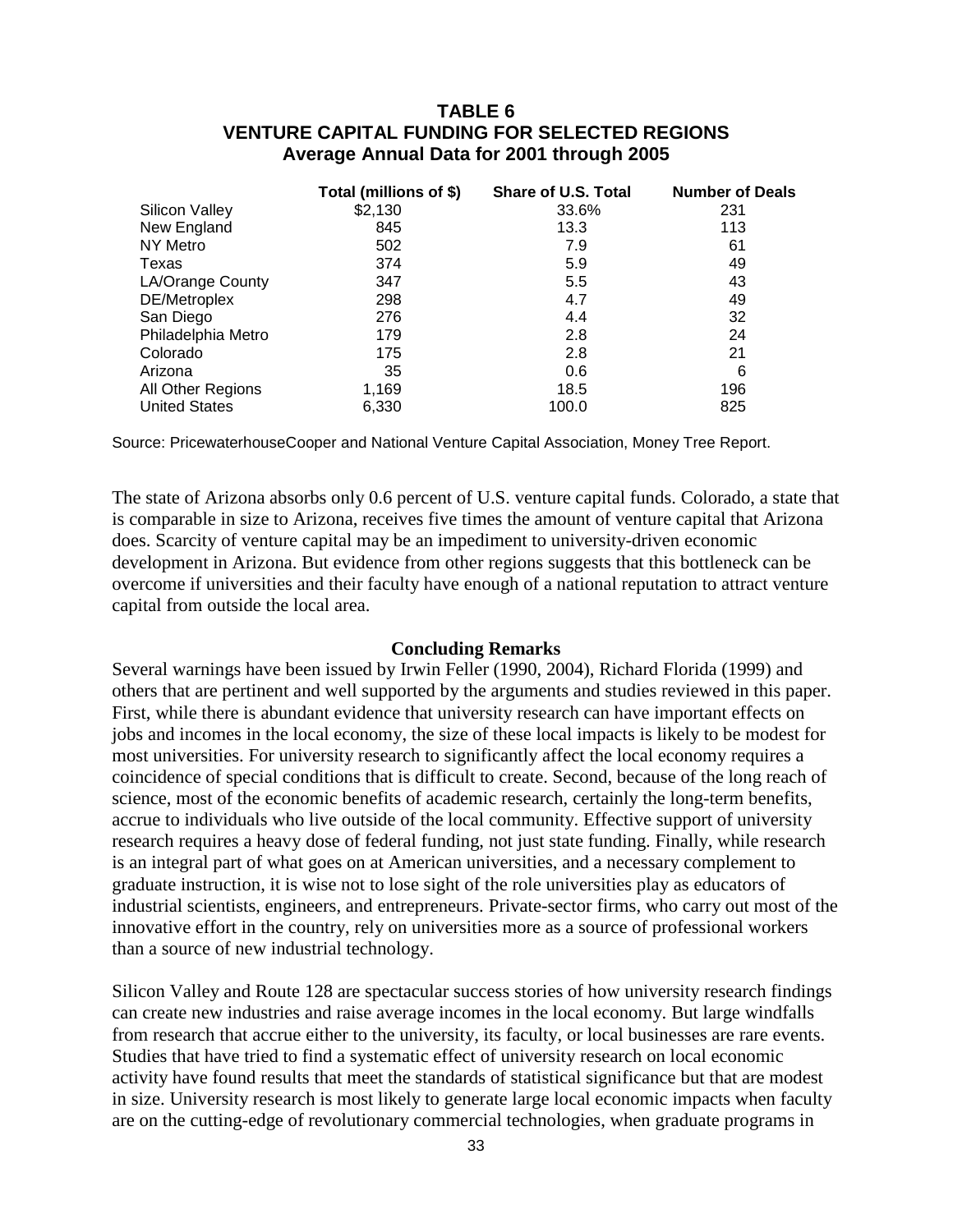science and engineering are top notch, and when the university is located in a large urban area with an existing concentration of industrial R&D and high-tech production. These conditions are difficult to replicate.

This paper has focused on economic impacts from university research that are realized in the local economy. But many of the benefits from university research accrue to individuals who live well beyond the city in which the university is located. In cases where firms can directly incorporate university research findings into new products, agglomeration economies may make it more economical to implement these ideas away from the university, even though this makes the process of knowledge transfer more cumbersome. Scholars also argue that some of the greatest benefits of university research, especially basic research, are long term in nature. The paths from original scientific discovery to industrial innovation are complex. New knowledge crosses disciplinary boundaries, industry boundaries, and most certainly geographic boundaries. With such a large share of the benefits of university research accruing to producers and consumers located outside of the local economy, research will be grossly underfunded if it is done so simply on the basis of benefits that local residents will receive.

Finally, it should be recalled that most inventive activity is carried out in industry. In doing their research, industrial scientists use old science as much as they use recent scientific discoveries. They rely on basic science as a stock of knowledge and a set of tools useful for solving specific commercial problems. From this perspective, the most important contribution universities make to technical advance in industry is in the training of industrial scientists and engineers. Surveys of industrial R&D managers indicate that industry interest in most academic departments is focused primarily on the ability of professors to train students in basic theory and research methods [Nelson (1986)]. As noted by Feller (2004), one of the policy risks in today's environment is that state appropriations targeted to niche technology areas for purposes of local economic development will substitute for and contribute to a general erosion of education and basic research.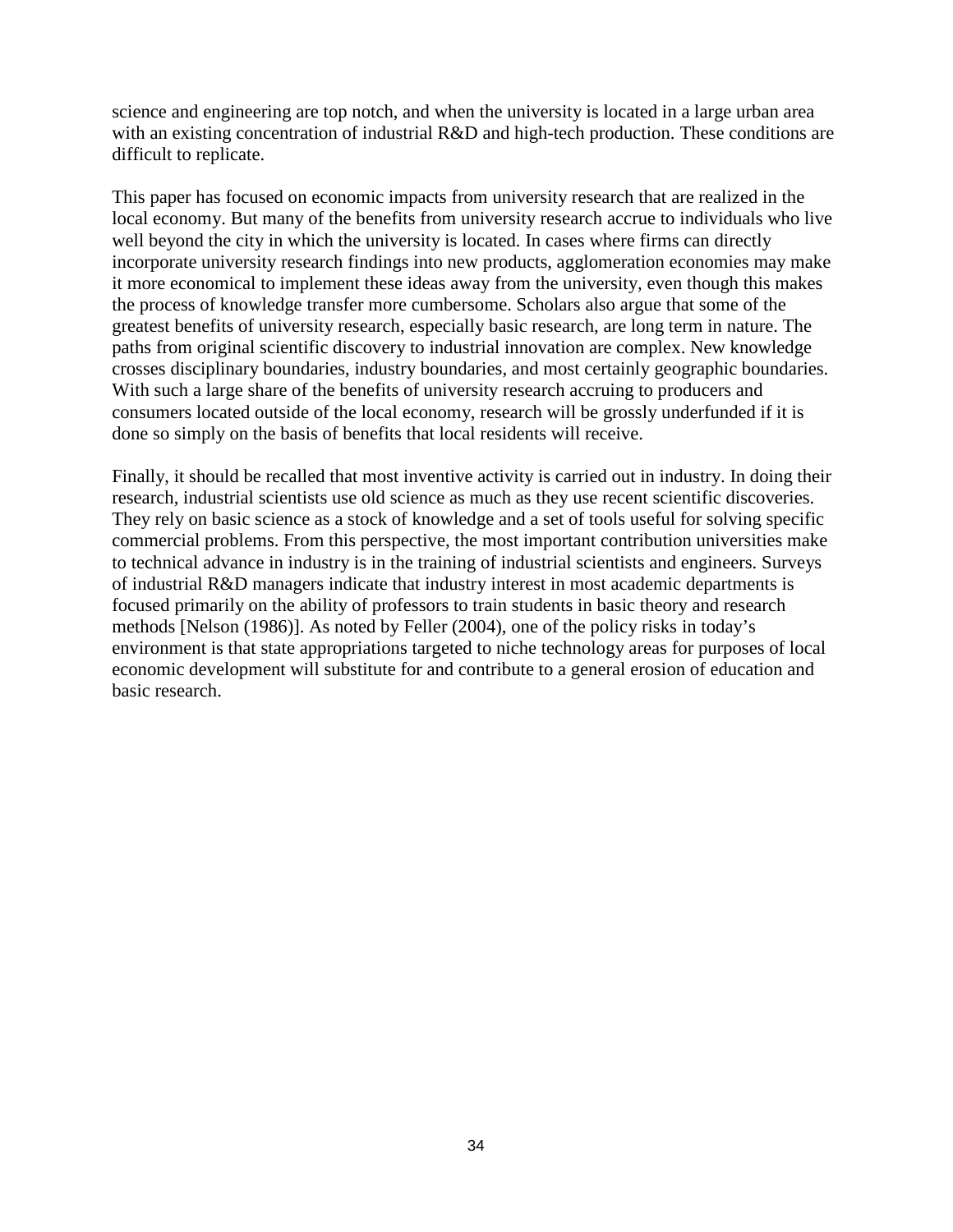#### **REFERENCES**

A. Agrawal and R. Henderson, "Putting Patents in Context: Exploring Knowledge Transfer from MIT," *Management Science* 48 (2002), pp.44-60.

L. Anselin, A. Varga, and Z. Acs, "Local Geographic Spillovers between University Research and High Technology Innovations," *Journal of Urban Economics* 42 (1997), pp.422-48.

Appleseed, Inc., "Innovation and Opportunity: Harvard University's Impact on the Boston Area Economy," Nov. 2004.

D. Audretsch and P. Stephan, "Company-Scientist Locational Links: The Case of Biotechnology," *American Economic Review* 86 (1996), pp.641-52.

N. Bania, L. Calkins, and D. Dalenberg, "The Effects of Regional Science and Technology Policy on the Geographic Distribution of Industrial R&D Laboratories," *Journal of Regional Science* 32 (1992), pp.209-28.

N. Bania, R. Eberts, and M. Fogarty, "Universities and the Startup of New Companies: Can We Generalize from Route 128 and Silicon Valley?" *Review of Economics and Statistics* 75 (1993), pp.761-6.

Bank of Boston. *MIT: Growing Business for the Future* (Economics Department, Bank of Boston, 1989).

P. Beeson and E. Montgomery, "The Effects of Colleges and Universities on Local Labor Markets," *Review of Economics and Statistics* 75 (1993), pp.753-61.

J. Bound et al., "Trade in University Training: Cross-State Variation in the Production and Stock of College-Educated Labor," *Journal of Econometrics* 121 (2004), pp.143-73.

W. Cohen, R. Florida, L. Randazzese, and J. Walsh, "Industry and the Academy: Uneasy Partners in the Cause of Technological Advance," in R. Noll (ed.) *Challenges to Research Universities* (Brookings Institution, 1998).

W. Cohen, R. Nelson, and J. Walsh, "Links and Impacts: The Influence of Public Research on Industrial R&D," *Management Science* 48 (2002), pp.1-23.

M. Darby and L. Zucker, "Growing by Leaps and Inches: Creative Destruction, Real Cost Reduction, and Inching Up," *Economic Inquiry* 41 (2003), pp.1-19.

D. Di Gregorio and S. Shane, "Why Do Some Unversities Generate More Start-Ups than Others?" *Research Policy* 32 (2003), pp.209-27.

N. Dorfman, "Route 128: The Development of a Regional High Technology Economy," *Research Policy* 12 (1983), pp.299-316.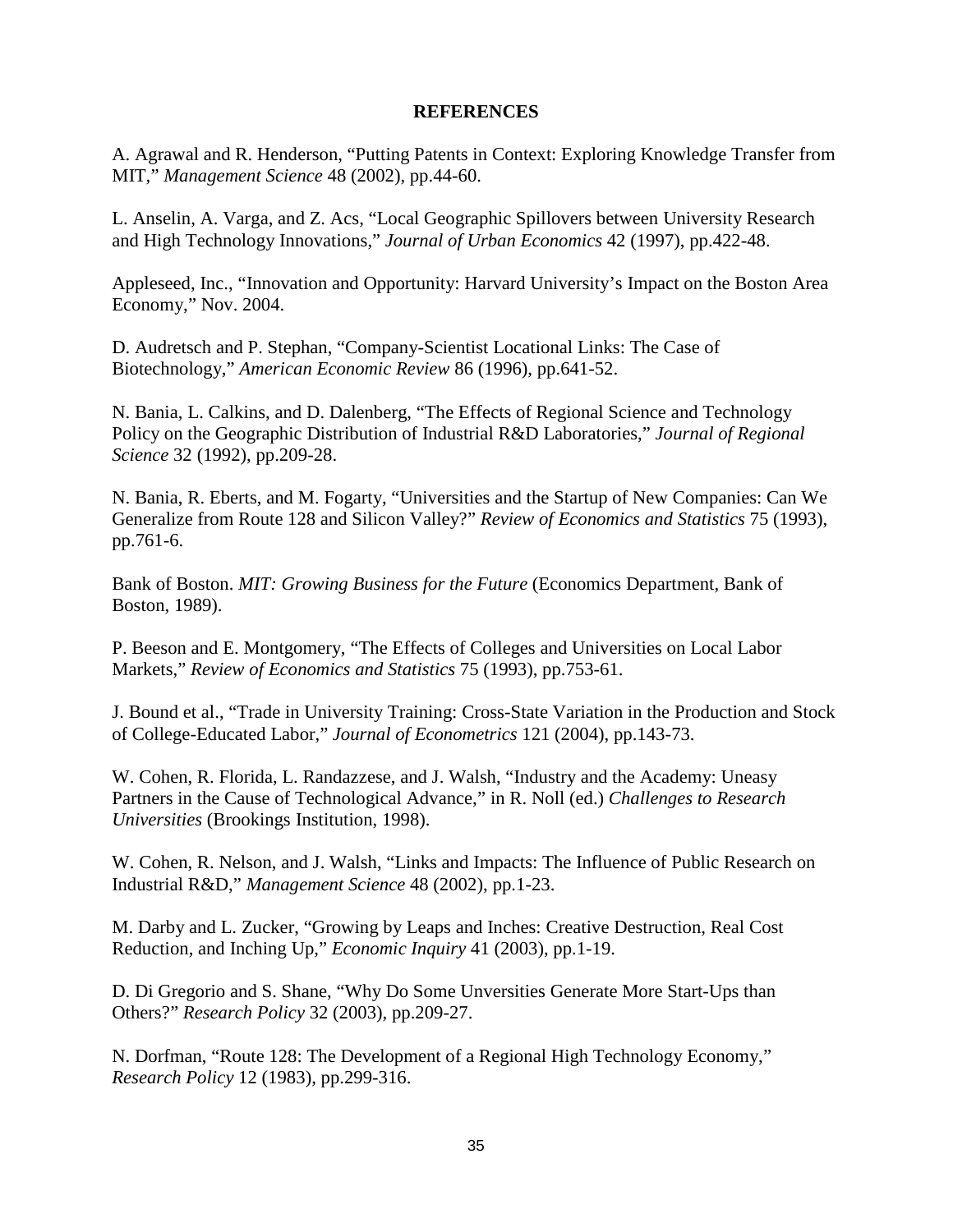M. Feldman and D. Audretsch, "Innovation in Cities: Science-Based Diversity, Specialization, and Localized Competition," *Europena Economic Review* 43 (1999), pp.409-29.

M. Feldman and P. Desrochers, "Research Universities and Local Economic Development: Lessons from the History of the Johns Hopkins University," *Industry and Innovation* 10 (2003), pp.5-24.

M. Feldman, I. Feller, J. Bercovitz, and R. Burton, "Equity and the Technology Transfer Stategies of American Research Universities," *Management Science* 48 (2002), pp.105-21.

I. Feller, "Universities as Engines of R&D-Based Economic Growth: They Think They Can," *Research Policy* 19 (1990), pp.335-48.

I. Feller, "S&T-Based Economic Development and the University," *Economic Development Quarterly* 18 (2004), pp.138-50.

R. Florida, "The Role of the University: Leveraging Talent, Not Technology," *Issues in Science and Technology* (1999), pp.67-73.

R. Florida and W. Cohen, "Engine or Infrastructure? The University Role in Economic Development," in L. Branscomb et al. (eds.) *Industrializing Knowldege: University-Industry Linkages in Japan and the United States* (The MIT Press, 1999), pp.589-610.

M. Fogarty and A. Sinha, "Why Older Regions Can't Generalize from Route 128 and Silicon Valley: University-Industry Relationships and Regional Innovation Systems," in L. Branscomb et al. (eds.) *Industrializing Knowledge: University-Industry Linkages in Japan and the United States* (The MIT Press, 1999), pp.473-509.

C. Goldin and L. Katz, "The Shaping of Higher Education: The Formative Years in the United States, 1890 to 1940," *Journal of Economic Perspectives* 13 (1999), pp.37-62.

H. Goldstein and C. Renault, "Contributions of Universities to Regional Economic Development: A Quasi-Experimental Approach," *Regional Studies* 38 (2004), pp.733-46.

G. Graff, A. Heiman, and D. Zilberman, "University Research and Offices of Technology Transfer," *California Management Review* 45 (2002), pp.88-115.

K. Hill, "Universities in the U.S. National Innovation System," Center for Competitiveness and Prosperity Research, Arizona State University, March 2006.

K. Hill, D. Hoffman, and T. Rex, "The Value of Higher Education: Individual and Societal Benefits," Center for Competitiveness and Prosperity Research, Arizona State University, October 2005.

J. Jacobs. *The Economy of Cities* (Random House, 1969).

A. Jaffe, "Real Effects of Academic Research," *American Economic Review* 79 (1989), pp.957- 70.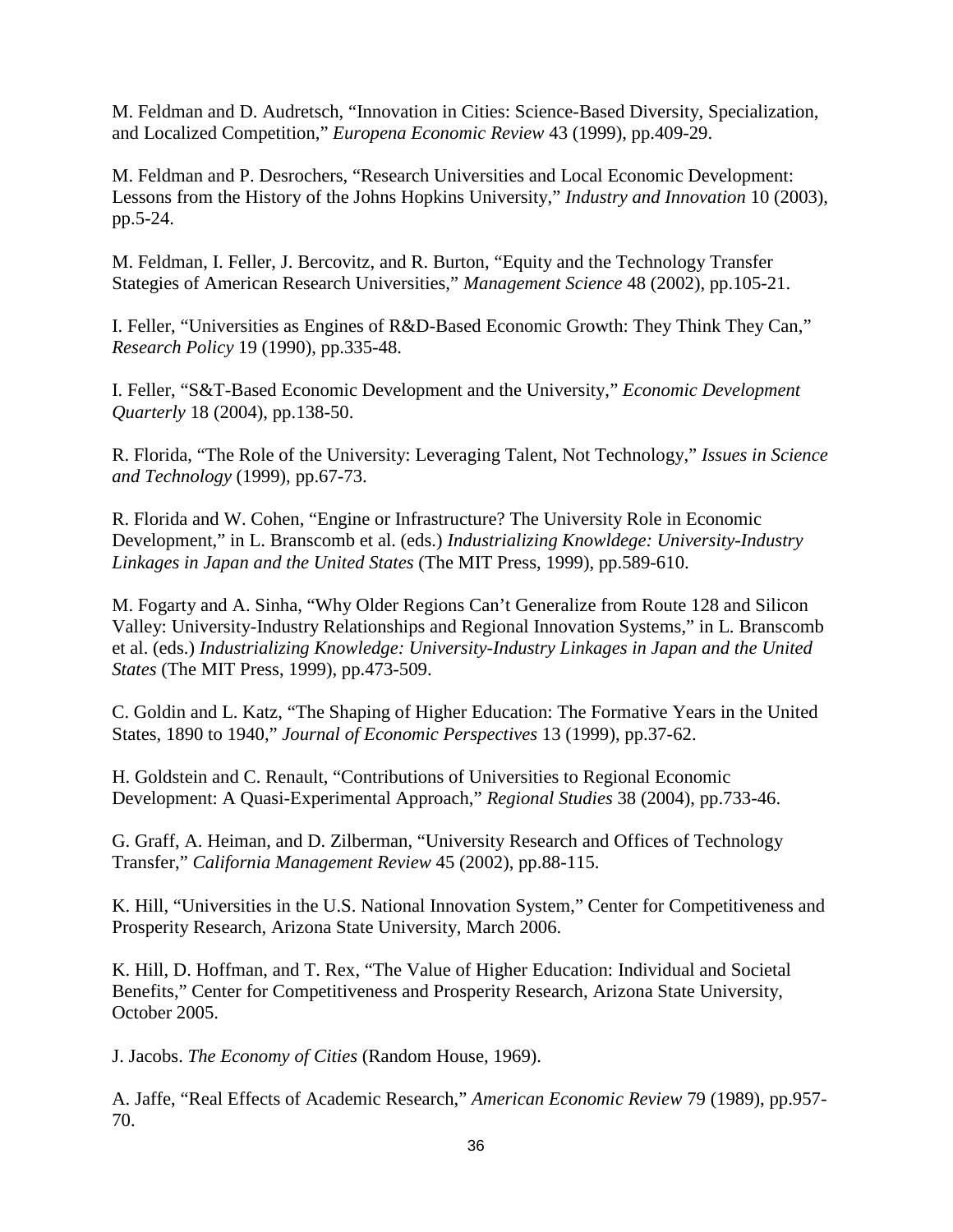A. Jaffe, M. Trajtenberg, and R. Henderson, "Geographic Localization of Knowledge Spillovers as Evidenced by Patent Citations," *Quarterly Journal of Economics* 108 (1993), pp.577-98.

A. Jaffee and M. Trajtenberg. *Patents, Citations, and Innovations: A Window on the Knowledge Economy* (The MIT Press, 2002).

R. Jensen and M. Thursby, "Proofs and Prototypes for Sale: The Licensing of University Inventions," *American Economic Review* 91 (2001), pp.240-59.

A. Klevorick, R. Levin, R. Nelson, and S. Winter, "On the Sources and Significance of Interindustry Differences in Technological Opportunities," *Research Policy* 24 (1995), pp.185- 205.

E. Malecki, "The R&D Location Decision of the Firm and "Creative' Regions—A Survey," *Technovation* 6 (1987), pp.205-222.

E. Malecki and S. Bradbury, "R&D Facilities and Professional Labour: Labour Force Dynamics in High Technology," *Regional Studies* 26 (1992), pp.123-35.

E. Mansfield, "Academic Research and Industrial Innovation," *Research Policy* 20 (1991), pp.1- 12.

D. Mowery, R. Nelson, B. Sampat, and A. Ziedonis, "The Growth of Univesity Patenting and Licensing by U.S. Universities: An Assessment of the Effects of the Bayh-Dole Act," *Research Policy* 30 (2001), pp.99-119.

D. Mowery and A. Ziedonis, "Academic Patent Quality and Quantity Before and After the Bayh-Dole Act in the United States," *Research Policy* 31 (2002), pp.399-418.

R. Nelson, "Institutions Supporting Technical Advance in Industry," *American Economic Review* 76 (1986), pp.186-9.

M. Orlando and M. Verba, "Do Only Big Cities Innovate? Technological Maturity and the Location of Innovation," Federal Reserve Bank of Kansas City *Economic Review*, 2nd Quarter 2005, pp.31-57.

E. Rogers and J. Larsen. *Silicon Valley Fever: Growth of a High-Technology Culture* (Basic Books, 1984).

N. Rosenberg and R. Nelson, "American Universities and Technical Advance in Industry," *Research Policy* 23 (1994), pp.323-48.

A. Saxenian. *Regional Advantage: Culture and Competition in Silicon Valley and Route 128* (Harvard University Press, 1996).

U.S. Patent and Trademark Office, "U.S. Colleges and Universities: Utility Patent Grants 1969- 2003," September 2004.